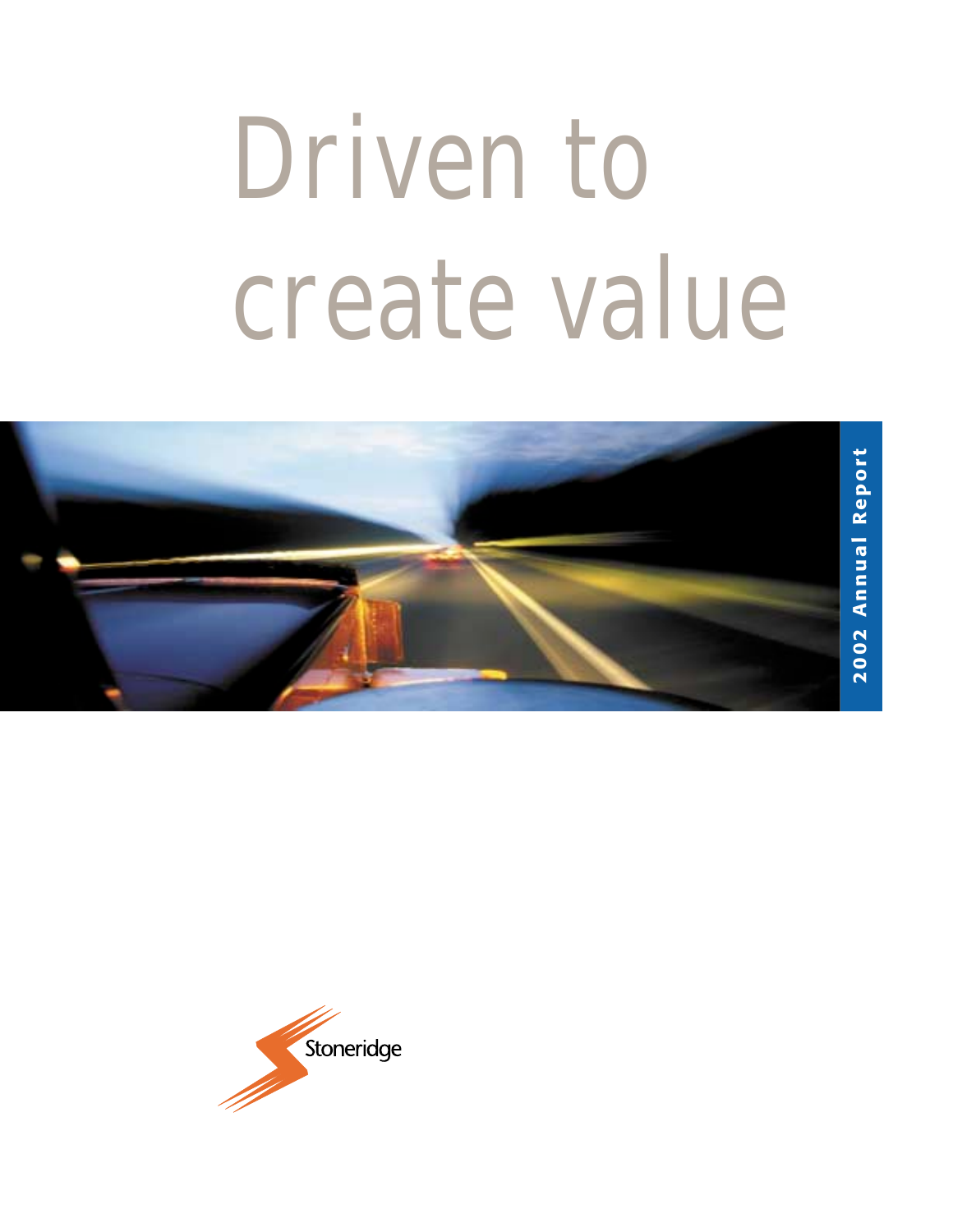# About the Company

Stoneridge, Inc. is a leading independent designer and manufacturer of highly engineered electrical and electronic components, modules and systems for the automotive, medium- and heavy-duty truck, agricultural and off-highway vehicle markets. Based in Warren, Ohio, the Company has 13 facilities in North America, 11 in Europe and four in South America.

The Company designs, engineers and manufactures electrical and electronic products that comprise the main elements of a vehicle's electrical system. Stoneridge has a significant market presence in each area and a distinct ability to combine those technologies and products to bring integrated systems and modules to the market.

The Company has two reportable operating segments:

- **Vehicle Management and Power Distribution,** which include electronic instrument clusters, electronic control units, driver information systems and electrical distribution systems
- **Control Devices,** which include electronic and electromechanical switches, control actuation devices, and sensors.

For more information, visit **www.stoneridge.com.**

# About the Theme

With the competitive advantages to capitalize on the economic, technology and outsourcing trends in the motor vehicle electronics industry, Stoneridge at its core is "driven to create value" for shareholders, customers, employees, the end-consumer and other stakeholders.

# Financial Highlights

In thousands, except per share data

|                                                  | 2002       | 2001                   |
|--------------------------------------------------|------------|------------------------|
| Net sales                                        | \$636,507  | \$584,468              |
| Operating income                                 | \$73,187   | \$35,495               |
| Diluted income before extraordinary loss and     |            |                        |
| cumulative effect of accounting change per share | 1.09<br>S. | 0.13<br>S              |
| Working capital                                  | \$85,462   | 46,399<br>$\mathbb{S}$ |
| Total assets                                     | \$571,127  | \$670,933              |
| Long-term debt                                   | \$248,918  | \$249,720              |
| Shareholders' equity                             | \$215,902  | \$259,607              |

# **Contents**

- **1** Letter to Shareholders
- **4** Driven to Create Value
- **8** Management's Discussion and Analysis
- **12** Five-Year Financial Summary
- **13** Consolidated Balance Sheets
- **14** Consolidated Statements of Operations
- **15** Consolidated Statements of Cash Flows
- **16** Consolidated Statements of Shareholders' Equity
- **17** Notes to Consolidated Financial Statements
- **34** Reports of Independent Auditors
- **36** Corporate Information

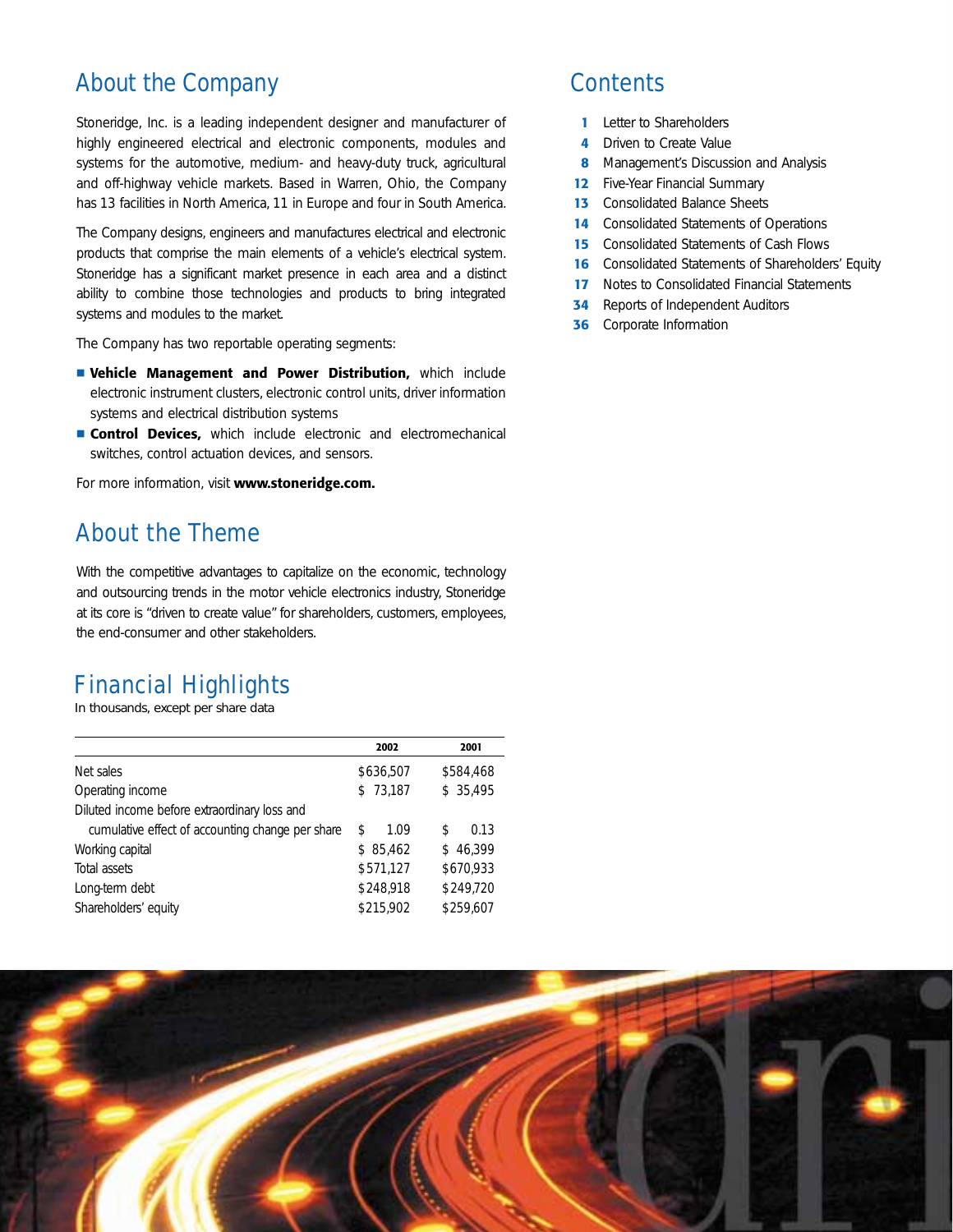# Dear Fellow Shareholders:

In the 2001 Letter to Shareholders, we made the following commitments:

- Improve year-over-year operating profits and cash flow
- Restructure and strengthen our balance sheet
- Return to more normal employee benefit-related business practices as economic conditions improve
- Position the Company to prosper in the next industry upturn

I am proud to report to you that we met each of those commitments during 2002, and in some cases, exceeded our expectations.

These accomplishments are significant in a less than robust economy. Production volume in the automotive and light-truck market improved during the year from 2001 levels, but commercial vehicle production remained at cyclical lows. Consequently, there remains significant upside opportunity for Stoneridge as the economy continues its slow recovery and commercial vehicle production improves. Approximately 60 percent of our revenue came from the automotive market and 40 percent from the commercial vehicle market.

#### **2002 – COMMITMENTS FULFILLED**

Our revenue in 2002 increased by approximately 9 percent to \$637 million. The increase was due primarily to the increased production of North American light vehicles, the pre-buy of Class 8 trucks ahead of the October 1, 2002 engine emission standards change, and new product launches.

Our earnings for 2002 before the extraordinary loss and the cumulative effect of an accounting change related to SFAS 142 were \$24.7 million, or \$1.09 per diluted share. This represents a significant improvement over 2001 pro forma earnings of \$9.8 million, or \$0.44 per diluted share. The actions taken in 2001 to realign our cost structure and lower our overall breakeven point positioned the Company to leverage the better than anticipated production volumes in 2002. The result was a greater than 150 percent increase in earnings on the 9 percent revenue increase.

Our most significant accomplishment in 2002 was generating free cash flow of \$81 million. The combination of strong operating earnings, closely controlled capital expenditures and lower investment in working capital all contributed to our dramatic improvement in liquidity. As we have stated in the past, our primary uses of free cash are to fund future internal growth and to reduce the financial leverage on our balance sheet.

Last year, we acknowledged the need to adjust our capital structure to provide the Company with adequate financial resources for future growth. In April 2002, conditions in the capital markets turned favorable and we moved quickly to seize the opportunity to restructure our debt to better match our long-term objectives. On May 1, 2002, we successfully replaced our maturing bank debt with a combination of senior notes and a new bank credit agreement.

The result is a capital structure that affords us the flexibility to execute our future growth plans. Since May, we have already been able to repay \$50 million on our bank credit agreement from our free cash flow. We are entering 2003 with a balance sheet that has been significantly deleveraged and has the liquidity to support the Company's plans for the foreseeable future.

We entered 2002 with an industry-wide outlook for declining production volumes. At that time, we found it necessary to expand our cost containment measures. Certain of these actions were unprecedented in our Company's history and impacted the wages and benefits of all employees.



**"OUR PERFORMANCE** in 2002 is a strong indication that our strategy is working. We will seize every opportunity to further strengthen and grow our Company. We are truly Driven to Create Value."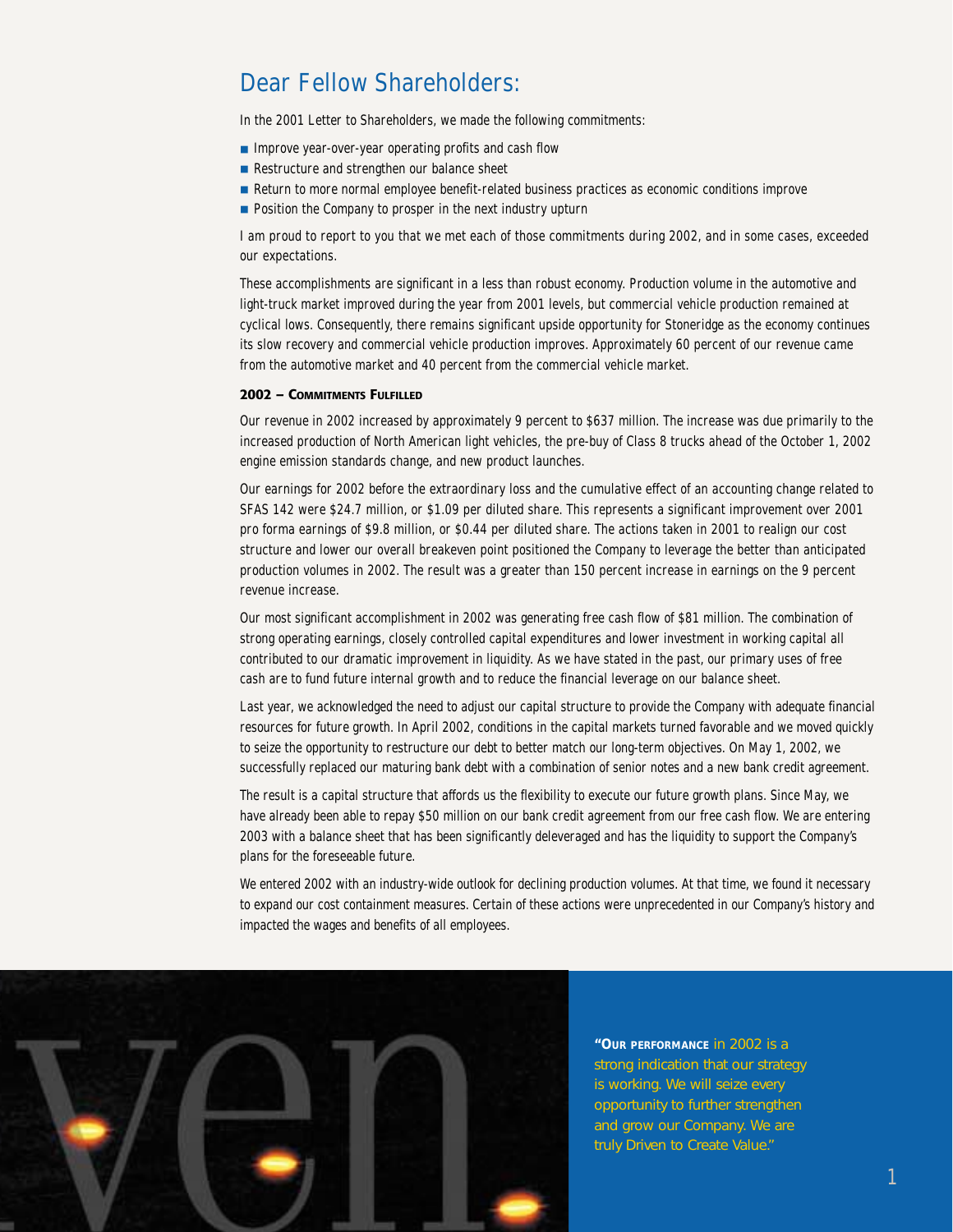Our employees responded unselfishly to these sacrifices and with full and unconditional cooperation. Their commitment to the Company was gratifying. Our commitment was that the Company would return to normal business practices when economic conditions improved.

I am proud to report the Company was able to begin a return to normal business practices at the beginning of the fourth quarter, well ahead of expectations. I am pleased to announce that we are entering 2003 with plans for full restoration of wage and benefit practices, economic conditions permitting.

Last year, we stated our belief that weak economic times create opportunities for companies with vision. Our goal was to use the depressed industry conditions to position Stoneridge to prosper in the next industry upturn. We approached the downturn with discipline and focus, balancing cost-cutting with investing for the future. We had the conviction to stay the course.



#### **OUR STRATEGY IS WORKING**

Our performance in 2002 is a strong indication that our strategy is working. With a leaner cost structure and lower breakeven point, we were able to leverage better than anticipated revenue, primarily from an upturn in the automotive market, into significantly improved operating profits and cash flow. At the same time, we continued to invest in future growth. Today, Stoneridge is well positioned for the future.

While we were forced to make significant cutbacks in 2002, we remained committed to growth. We had the confidence to look beyond the cyclical downturn and continued to invest our resources in future product development for awarded new business.

In 2002, we received future new business awards for approximately \$115 million of annualized revenue. This represents the third consecutive year of new business awards in excess of \$100 million. The new business awards are the result of an expanding customer base, and are spread across all of our product categories and throughout our geographic footprint.

The continued success we have winning new business validates the competitiveness of our products, technologies and cost structure. We remain committed to maintaining and strengthening our competitive advantage by providing the market with the most technically advanced, cost competitive, electrical and electronic products.

In late 2002, we signed a long-term, comprehensive supply agreement with one of our major commercial vehicle customers. This agreement positions us for future new business opportunities beyond our current business. Our product backlog of awarded new business remains very strong for the next three to five years. We continue to drive forward with our Six Sigma and lean manufacturing initiatives. The positive impact of these initiatives is visible both in our operating results and our reduced investment in working capital. Stoneridge is poised and ready for the challenges of the future.

#### **ON THE RIGHT ROAD**

Stoneridge participates in a segment of the transportation industry that has very attractive secular growth characteristics: electrical and electronic products. The amount of electrical content in vehicles continues to grow at a faster rate than the actual number of vehicles being built. With a full portfolio of electrical products and capabilities, and a broad global footprint, Stoneridge is in the center of a market "sweet spot." Whether customers need individual electronic components or integrated electrical modules and systems, Stoneridge is prepared to respond to customer needs.

Stoneridge is a technology-driven Company. We invest our product development resources in technologies for next-generation, technically enhanced products that will render our existing and competing products obsolete.

**CLOYD J. ABRUZZO** *at Stoneridge's assembly plant in Portland, Indiana.*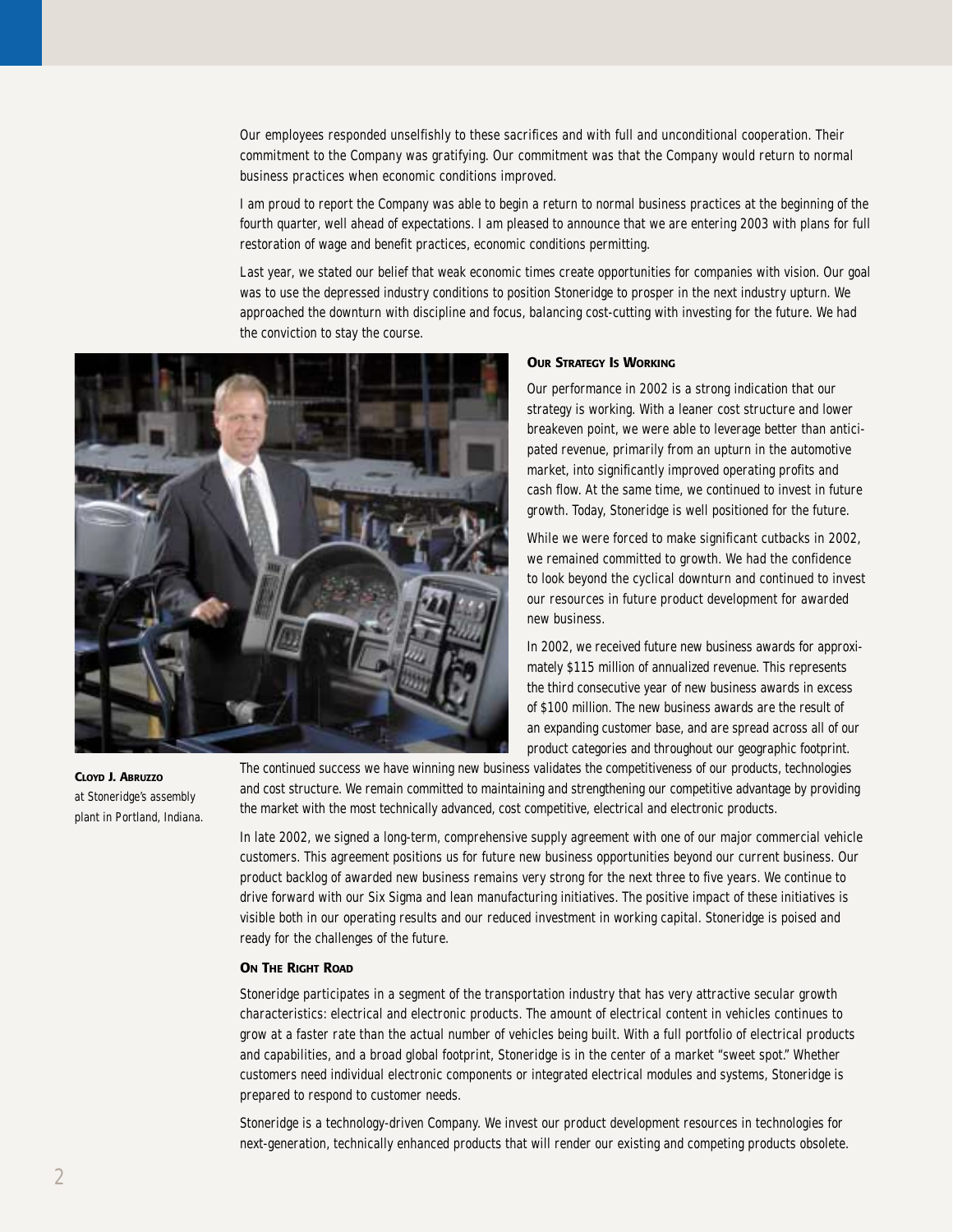We are always striving to provide the market with the newest in functionally relevant technology at a cost-effective price. We fully understand the drivers of technological change and our customers' need for improved performance and lower cost.

In today's rapidly changing industry environment, our size is our strength. We are a global organization with broad capabilities, yet extremely flexible and responsive to our customers' needs. Our flexible organizational structure allows us to optimally manage our resources for competitive advantage.

Our growth-oriented product portfolio, an obsession with technology and our size are sources of competitive advantage only if we have competent and committed managers and employees. I believe Stoneridge employees are among the most skilled and dedicated in the industry. Their true character and commitment are visible as the Company makes its way through the downturn and begins its charge back. We will continue to expand our pool of talented employees, as they are our most significant source of competitive advantage.

#### **2003 – THE CHALLENGE CONTINUES**

Forecasting 2003 is extremely difficult because of the tremendous amount of global uncertainty at the present time. However, we are planning for 2003 to be another challenging year. Production volumes for automotive and commercial vehicles are forecasted to be flat to slightly down from 2002.

In response, we will, at a minimum, maintain our current cost position and aggressively pursue further cost reduction opportunities throughout our business. We will work proactively with our suppliers of materials and services to achieve global economies of scale and continue to migrate certain products to our best-cost global manufacturing locations. Management remains committed to maintaining operating profitability and cash flow at levels above industry averages.

We are anticipating cash flow to remain strong in 2003, though not at the levels of 2002 primarily because of a planned increase in capital expenditures to launch new products. The two principal uses of free cash flow will continue to be new product development and repayment of debt. We will continue to study strategic acquisitions on an opportunistic basis.

We will continue to manage the Company in an ambitious yet financially prudent and disciplined manner within the scope of our skills and competencies. I assure our shareholders that we will seize every opportunity to further strengthen and grow our Company. We are truly *Driven To Create Value.*

On a personal note, we would like to extend our thanks and best wishes to Charles J. Hire, who will be retiring from the board of directors effective with the upcoming annual meeting. Jack was the founder and former chairman and CEO of Hi-Stat Manufacturing Company prior to its acquisition by Stoneridge at the end of 1998. On a solemn note, the recent passing of board member Richard "Skip" LeFauve saddens the entire Stoneridge family. His guidance added value to our Company and we will miss his wisdom and unique personality. Stoneridge extends its deepest sympathy to his family and friends.

In an era of corporate scandals and unscrupulous corporate executives, I feel compelled to comment on the Stoneridge philosophy. We have always conducted our business affairs with the highest level of integrity, and demand that same high standard from all of our employees. I reaffirm our commitment to integrity and the highest level of individual and corporate conduct, and to full compliance with both the spirit and letter of the law.

Thank you to everyone who contributed to 2002 being an outstanding year for Stoneridge. I thank our customers for their business and continued confidence in us, as their supplier of choice. I thank our employees, worldwide, for their hard work and dedication; you are the strength of Stoneridge. And, of course, I thank our shareholders for their continued confidence in our performance and direction.

**CLOYD J. ABRUZZO** *President and Chief Executive Officer March 8, 2003*

*"The new business awards are the result of an expanding customer base, and are spread across all of our product categories and throughout our geographic footprint."*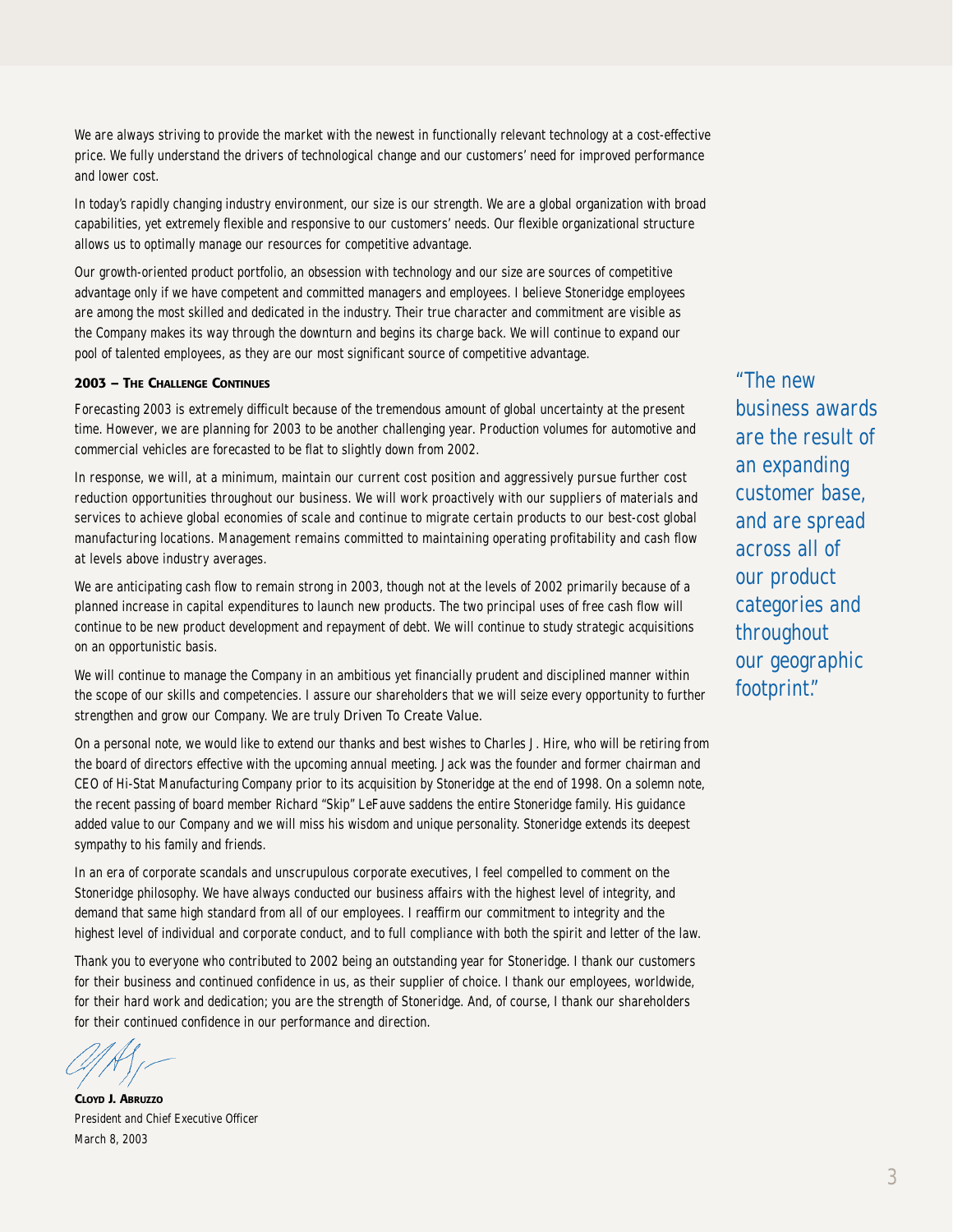

#### **THE COMPANY** has a

distinct ability to combine individual products and use its comprehensive knowledge of vehicle electrical architecture to build integrated modules, systems and "smart" products. Such comprehensive solutions enable Stoneridge to capitalize on the trend toward greater outsourcing by OEMs.

# Driven to create value

Stoneridge is a highly motivated and flexible organization and, at its core, is "driven to create value" for all of its stakeholders. In terms of financial performance, 2002 was a challenging but successful year for Stoneridge and created momentum for the Company's future growth. Stoneridge was particularly successful in generating free cash flow during the year.

The Company aims to align its competitive advantages with the economic, technology and outsourcing trends in the motor vehicle industry. As a "pure-play" vehicle electronics company, Stoneridge is benefiting from the increasing electronics content on motor vehicles, which is expected to increase at a compound annual growth rate of 6 to 8 percent over the next 10 years – faster than the motor vehicle industry as a whole.

Stoneridge's competitive advantages for value creation include a broad product portfolio and customer base, commitment to technological innovation, systems integration capabilities, global reach, and financial strength and flexibility. These attributes helped drive the Company's performance in 2002 and created a platform to build on in 2003 and beyond.

#### **FAR-REACHING CAPABILITIES**

At the foundation of Stoneridge's success is an appropriately broad product portfolio, which includes the four elements of every vehicle's electrical system – control devices, sensors, vehicle management electronics, and power and signal distribution.

Stoneridge has strong and long-lasting relationships with a diverse customer base, which includes leading OEMs in North America and Europe and transplant companies in the automotive, medium- and heavy-duty truck, agricultural and offhighway vehicle markets. The Company's diversity of end-markets and customers is a strength; the top five customers account for approximately 52 percent of the Company's revenue base.

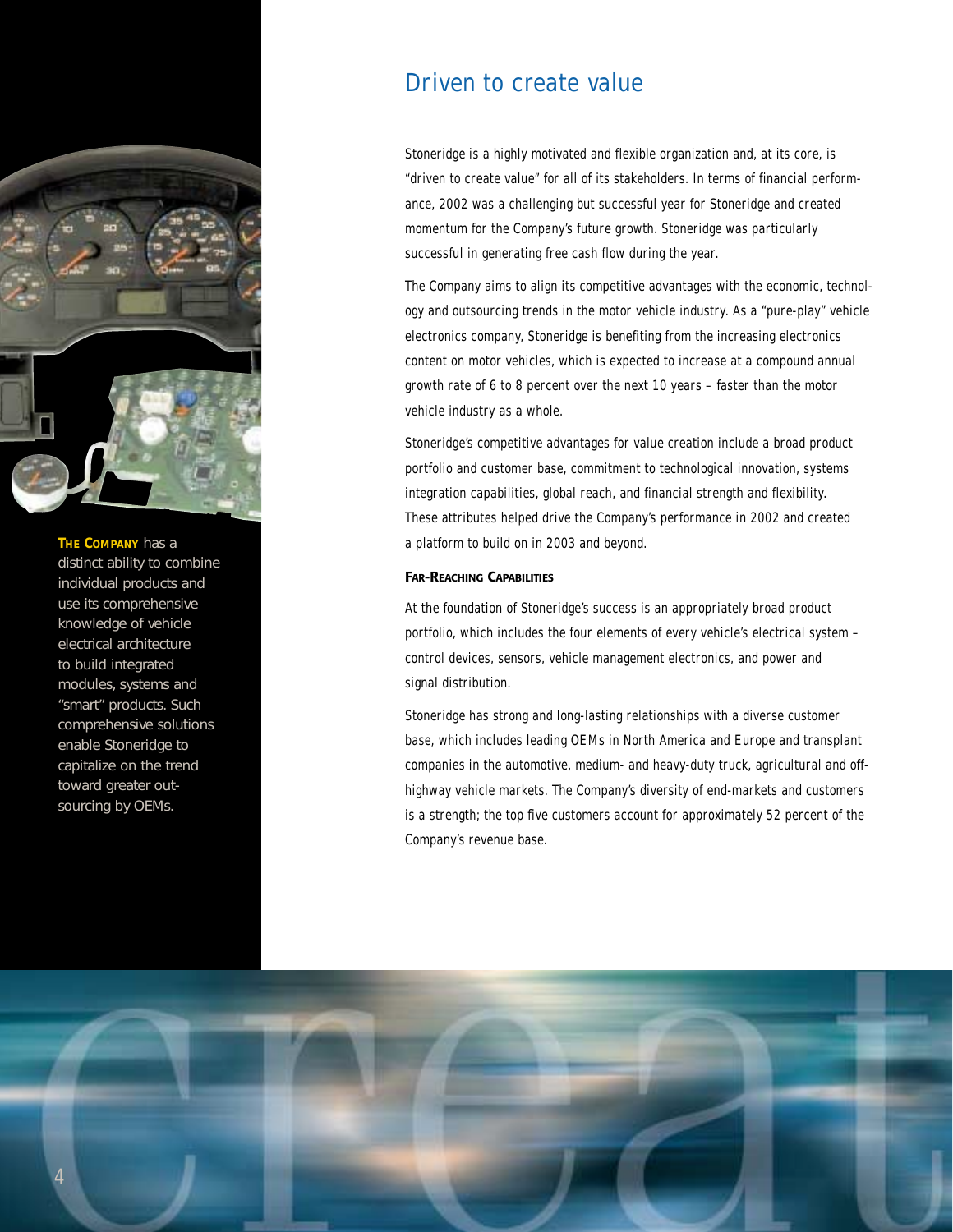

With products such as multiplexed power distribution, electromechanical actuators, non-contact switches and solid-state sensors, Stoneridge is taking advantage of the transition from mechanical to electromechanical to electronics in vehicle architecture.

The Company has a distinct ability to combine individual products and use its comprehensive knowledge of vehicle electrical architecture to build integrated modules, systems and "smart" products. For example, Stoneridge is serving as a systems integrator – designing, engineering and delivering complete systems – for the commercial vehicle and agricultural vehicle markets. Such comprehensive solutions enable Stoneridge to capitalize on the trend toward greater outsourcing by vehicle manufacturers and often make competitive products obsolete.

## **STRONG YEAR FOR NEW BUSINESS**

During 2002, Stoneridge received \$115 million in new business awards. This was the third straight year that the total value of Stoneridge's new business awards exceeded \$100 million. These awards reflect Stoneridge's alignment with the industry's technology growth drivers, including vehicle performance, safety, manufacturability, environmental, dependability, product differentiation and manufacturing cost reduction.

During the year, Stoneridge launched several key new products in the areas of occupant safety and next-generation sensors, and continued to increase its content within the commercial vehicle market. For example, its seat track position sensor, which recognizes the position of the seat to signal the appropriate level of deployment for the airbag, can now be found on more than 20 makes and models of passenger vehicles. Our seat track position sensor helps manufacturers meet Federal Motor Vehicle Safety Standard 208, which requires that, by 2004, at least 20 percent of all new passenger vehicles have automatic passenger airbag suppression systems, and by 2006, they will be required on all new passenger vehicles.

*With products such as multiplexed power distribution, electromechanical actuators, non-contact switches and solid-state sensors, Stoneridge is taking advantage of the transition from mechanical to electromechanical to electronics in vehicle architecture.*



**STONERIDGE'S SEAT TRACK POSITION** sensor, which recognizes the position of the seat to signal the appropriate level of deployment for the airbag, can now be found on more than 20 makes and models of passenger vehicles.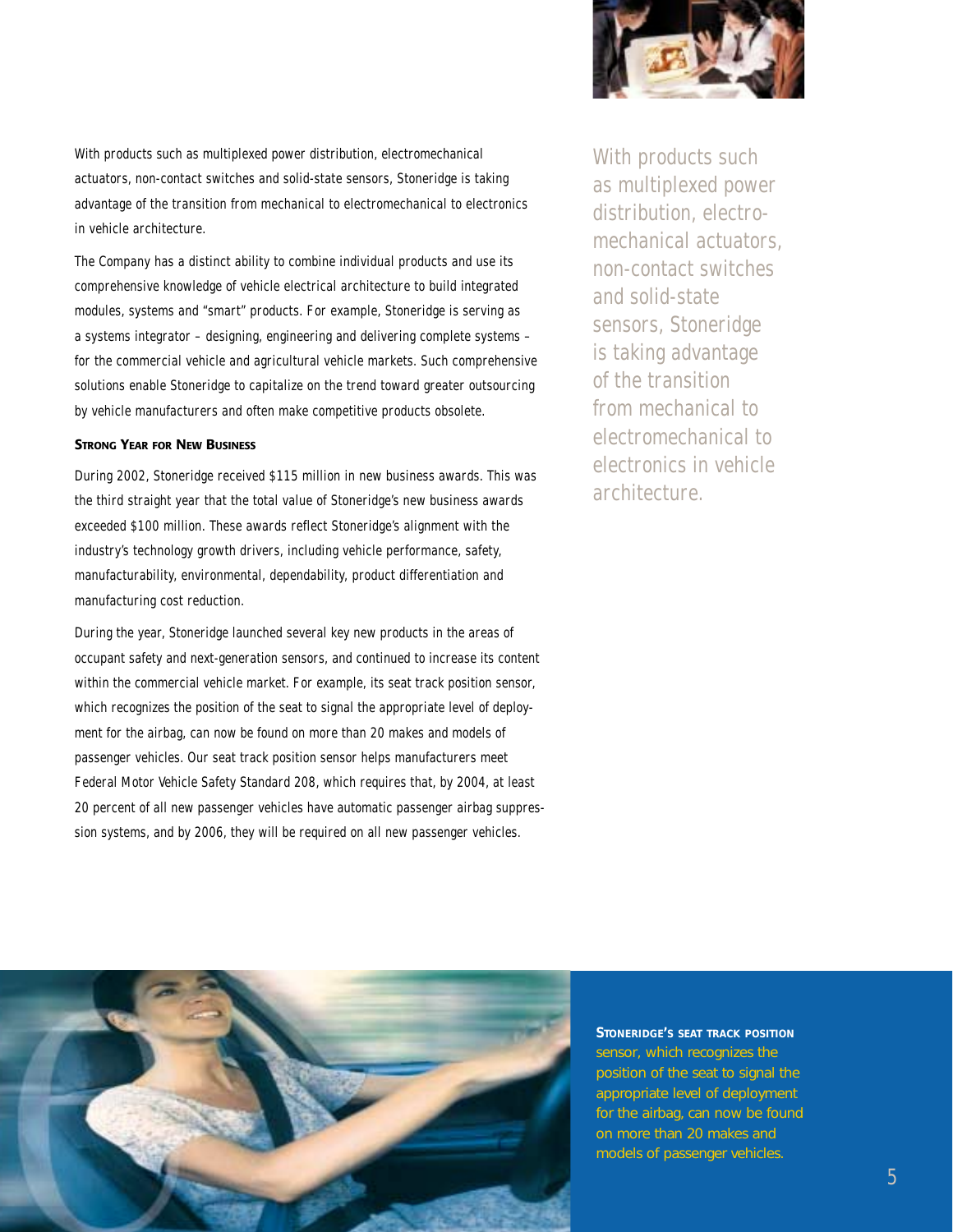

Other "smart" products launched during the year include:

- "Shift-on-demand" technology such as a four-wheel-drive actuator.
- Hardware for a commercial vehicle fleet management system that provides trucking companies with global positioning, diagnostics and communications capabilities.
- Fuel shut-off switch, which disables the fuel pump in a severe crash.
- Speed-bearing sensor, which detects wheel speed for signal input to anti-lock braking system.

Indicative of the many uncertainties in the U.S. and global economy, the commercial vehicle market was slower than anticipated in 2002. The year saw noticeably lower production volumes and slower production schedules for medium- and heavy-duty trucks. However, Stoneridge continued to add content and increase collaboration with the design and engineering departments of its key OEM customers. In some cases, Stoneridge engineers have been co-located with key customers to ensure day-to-day collaboration on product launches and systems integration.

## **GLOBAL GROWTH**

Global expansion to support customers wherever they build vehicles is a key element in Stoneridge's growth strategy. It has also enabled the Company to improve its speed to market and move labor-intensive manufacturing to low-cost locations. The Company's low-cost manufacturing facilities accounted for more than 20 percent of Stoneridge's North American revenue in 2002. Additionally, during 2002, Stoneridge received recognition from Daimler-Chrysler of Brazil as its "Supplier of the Year." Pursuant to its strategic plan, the Company is a global high-quality, low-cost producer, and has a worldwide commitment to the principles of Six Sigma and lean manufacturing.

Approximately 85 percent of Stoneridge's 2002 sales came from North America and the other 15 percent were from outside of North America.

support customers wherever they build vehicles is a key element in Stoneridge's growth strategy. Pursuant to its strategic plan, the Company is a global high-quality, low-cost producer, and has a worldwide commitment to the principles of Six Sigma and lean manufacturing.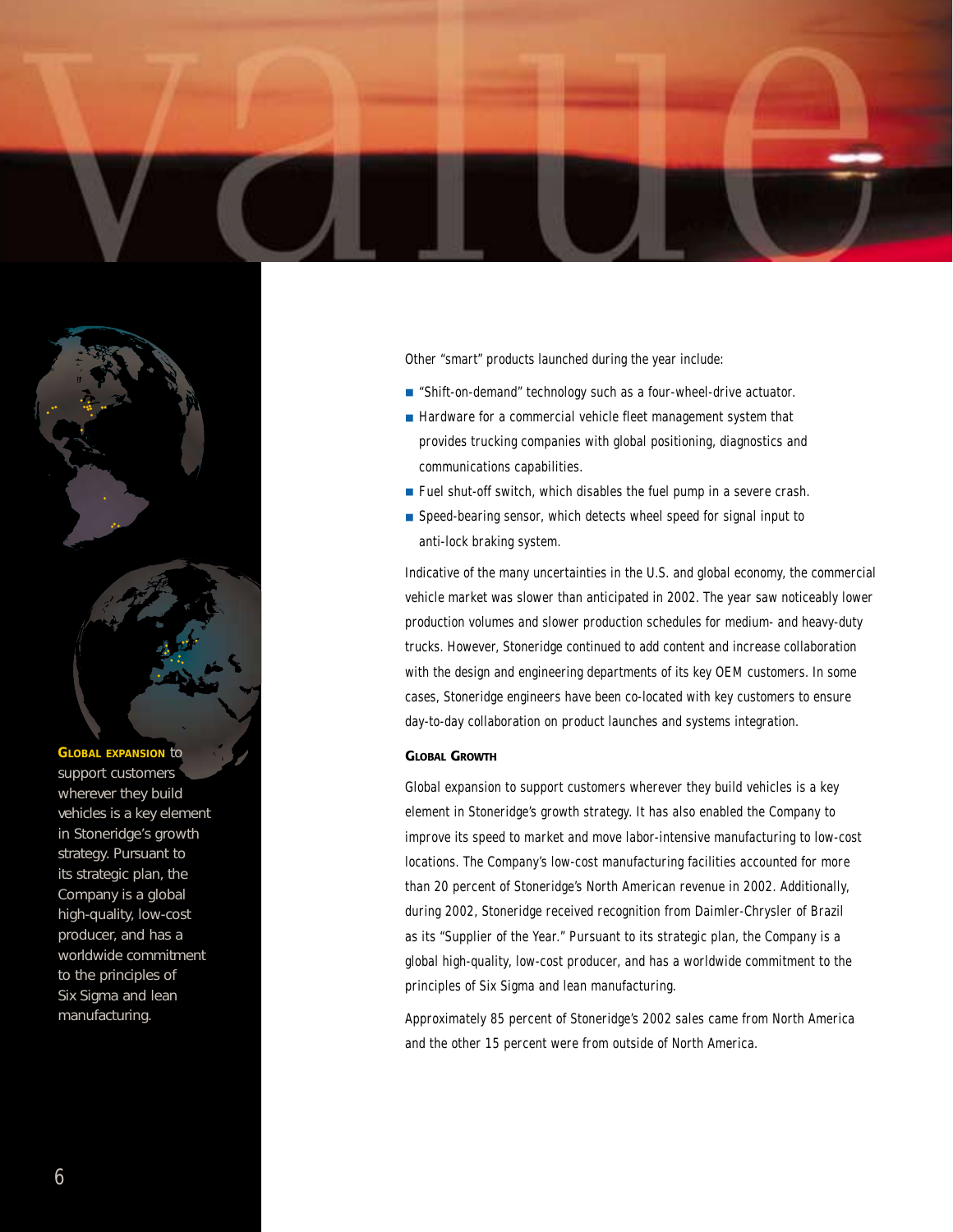

**NEW BUSINESS AWARDS** reflect Stoneridge's alignment with the industry's technology growth drivers, including vehicle performance, safety, manufacturability, environmental, dependability, product differentiation and manufacturing cost reduction.

#### **FINANCIAL STRENGTH**

Stoneridge's financial strength and flexibility ensure that it has the resources to invest in its future and capitalize quickly on market opportunities. The Company made major improvements in its capital structure during 2002. In May 2002, Stoneridge announced the completion of \$200 million in debt refinancing with Senior Notes due in 2012.

Since December 31, 2000, Stoneridge has paid down \$79 million of debt. During 2002, the Company's strong earnings and free cash flow generation enabled it to repay more than \$50 million in debt and increased Stoneridge's overall credit worthiness. Also during 2002, the Company implemented several internal austerity measures, which resulted in cost savings during the year. By year-end, Stoneridge was able to partially reinstate such programs due to the Company's improving performance.

#### **OUTLOOK**

Despite many uncertainties in the overall economic environment, Stoneridge has an upbeat outlook for 2003. Production volumes for automotive and commercial vehicles are forecasted to be flat to slightly down from 2002. Stoneridge will continue to aggressively manage its cost structure, while maintaining the investment in future products and technologies.

With its product and geographic diversity, systems integration capabilities, strong capital structure and experienced management team, Stoneridge has everything in place to capitalize on the trends and manage the business effectively. 2002 was a year of significant progress in delivering profitable growth and enhancing shareholder value, and should provide important momentum for 2003 and beyond.

*With its product and geographic diversity, systems integration capabilities, strong capital structure and experienced management team, Stoneridge has everything in place to capitalize on the trends and manage the business effectively.*

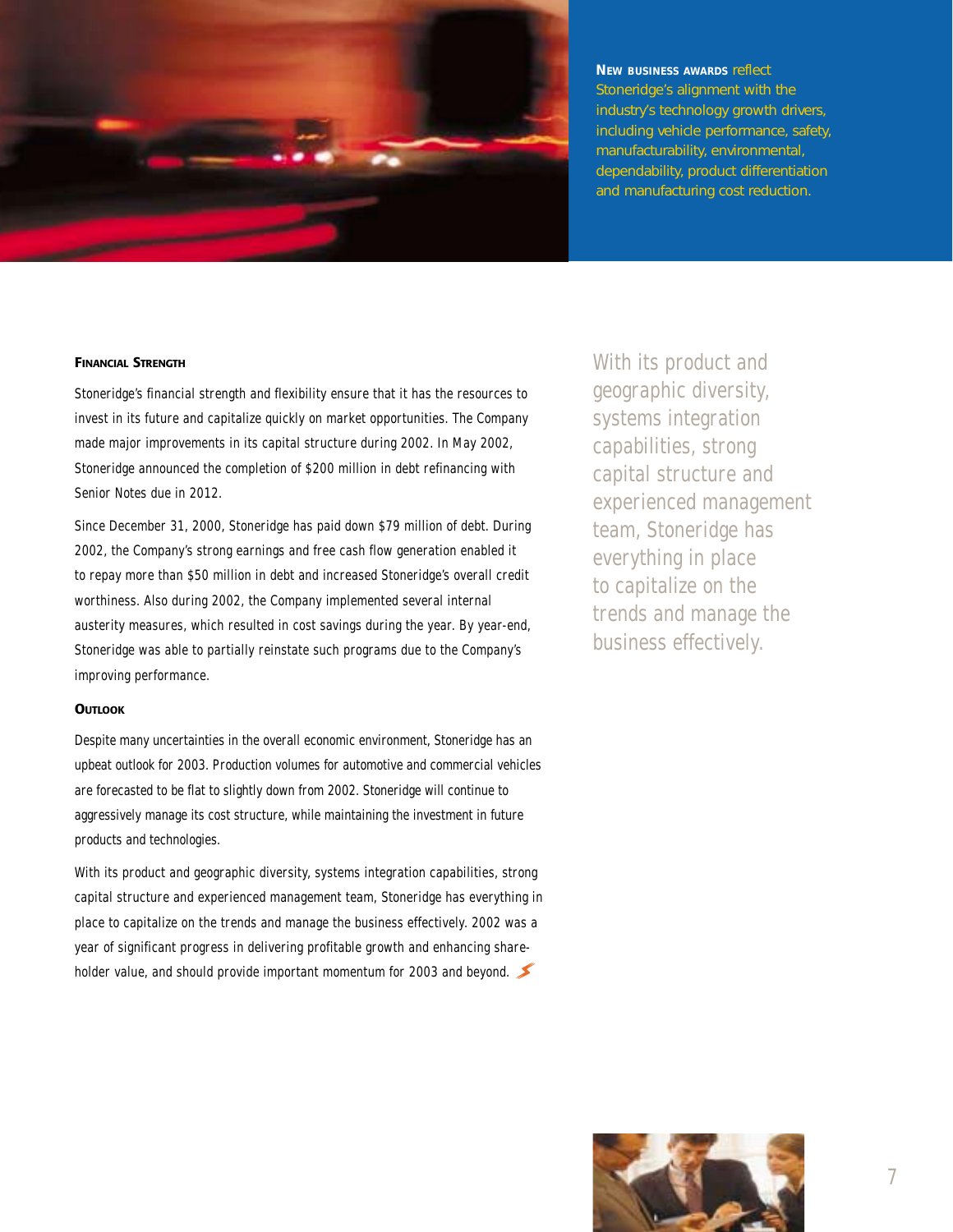# Management's Discussion and Analysis

of financial condition and results of operations

# Critical Accounting Policies and Estimates

The preparation of financial statements in conformity with accounting principles generally accepted in the United States requires management to make estimates and assumptions that affect the reported amounts of assets and liabilities at the date of the consolidated financial statements, and the reported amounts of revenues and expenses during the reporting period.

On an ongoing basis, the Company evaluates estimates and assumptions used in its financial statements. The Company bases its estimates used on historical experience and on various other factors that the Company believes to be reasonable under the circumstances, the results of which form the basis for making judgments about the carrying values of assets and liabilities that are not readily apparent from other sources. Actual results could differ from these estimates.

The Company believes the following are its "critical accounting policies" – those most important to the financial presentation and those that require the most difficult, subjective or complex judgments.

Revenue Recognition and Sales Commitments – The Company recognizes revenues from the sale of products, net of actual and estimated returns of products sold based on authorized returns and historical trends in sales returns, at the point of passage of title, which is generally at the time of shipment. The Company often enters into agreements with its customers at the beginning of a given vehicle's life. Once such agreements are entered into, it is the Company's obligation to fulfill the customers' purchasing requirements for the entire production life of the vehicle. These agreements generally may be terminated by our customers at any time, but usually are not.

Bad Debts – The Company evaluates the collectibility of accounts receivable based on a combination of factors. In circumstances where the Company is aware of a specific customer's inability to meet its financial obligations, a specific allowance for doubtful accounts is recorded against amounts due to reduce the net recognized receivable to the amount the Company reasonably believes will be collected. Additionally, the Company reviews historical trends for collectibility in determining an estimate for its allowance for doubtful accounts. If economic circumstances change substantially, estimates of the recoverability of amounts due to the Company could be reduced by a material amount.

Inventory – Inventories are valued at the lower of cost or market. Cost is determined by the last-in, first-out (LIFO) method for U.S. inventories and by the first-in, first-out (FIFO) method for non-U.S. inventories. Where appropriate, standard cost systems are utilized for purposes of determining cost; the standards are adjusted as necessary to ensure they approximate actual costs. Estimates of the lower of cost or market value of inventory are determined based upon current economic conditions, historical sales quantities and patterns and, in some cases, the specific risk of loss on specifically identified inventories.

Goodwill – In connection with the adoption of SFAS 142, "Goodwill and Other Intangible Assets," the Company discontinued its amortization of goodwill on January 1, 2002. In lieu of amortization, the new standard requires that goodwill be tested for impairment as of the date of adoption, at least annually thereafter and whenever events or changes in circumstances indicate that the carrying value may not be recoverable. See Note 2 to the Company's consolidated financial statements for more information on the Company's application of this new accounting standard.

# Results of Operations

#### **YEAR ENDED DECEMBER 31, 2002 COMPARED TO YEAR ENDED DECEMBER 31, 2001**

# **Net Sales**

Net sales for the year ended December 31, 2002 increased \$52.0 million, or 8.9%, to \$636.5 million from \$584.5 million in 2001. Sales revenues in 2002 were favorably impacted by increased North American light and commercial vehicle builds as well as new product launches.

Sales for the year ended December 31, 2002 for North America increased by \$36.8 million to \$534.8 million from \$498.0 million in 2001. North American sales accounted for 84.0% of total sales in 2002 compared with 85.2% in 2001. Sales in 2002 outside North America increased by \$15.2 million to \$101.7 million from \$86.5 million in 2001. Sales outside North America accounted for 16.0% of total sales in 2002 compared with 14.8% in 2001.

Net sales for the Vehicle Management & Power Distribution operating segment were \$273.8 million for the year ended December 31, 2002 as compared to \$245.9 million for the corresponding period in 2001. Increased production volumes on existing programs and increased content per vehicle accounted for the change in sales. Net sales for the Control Devices operating segment were \$376.9 million for the year ended December 31, 2002 as compared to \$349.5 million for the corresponding period in 2001, reflecting higher production volumes in the Company's end markets and an incremental increase in revenue due to new product launches.

# **Cost of Goods Sold**

Cost of goods sold for the year ended December 31, 2002 increased by \$21.8 million, or 4.9%, to \$471.2 million from \$449.4 million in 2001. As a percentage of sales, cost of goods sold decreased to 74.0% in 2002 from 76.9% in 2001. The improvement as a percent of sales was primarily attributable to increased production volumes and improved operating leverage as a result of cost reduction initiatives, including Six Sigma, lean manufacturing and improved productivity, partially offset by pricing pressures.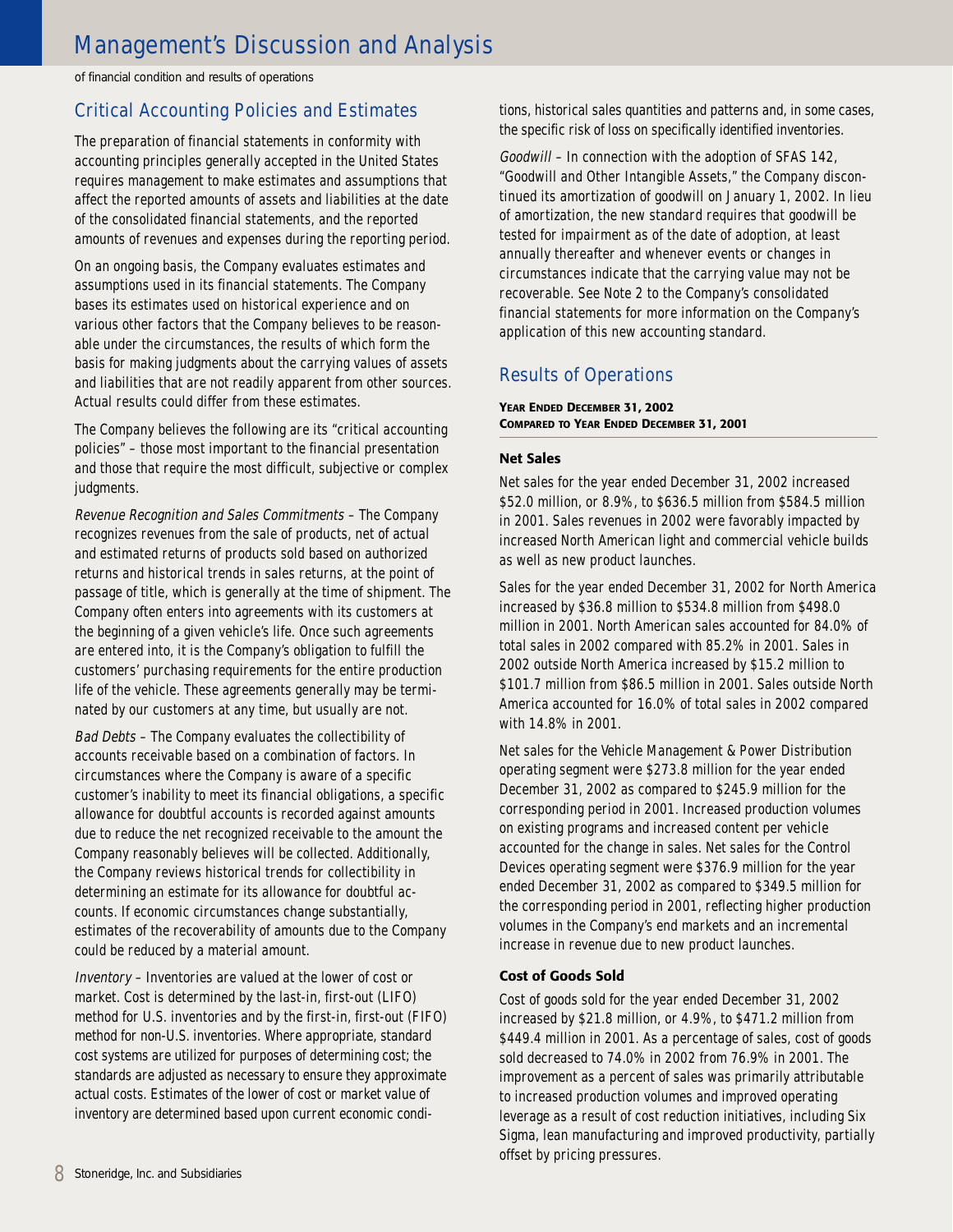# **Selling, General and Administrative Expenses**

Selling, general and administrative (SG&A) expenses, including product development, decreased by \$7.5 million to \$92.1 million for the year ended December 31, 2002 from \$99.6 million in 2001. As a percentage of sales, SG&A expenses decreased to 14.5% in 2002 from 17.0% in 2001. The decrease was primarily attributable to the Company's adoption of the non-amortization of goodwill provisions of SFAS 142 on January 1, 2002. Goodwill amortization expense for the year ended December 31, 2001 was \$9.8 million. Excluding the impact of goodwill amortization expense, SG&A increased \$2.3 million, or 2.5%, in 2002 compared to the corresponding period in 2001. As a percentage of sales, SG&A expenses declined to 14.5% from 15.4%, excluding the impact of goodwill amortization expense.

# **Interest Expense, net**

Net interest expense for the year ended December 31, 2002 increased by \$3.3 million to \$34.6 million from \$31.3 million for the same period in 2001. The increase was primarily attributable to the termination of existing interest rate swap agreements as a result of the Company's debt refinancing, offset by lower interest rates. These swaps, which are being amortized to interest expense, will be fully amortized by the end of 2003. Average outstanding indebtedness was \$286.1 million and \$317.9 million for the years ended December 31, 2002 and 2001, respectively.

## **Other Expense / Income, net**

Other expense, which primarily consisted of equity losses of unconsolidated subsidiaries, was \$0.5 million and \$0.3 million for the years ended December 31, 2002 and 2001, respectively.

# **Income Before Income Taxes, Extraordinary Loss and Cumulative Effect of Accounting Change**

As a result of the foregoing, income before income taxes, extraordinary loss and cumulative effect of accounting change increased by \$34.2 million for the year ended December 31, 2002 to \$38.1 million from \$3.9 million in 2001.

# **Provision for Income Taxes**

The Company recognized provisions for income taxes of \$13.4 million and \$1.0 million for federal, state and foreign income taxes for the years ended December 31, 2002 and 2001, respectively. The increase in the effective tax rate to 35.2% in 2002 from 24.4% in 2001 was a result of non-recurring tax refunds in 2001, coupled with the fact that tax initiatives resulted in less of a relative benefit on higher 2002 operating income, compared to lower operating income in 2001. The effective tax rate is expected to increase in future years pending certain proposed tax legislation.

# **Income Before Extraordinary Loss and Cumulative Effect of Accounting Change**

As a result of the foregoing, income before extraordinary loss and cumulative effect of accounting change increased by

\$21.7 million to \$24.7 million for the year ended December 31, 2002 from \$2.9 million in 2001.

# **Extraordinary Loss, net of tax**

The Company recognized a net of tax loss of \$3.6 million during 2002 in connection with the early extinguishment of debt related to the Company's debt refinancing. See Note 4 to the Company's consolidated financial statements for more information on the Company's debt refinancing.

# **Cumulative Effect of Accounting Change, net of tax**

In accordance with the transition provisions of SFAS 142, the Company completed the two-step transitional goodwill impairment analysis in 2002. As a result, the Company recorded as a cumulative effect of accounting change, a noncash, after-tax charge of \$69.8 million, to write off a portion of the carrying value of goodwill. The Company performed an annual impairment test on goodwill and no additional impairment was recognized. See Note 2 to the Company's consolidated financial statements for more information on the Company's application of this new accounting standard.

# **Net (Loss) Income**

As a result of the foregoing, the Company recognized a net loss of \$48.8 million for the year ended December 31, 2002, and net income of \$2.9 million for the corresponding period in 2001.

Net loss for the Vehicle Management & Power Distribution operating segment was \$29.5 million for the year ended December 31, 2002 as compared to \$11.9 million for the corresponding period in 2001. Net loss for the Control Devices operating segment was \$19.3 million for the year ended December 31, 2002 as compared to net income of \$14.8 million for the corresponding period in 2001.

**YEAR ENDED DECEMBER 31, 2001 COMPARED TO YEAR ENDED DECEMBER 31, 2000**

## **Net Sales**

Net sales for the year ended December 31, 2001 decreased \$82.7 million, or 12.4%, to \$584.5 million from \$667.2 million in 2000. Sales revenues in 2001 were unfavorably impacted by the prolonged weakness in production in the automotive and commercial vehicle markets, combined with new product launch delays and slower production ramp-ups in the next-generation vehicle, seat track position switch and fuel cutoff switch.

Sales for the year ended December 31, 2001 for North America decreased by \$81.9 million to \$498.0 million from \$579.9 million in 2000. North American sales accounted for 85.2% of total sales in 2001 compared with 86.9% in 2000. Sales in 2001 outside North America decreased by \$0.8 million to \$86.5 million from \$87.3 million in 2000. Sales outside North America accounted for 14.8% of total sales in 2001 compared with 13.1% in 2000.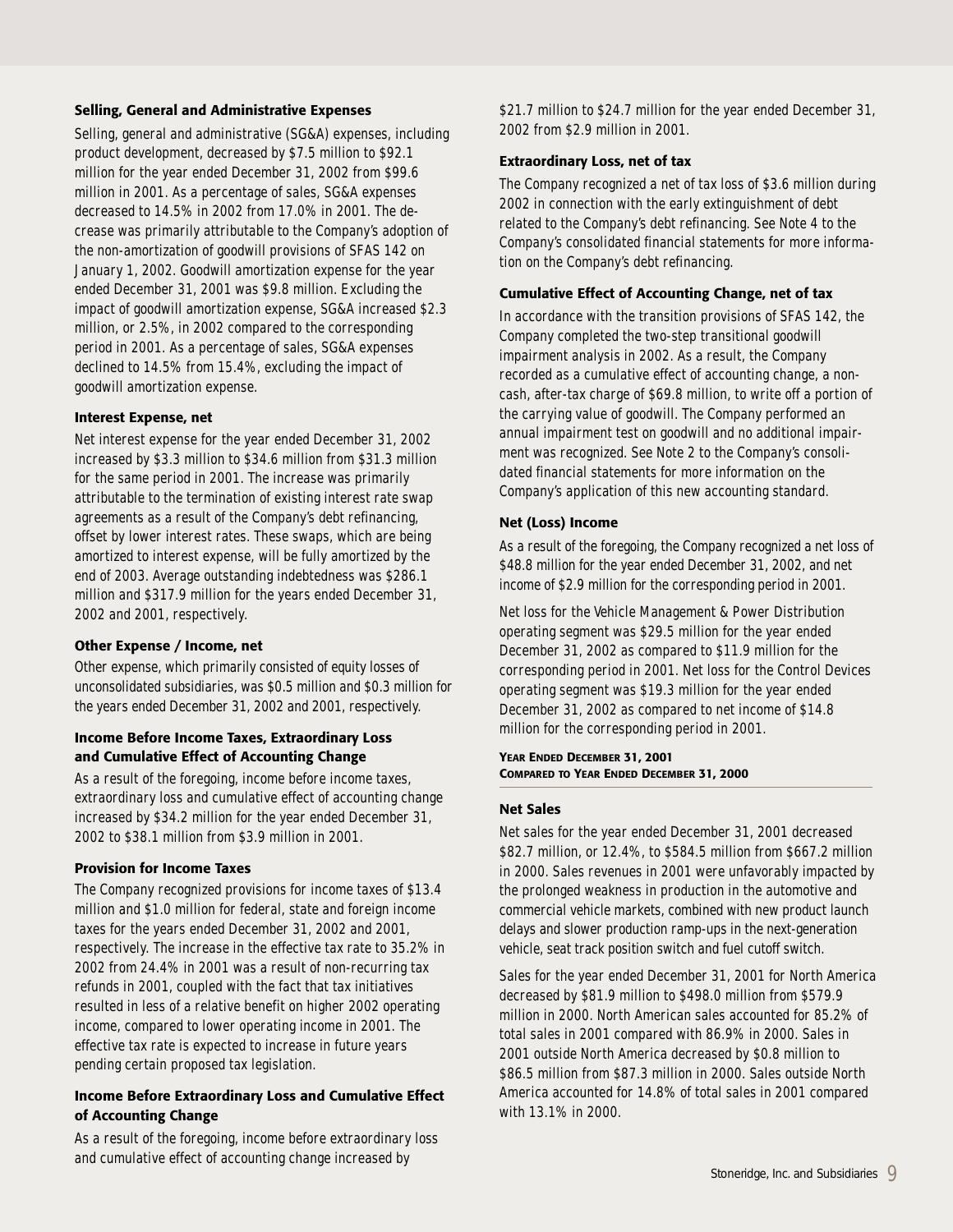# Management's Discussion and Analysis

of financial condition and results of operations

Net sales for the Vehicle Management & Power Distribution operating segment were \$245.9 million for the year ended December 31, 2001 as compared to \$263.0 million for the corresponding period in 2000. The prolonged weakness in production in the automotive and commercial vehicle markets, combined with new product launch delays and slower production ramp-ups in the next-generation vehicle accounted for the decrease. Net sales for the Control Devices operating segment were \$349.5 million for the year ended December 31, 2001 as compared to \$413.8 million for the corresponding period in 2000. The prolonged weakness in production in the automotive and commercial vehicle markets, combined with new product launch delays and slower production ramp-ups in the seat track position switch and fuel cutoff switch accounted for the decrease.

# **Cost of Goods Sold**

Cost of goods sold for the year ended December 31, 2001 decreased by \$46.7 million, or 9.4%, to \$449.4 million from \$496.1 million in 2000. As a percentage of sales, cost of goods sold increased to 76.9% in 2001 from 74.4% in 2000. The corresponding reduction in margin was primarily attributable to the continued weakness of the automotive and commercial vehicle markets, price pressures from our customers, and costs related to pre-production ramp-ups and new program launches. Partially offsetting the aforementioned were cost reduction initiatives including Six Sigma and lean manufacturing.

## **Selling, General and Administrative Expenses**

SG&A expenses, including product development, increased by \$3.6 million to \$99.6 million for the year ended December 31, 2001 from \$95.9 million in 2000. As a percentage of sales, SG&A expenses increased to 17.0% in 2001 from 14.4% in 2000. This increase is primarily attributable to higher design and development costs, which were required predominately to support efforts associated with awarded programs. This increase also includes \$0.6 million related to costs associated with the Company's attempted offering of senior subordinated notes in the third quarter of 2001.

## **Interest Expense, net**

Net interest expense for the year ended December 31, 2001 was \$31.3 million compared with \$29.5 million in 2000. Average outstanding indebtedness was \$317.9 million and \$331.0 million for the years ended December 31, 2001 and 2000, respectively. The cost of borrowing increased in 2001 as a result of an amended credit agreement.

# **Other Expense / Income, net**

Other expense was \$0.3 million for the year ended December 31, 2001, and primarily consisted of equity losses of unconsolidated subsidiaries. Other income was \$1.1 million for the year ended December 31, 2000, and primarily consisted of equity losses of unconsolidated subsidiaries and a gain on sale of idle fixed assets.

#### **Income Before Income Taxes**

As a result of the foregoing, income before income taxes decreased by \$42.9 million for the year ended December 31, 2001 to \$3.9 million from \$46.8 million in 2000.

# **Provision for Income Taxes**

The Company recognized provisions for income taxes of \$1.0 million and \$14.1 million for federal, state and foreign income taxes for the years ended December 31, 2001 and 2000, respectively. The decline in the effective tax rate to 24.4% in 2001 from 30.1% in 2000 was primarily a result of the implementation of certain tax planning strategies and nonrecurring tax refunds.

# **Net Income**

As a result of the foregoing, net income decreased by \$29.8 million, or 91.0%, to \$2.9 million for the year ended December 31, 2001 from \$32.7 million in 2000.

The Vehicle Management & Power Distribution operating segment recognized a net loss of \$11.9 million for the year ended December 31, 2001 compared to \$5.9 million for the corresponding period in 2000. Net income for the Control Devices operating segment was \$14.8 million for the year ended December 31, 2001 as compared to \$38.6 million for the corresponding period in 2000.

# Liquidity and Capital Resources

Net cash provided by operating activities was \$95.6 million and \$62.1 million for the years ended December 31, 2002 and 2001, respectively. The increase in net cash from operating activities of \$33.5 million was primarily attributable to an increase in income before extraordinary loss and cumulative effect of accounting change as well as a reduction in working capital.

Net cash used by investing activities was \$14.3 million and \$23.4 million for the years ended December 31, 2002 and 2001, respectively, and primarily related to capital expenditures.

Net cash used by financing activities was \$59.2 million and \$39.8 million for the years ended December 31, 2002 and 2001, respectively, as improved cash flows from operations were used to repay debt.

On May 1, 2002, the Company issued \$200.0 million aggregate principal amount of senior notes, the proceeds of which were used to repay existing debt. The \$200.0 million notes bear interest at an annual rate of 11.50% and mature on May 1, 2012. Interest is payable on May 1 and November 1 of each year. On July 1, 2002, the Company completed an exchange offer of the senior notes for substantially identical notes registered under the Securities Act of 1933.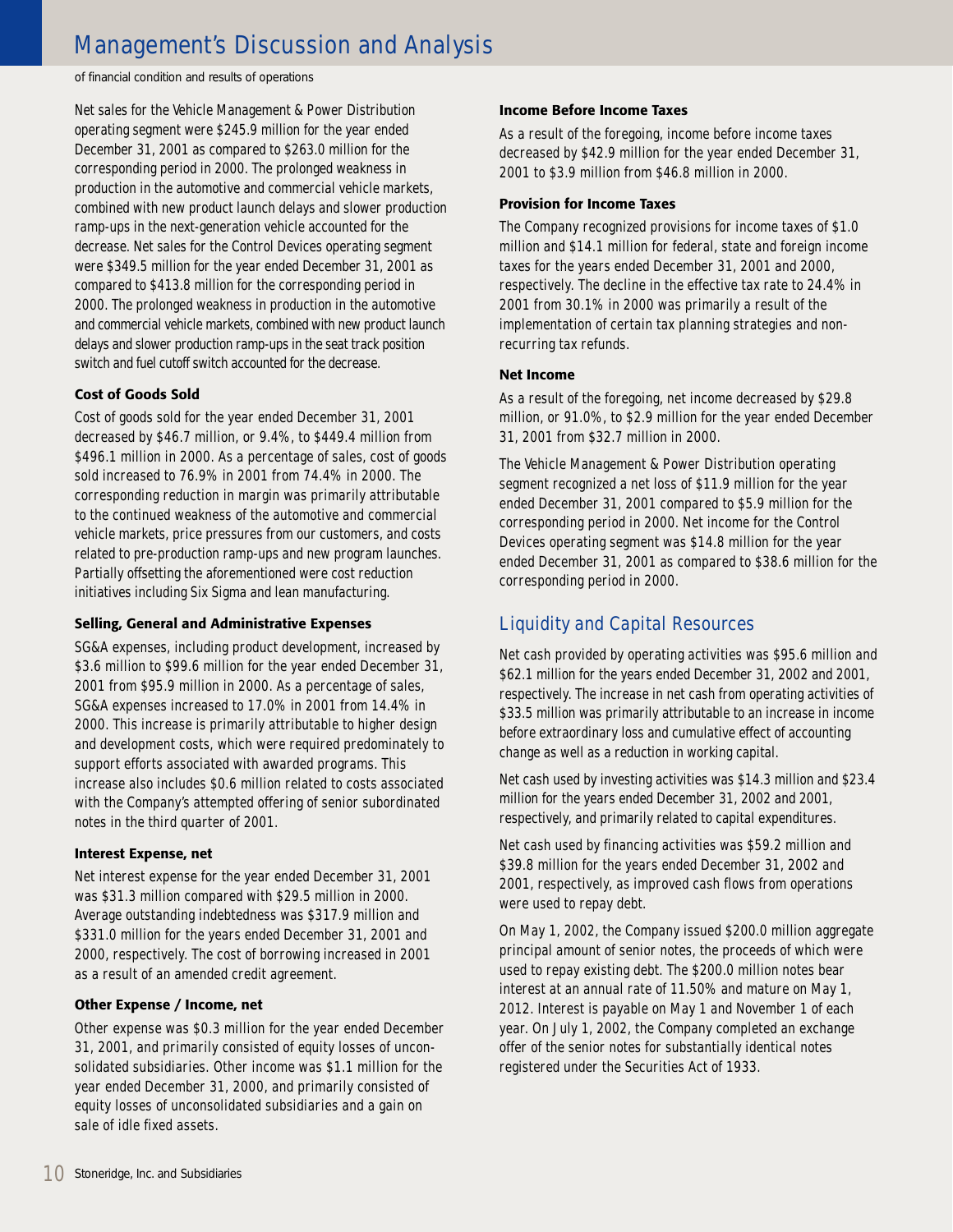In conjunction with the issuance of the senior notes, the Company also entered into a new \$200.0 million credit agreement (of which \$49.3 million was outstanding at December 31, 2002) with a bank group. The credit agreement has the following components: a \$100.0 million revolving facility (of which \$96.5 million is currently available) including a \$10.0 million swing line facility, and a \$100.0 million term facility. The revolving facility expires on April 30, 2007 and requires a commitment fee of 0.375% to 0.500% on the unused balance as well as a utilization fee of 0.125% to 0.250% when the unutilized balance equals or exceeds 50.0% of the total revolving commitment. The revolving facility permits the Company to borrow up to half its borrowings in specified foreign currencies. Interest is payable quarterly at either (i) the prime rate plus a margin of 0.50% to 1.50% or (ii) LIBOR plus a margin of 2.00% to 3.00%, depending upon the Company's ratio of consolidated total debt to consolidated earnings before interest, taxes, depreciation and amortization (EBITDA), as defined. Interest on the swing line facility is payable monthly at the same rate as the revolving facility. The term facility expires on April 30, 2008. Interest is payable quarterly at either (i) the prime rate plus 1.75% or (ii) LIBOR plus 3.25%. The Company has the right to prepay any of the above mentioned loans, in whole or in part, without premium or penalty. During 2002, the Company prepaid \$50.0 million of the term facility. The Company was in compliance with its covenants as of December 31, 2002.

In order to manage the interest rate risk associated with our previous debt portfolio, the Company entered into interest rate swap agreements. These agreements required the Company to pay a fixed interest rate to counterparties while receiving a floating interest rate based on LIBOR. The counterparties to each of the interest rate swap agreements were major commercial banks. These agreements were due to mature on or before December 31, 2003 and qualified as cash flow hedges; however, as a result of the recent debt refinancing and in accordance with SFAS 133, these agreements were terminated at a cost of \$5.3 million on May 1, 2002.

Changes in the fair market value of derivatives qualifying as cash flow hedges are recorded in other comprehensive (loss) income to the extent that the hedges are effective until the underlying transactions are recognized in earnings. Net losses included in accumulated other comprehensive loss as of May 1, 2002 were \$3.3 million after-tax (\$5.3 million pre-tax). This amount is currently being amortized to interest expense over the remaining contractual terms of the agreements. The remaining unamortized balance as of December 31, 2002 was \$0.6 million after-tax (\$1.0 million pre-tax).

The Company has entered into foreign currency forward contracts to purchase \$13.1 million of Swedish krona and British pounds to satisfy krona and pound denominated debt obligations. The estimated fair value of these forward contracts at December 31, 2002, per quoted market sources, was

\$13.8 million. The contracts are marked to market through earnings and are not accounted for using hedge accounting. The Company does not use derivatives for speculative or profitmotivated purposes.

The following table summarizes the Company's future cash outflows resulting from financial contracts and commitments, as of December 31, 2002:

| <b>Contractual</b>      |              | Less than | $1 - 3$ | $4 - 5$ | After 5   |
|-------------------------|--------------|-----------|---------|---------|-----------|
| <b>Obligations:</b>     | <b>Total</b> | 1 vear    | vears   | vears   | vears     |
| Long-term debt          | \$250,910    | \$1.992   | \$3,647 | \$2,022 | \$243.249 |
| <b>Operating leases</b> | 11,654       | 5,660     | 3.893   | 1.297   | 804       |
| Total contractual       |              |           |         |         |           |
| obligations             | \$262,564    | \$7.652   | \$7,540 | \$3,319 | \$244,053 |

Management believes that cash flows from operations and the availability of funds from the Company's credit facilities will provide sufficient liquidity to meet the Company's growth and operating needs.

# Recently Issued Accounting Standards

See Note 2 to the Company's consolidated financial statements.

# Inflation and International Presence

Management believes that the Company's operations have not been adversely affected by inflation. By operating internationally, the Company is affected by the economic conditions of certain countries. Based on the current economic conditions in these countries, management believes the Company is not significantly exposed to adverse economic conditions.

# Quantitative and Qualitative Disclosures About Market Risk

The Company is exposed to certain market risks, primarily resulting from the effects of changes in interest rates. To reduce exposures to market risks resulting from fluctuations in interest rates, the Company uses a combination of variable and fixed rate debt. At December 31, 2002, approximately 20% of the Company's debt was variable rate debt. The Company believes that a 1.0% increase or decrease in the interest rate on variable rate debt could affect annual interest expense by approximately \$0.5 million.

The Company's risks related to commodity price and foreign currency exchange risks have historically not been material. The Company does not expect the effects of these risks to be material in the future based on current operating and economic conditions in the countries and markets in which it operates. Therefore, a 10.0% change in the value of the U.S. dollar would not significantly affect the Company's financial position.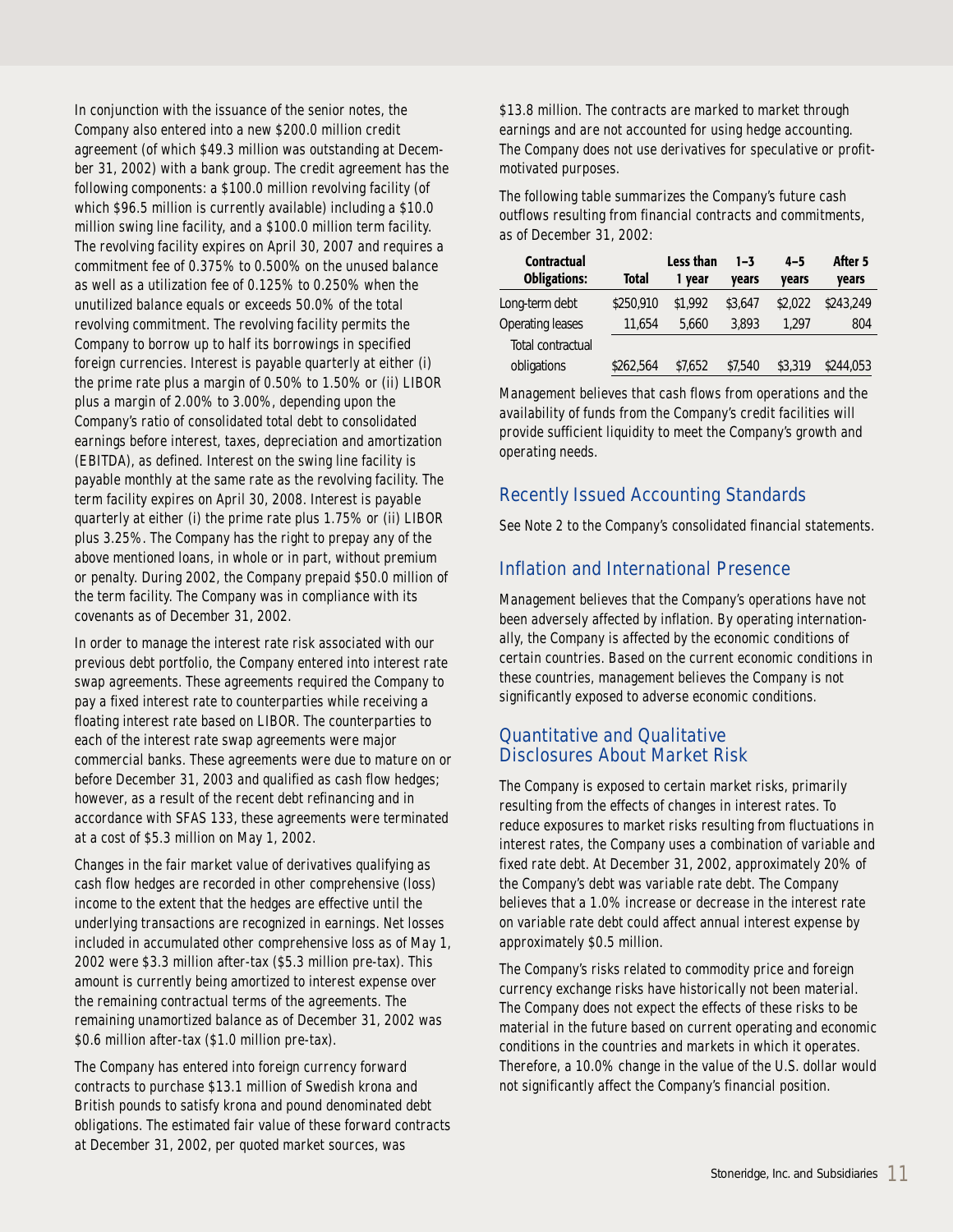# Five-Year Financial Summary

(in thousands, except per share data)

|                                                        | Years ended December 31, |                                 |                                 |                                 |                                 |
|--------------------------------------------------------|--------------------------|---------------------------------|---------------------------------|---------------------------------|---------------------------------|
|                                                        | 2002                     | 2001                            | 2000                            | 1999                            | 1998                            |
| <b>Statement of Operations Data:</b>                   |                          |                                 |                                 |                                 |                                 |
| Net sales:                                             |                          |                                 |                                 |                                 |                                 |
| Vehicle Management & Power Distribution                | \$273,804                | \$245,881                       | \$263,022                       | \$285,381                       | \$323,331                       |
| <b>Control Devices</b>                                 | 376,896                  | 349,510                         | 413,830                         | 399,066                         | 188,409                         |
| Eliminations                                           | (14, 193)                | (10, 923)                       | (9,660)                         | (9,226)                         | (7, 919)                        |
| Consolidated                                           | \$636,507                | \$584,468                       | \$667,192                       | \$675,221                       | \$503,821                       |
| Gross profit <sup>(A)</sup>                            | 165,319                  | 135,082                         | 171,112                         | 187,872                         | 124,239                         |
| Operating income                                       | 73,187                   | 35,495                          | 75,166                          | 97,305                          | 56,722                          |
| Income before income taxes, extraordinary loss         |                          |                                 |                                 |                                 |                                 |
| and cumulative effect of accounting change             | 38,089                   | 3,896                           | 46,794                          | 67,022                          | 56,036                          |
| Income before extraordinary loss and cumulative effect |                          |                                 |                                 |                                 |                                 |
| of accounting change                                   | 24,663                   | 2,946                           | 32,709                          | 41,172                          | 33,400                          |
| Net (loss) income (B)                                  |                          |                                 |                                 |                                 |                                 |
| Vehicle Management & Power Distribution                | \$ (29, 470)             | \$(11, 879)                     | (5,889)<br>\$                   | \$<br>5,572                     | \$12,683                        |
| <b>Control Devices</b>                                 | (19, 308)                | 14,825                          | 38,598                          | 35,600                          | 20,717                          |
| Consolidated                                           | (48, 778)<br>\$          | 2,946<br>\$                     | \$32,709                        | \$41,172                        | \$33,400                        |
| Basic net (loss) income per share                      | (2.18)<br>\$             | \$<br>0.13                      | \$<br>1.46                      | \$<br>1.84                      | \$<br>1.49                      |
| Diluted net (loss) income per share                    | \$<br>(2.16)             | $\overline{\mathsf{s}}$<br>0.13 | $\overline{\mathsf{s}}$<br>1.46 | $\overline{\mathsf{s}}$<br>1.84 | $\overline{\mathsf{s}}$<br>1.49 |
| <b>Other Data:</b>                                     |                          |                                 |                                 |                                 |                                 |
| Product development expenses                           | \$25,332                 | \$26,996                        | 26,750<br>\$                    | \$21,976                        | 17,418<br>\$                    |
| Capital expenditures                                   | 14,656                   | 23,968                          | 28,720                          | 17,589                          | 10,919                          |
| Depreciation and amortization (C)                      | 21,900                   | 28,844                          | 28,026                          | 27,850                          | 14,422                          |
| <b>Balance Sheet Data:</b>                             |                          |                                 |                                 |                                 |                                 |
| Working capital                                        | \$85,462                 | \$46,399                        | \$80,069                        | \$77,112                        | \$42,184                        |
| <b>Total assets</b>                                    | 571,127                  | 670,933                         | 696,995                         | 698,309                         | 638,116                         |
| Long-term debt, less current portion                   | 248,918                  | 249,720                         | 296,079                         | 331,898                         | 322,724                         |
| Shareholders' equity                                   | 215,902                  | 259,607                         | 262,186                         | 231,628                         | 190,542                         |

(A) Gross profit represents net sales less cost of goods sold.

(B) In accordance with the transition provisions of SFAS 142, the Company determined through a two-step impairment assessment that the carrying value of the Company's goodwill exceeded its fair value. Therefore, the Company recorded, effective January 1, 2002, an after-tax impairment charge of \$69,834 as a cumulative effect of accounting change. See Note 2 to the Company's consolidated financial statements for more information.

During the second quarter of 2002, the Company recognized a net of tax extraordinary loss of \$3,607, as the result of an early extinguishment of debt. See Note 4 to the Company's consolidated financial statements for more information.

 $\heartsuit$  These amounts represent depreciation and amortization on fixed and intangible assets.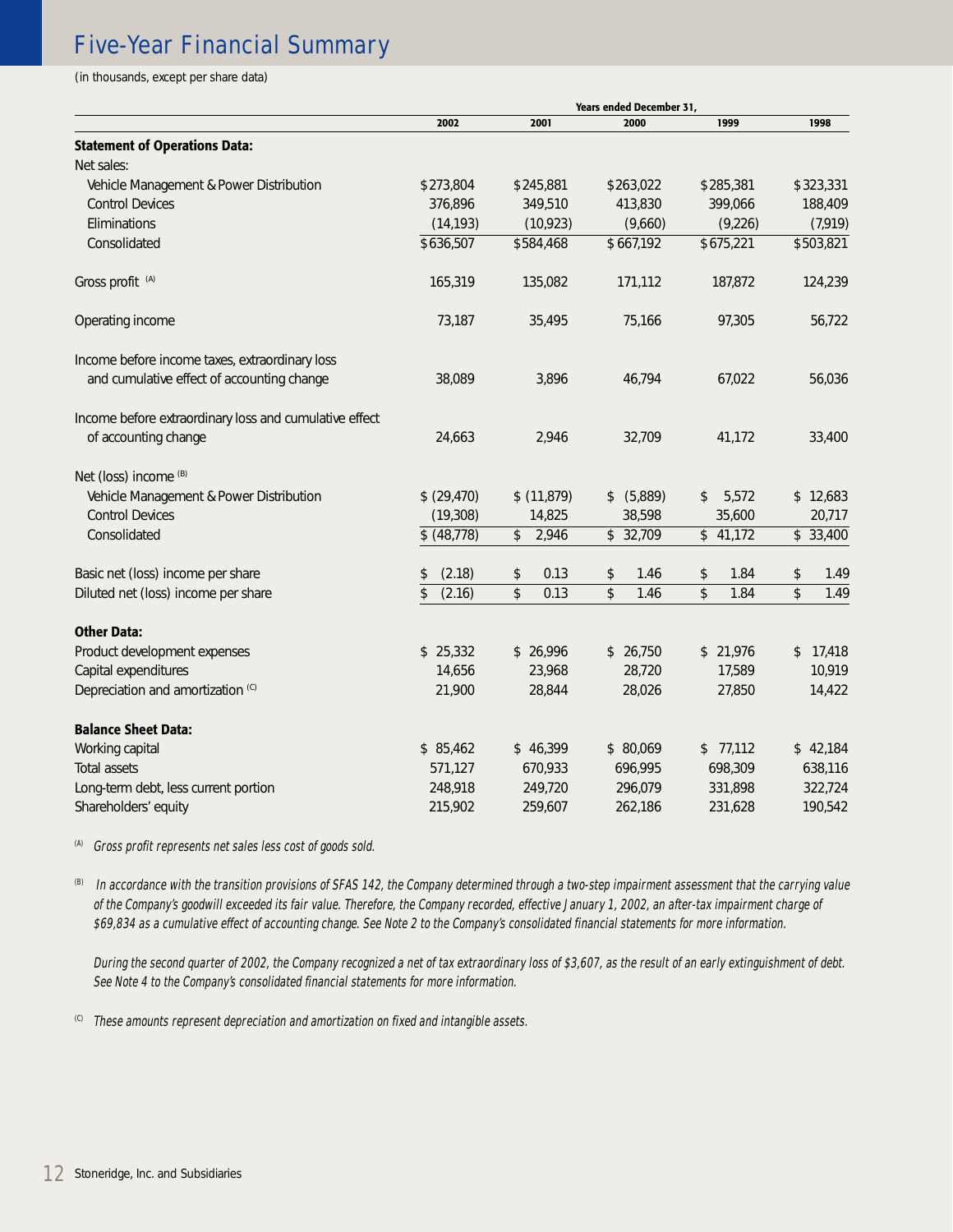# Consolidated Balance Sheets

(in thousands)

|                                                                                   | December 31, |             |
|-----------------------------------------------------------------------------------|--------------|-------------|
|                                                                                   | 2002         | 2001        |
| <b>Assets</b>                                                                     |              |             |
| <b>Current Assets:</b>                                                            |              |             |
| Cash and cash equivalents                                                         | \$27,235     | \$<br>4,369 |
| Accounts receivable, less allowance for doubtful accounts of \$3,020 and \$1,742  |              |             |
| for 2002 and 2001, respectively                                                   | 79,342       | 91,018      |
| Inventories, net                                                                  | 51,139       | 54,504      |
| Prepaid expenses and other                                                        | 12,055       | 19,628      |
| Deferred income taxes                                                             | 5,904        | 7,316       |
| <b>Total current assets</b>                                                       | 175,675      | 176,835     |
| Property, Plant and Equipment, net                                                | 111,838      | 118,061     |
| <b>Other Assets:</b>                                                              |              |             |
| Goodwill                                                                          | 255,292      | 345,392     |
| Investments and other, net                                                        | 28,322       | 30,645      |
| <b>Total Assets</b>                                                               | \$571,127    | \$670,933   |
| Liabilities and Shareholders' Equity<br><b>Current Liabilities:</b>               |              |             |
| Current portion of long-term debt                                                 | \$<br>1,992  | \$41,621    |
| Accounts payable                                                                  | 43,151       | 50,792      |
| Accrued expenses and other                                                        | 45,070       | 38,023      |
| <b>Total current liabilities</b>                                                  | 90,213       | 130,436     |
| Long-Term Liabilities:                                                            |              |             |
| Long-term debt, net of current portion                                            | 248,918      | 249,720     |
| Deferred income taxes                                                             | 15,278       | 24,352      |
| Other liabilities                                                                 | 816          | 6,818       |
| Total long-term liabilities                                                       | 265,012      | 280,890     |
| Shareholders' Equity:                                                             |              |             |
| Preferred shares, without par value, 5,000 authorized, none issued                |              |             |
| Common shares, without par value, 60,000 authorized, 22,399 and 22,397 issued     |              |             |
| and outstanding at December 31, 2002 and 2001, respectively, with no stated value |              |             |
| Additional paid-in capital                                                        | 141,516      | 141,506     |
| Retained earnings                                                                 | 77,379       | 126,157     |
| Accumulated other comprehensive loss                                              | (2,993)      | (8,056)     |
| Total shareholders' equity                                                        | 215,902      | 259,607     |
| Total Liabilities and Shareholders' Equity                                        | \$571,127    | \$670,933   |

The accompanying notes to the consolidated financial statements are an integral part of these consolidated balance sheets.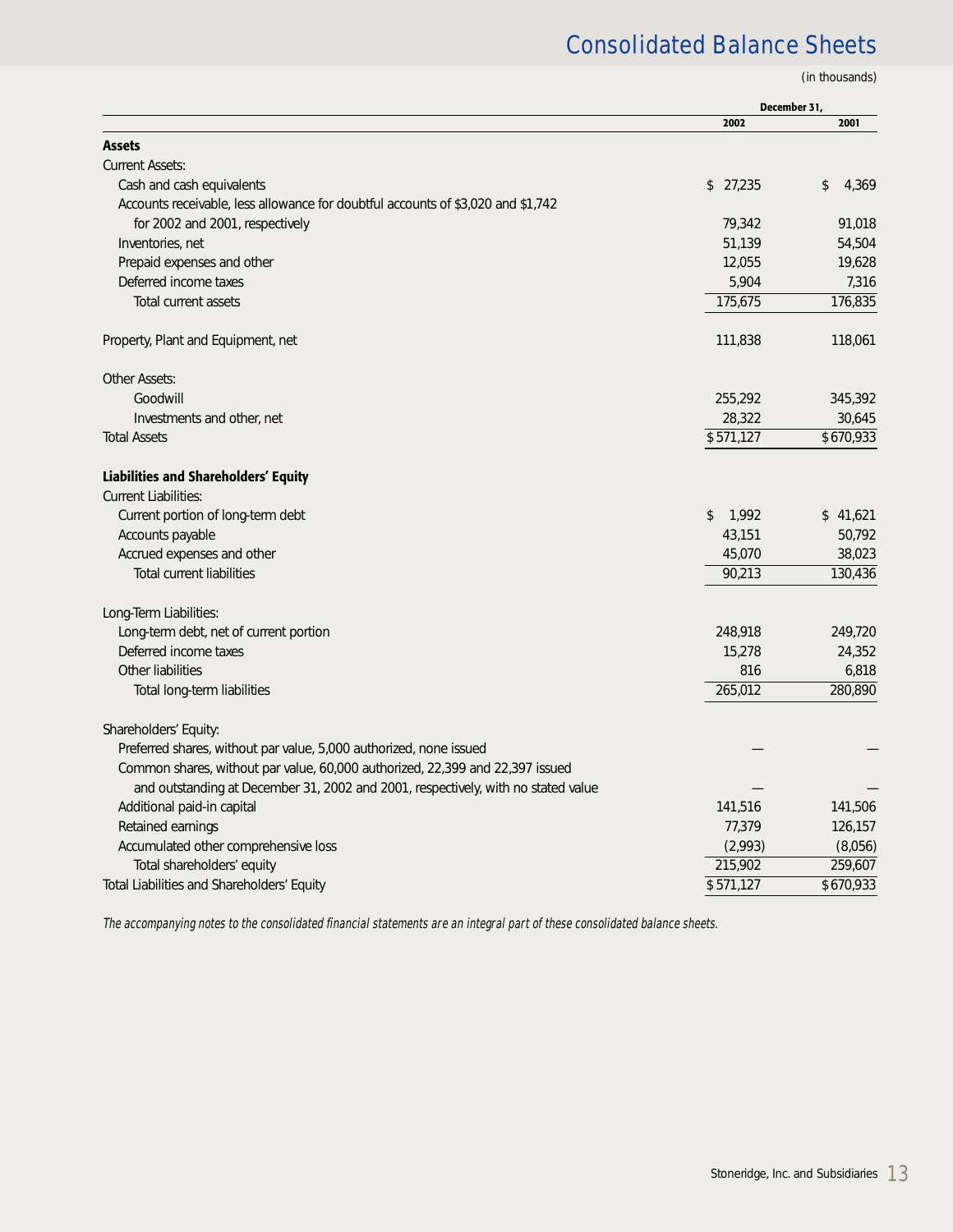# Consolidated Statements of Operations

(in thousands, except per share data)

|                                                                             | For the years ended December 31, |             |              |  |
|-----------------------------------------------------------------------------|----------------------------------|-------------|--------------|--|
|                                                                             | 2002                             | 2001        | 2000         |  |
| <b>Net Sales</b>                                                            | \$636,507                        | \$584,468   | \$667,192    |  |
| <b>Costs and Expenses:</b>                                                  |                                  |             |              |  |
| Cost of goods sold                                                          | 471,188                          | 449,386     | 496,080      |  |
| Selling, general and administrative                                         | 92,132                           | 99,587      | 95,946       |  |
| Operating Income                                                            | 73,187                           | 35,495      | 75,166       |  |
| Interest expense, net                                                       | 34,616                           | 31,308      | 29,492       |  |
| Other expense / (income), net                                               | 482                              | 291         | (1, 120)     |  |
| Income Before Income Taxes, Extraordinary Loss                              |                                  |             |              |  |
| and Cumulative Effect of Accounting Change                                  | 38,089                           | 3,896       | 46,794       |  |
| Provision for income taxes                                                  | 13,426                           | 950         | 14,085       |  |
| Income Before Extraordinary Loss and Cumulative Effect of Accounting Change | 24,663                           | 2,946       | 32,709       |  |
| Extraordinary loss, net of tax                                              | 3,607                            |             |              |  |
| Income Before Cumulative Effect of Accounting Change                        | 21,056                           | 2,946       | 32,709       |  |
| Cumulative effect of accounting change, net of tax                          | (69, 834)                        |             |              |  |
| Net (Loss) Income                                                           | \$ (48,778)                      | \$<br>2,946 | \$<br>32,709 |  |
| Basic Net (Loss) Income per Share:                                          |                                  |             |              |  |
| Income before extraordinary loss and cumulative effect of accounting change | \$<br>1.10                       | \$<br>0.13  | \$<br>1.46   |  |
| Extraordinary loss, net of tax                                              | (0.16)                           |             |              |  |
| Cumulative effect of accounting change, net of tax                          | (3.12)                           |             |              |  |
| Basic net (loss) income per share                                           | \$<br>(2.18)                     | \$<br>0.13  | \$<br>1.46   |  |
| Diluted Net (Loss) Income per Share:                                        |                                  |             |              |  |
| Income before extraordinary loss and cumulative effect of accounting change | \$<br>1.09                       | \$<br>0.13  | \$<br>1.46   |  |
| Extraordinary loss, net of tax                                              | (0.16)                           |             |              |  |
| Cumulative effect of accounting change, net of tax                          | (3.09)                           |             |              |  |
| Diluted net (loss) income per share                                         | \$<br>(2.16)                     | \$<br>0.13  | \$<br>1.46   |  |

The accompanying notes to the consolidated financial statements are an integral part of these consolidated statements.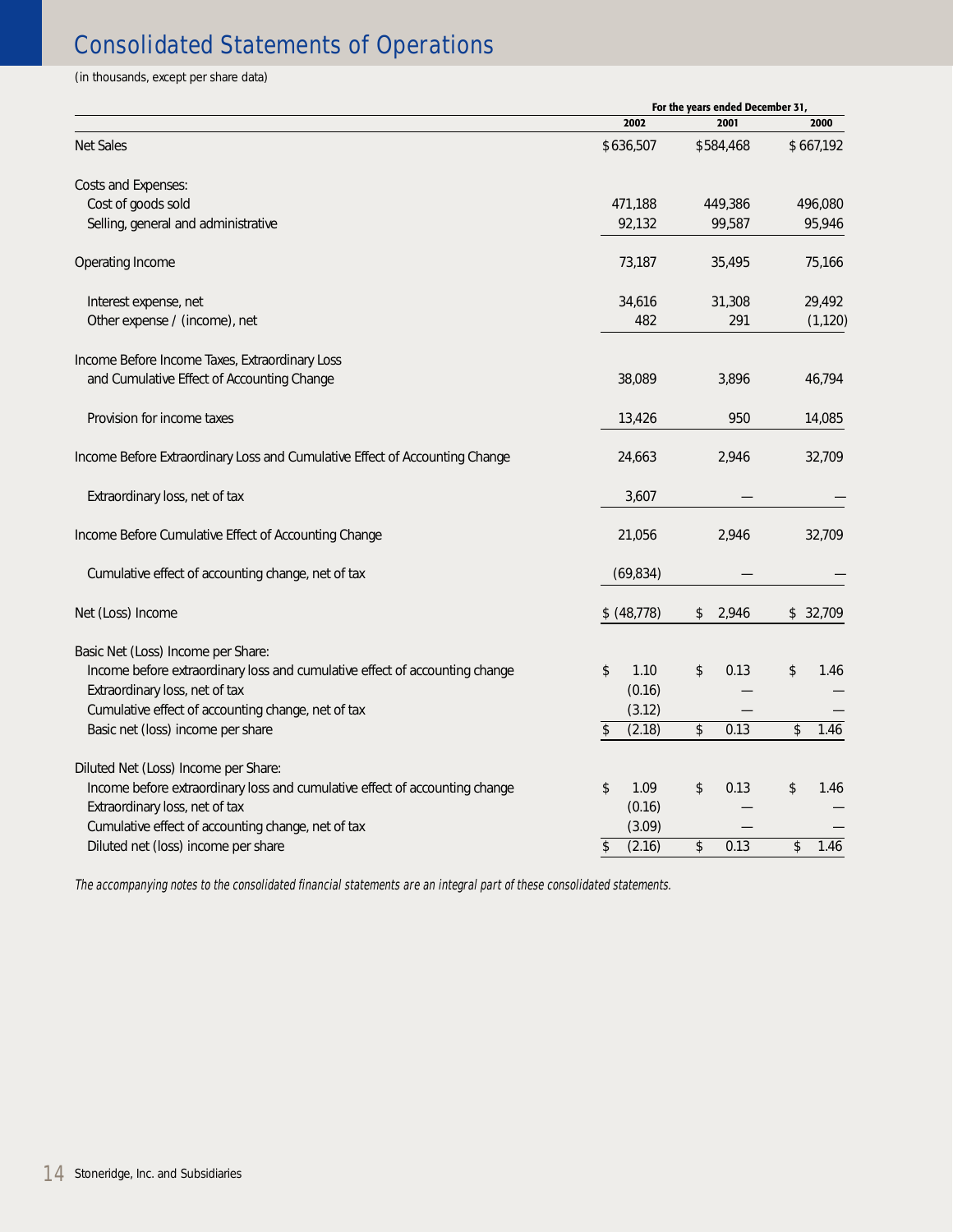# Consolidated Statements of Cash Flows

(in thousands)

|                                                                                           | For the years ended December 31, |                  |                 |
|-------------------------------------------------------------------------------------------|----------------------------------|------------------|-----------------|
|                                                                                           | 2002                             | 2001             | 2000            |
| <b>Operating Activities:</b>                                                              |                                  |                  |                 |
| Net (loss) income                                                                         | \$ (48,778)                      | 2,946<br>\$      | 32,709<br>\$    |
| Adjustments to reconcile net (loss) income to net cash provided by operating activities - |                                  |                  |                 |
| Depreciation and amortization                                                             | 26,413                           | 29,568           | 28,680          |
| Deferred income taxes                                                                     | 12,408                           | 7,052            | 7,166           |
| (Gain) loss on sale of fixed assets                                                       | (136)                            | 84               | (995)           |
| Equity in loss (earnings) of unconsolidated subsidiaries                                  | 1,188                            | (506)            | 323             |
| Extraordinary loss, net of tax                                                            | 3,607                            |                  |                 |
| Cumulative effect of accounting change, net of tax                                        | 69,834                           |                  |                 |
| Changes in operating assets and liabilities -                                             |                                  |                  |                 |
| Accounts receivable, net                                                                  | 14,845                           | (960)            | 5,577           |
| Inventories                                                                               | 5,223                            | 14,462           | (5,905)         |
| Prepaid expenses and other                                                                | 9,508                            | (3,807)          | (4,242)         |
| Other assets                                                                              | 1,951                            | 3,293            | (2, 142)        |
| Accounts payable                                                                          | (9, 193)                         | 6,548            | 4,292           |
| Accrued expenses and other                                                                | 8,755                            | 3,465            | (12, 738)       |
| Net cash provided by operating activities                                                 | 95,625                           | 62,145           | 52,725          |
|                                                                                           |                                  |                  |                 |
| <b>Investing Activities:</b>                                                              |                                  |                  |                 |
| Capital expenditures<br>Proceeds from sale of fixed assets                                | (14,656)                         | (23,968)         | (28, 720)       |
|                                                                                           | 311                              |                  | 2,176           |
| Business acquisitions and other<br>Net cash used by investing activities                  | 2<br>(14, 343)                   | 550<br>(23, 418) | 463<br>(26,081) |
|                                                                                           |                                  |                  |                 |
| <b>Financing Activities:</b>                                                              |                                  |                  |                 |
| Proceeds from issuance of senior notes                                                    | 200,000                          |                  |                 |
| Extinguishment of revolving facility                                                      | (37,641)                         |                  |                 |
| Extinguishment of term debt                                                               | (226, 139)                       |                  |                 |
| Net (repayments) borrowings under revolving credit facilities                             | (14, 397)                        | 1,408            | 6,523           |
| Proceeds from long-term debt                                                              | 100,000                          |                  |                 |
| Repayments of long-term debt                                                              | (65,030)                         | (38, 197)        | (31, 022)       |
| Debt issuance costs                                                                       | (10,694)                         | (3,053)          |                 |
| Interest rate swap termination costs                                                      | (5, 274)                         |                  |                 |
| Net cash used by financing activities                                                     | (59, 175)                        | (39, 842)        | (24, 499)       |
| Effect of exchange rate changes on cash and cash equivalents                              | 759                              | (110)            | (475)           |
| Net change in cash and cash equivalents                                                   | 22,866                           | (1, 225)         | 1,670           |
| Cash and cash equivalents at beginning of period                                          | 4,369                            | 5,594            | 3,924           |
| Cash and cash equivalents at end of period                                                | \$27,235                         | 4,369<br>\$      | 5,594<br>\$     |
| Supplemental disclosure of cash flow information:                                         |                                  |                  |                 |
| Cash paid for interest                                                                    | 26,277<br>\$                     | \$29,534         | 27,698<br>\$    |
| Cash (received) paid for income taxes                                                     | (5, 313)<br>\$                   | (9,229)<br>\$    | \$<br>14,761    |

The accompanying notes to the consolidated financial statements are an integral part of these consolidated statements.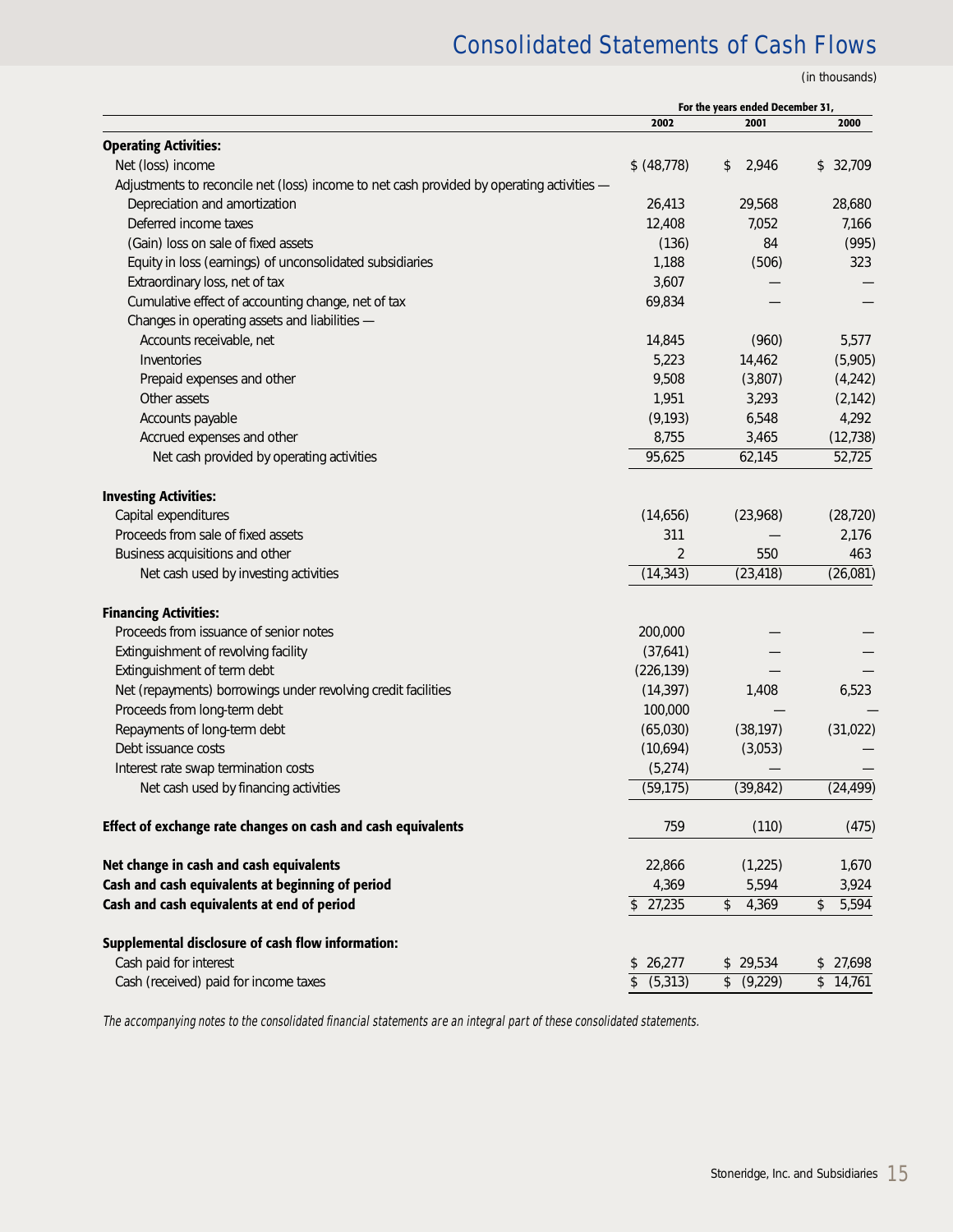# Consolidated Statements of Shareholders' Equity

(in thousands)

|                                                           | <b>Number</b><br>of Shares | <b>Additional</b><br><b>Paid-In Capital</b> | <b>Retained</b><br><b>Earnings</b> | <b>Accumulated</b><br><b>Other</b><br><b>Comprehensive</b><br>Loss | <b>Comprehensive</b><br>Income/(Loss) |
|-----------------------------------------------------------|----------------------------|---------------------------------------------|------------------------------------|--------------------------------------------------------------------|---------------------------------------|
| Balance, January 1, 2000                                  | 22,397                     | \$141,506                                   | \$90,502                           | (380)<br>\$                                                        |                                       |
| Net income                                                |                            |                                             | 32,709                             |                                                                    | \$32,709                              |
| Other comprehensive income:                               |                            |                                             |                                    |                                                                    |                                       |
| Currency translation adjustments                          |                            |                                             |                                    | (2, 151)                                                           | (2, 151)                              |
| Comprehensive income                                      |                            |                                             |                                    |                                                                    | \$30,558                              |
| <b>Balance, December 31, 2000</b>                         | 22,397                     | 141,506                                     | 123,211                            | (2,531)                                                            |                                       |
| Net income                                                |                            |                                             | 2,946                              |                                                                    | \$<br>2,946                           |
| Other comprehensive loss:                                 |                            |                                             |                                    |                                                                    |                                       |
| Cumulative effect of change in accounting for derivatives |                            |                                             |                                    | (268)                                                              | (268)                                 |
| Change in fair value of derivatives                       |                            |                                             |                                    | (4,042)                                                            | (4,042)                               |
| Currency translation adjustments                          |                            |                                             |                                    | (1, 215)                                                           | (1, 215)                              |
| Comprehensive loss                                        |                            |                                             |                                    |                                                                    | (2,579)<br>\$                         |
| <b>Balance, December 31, 2001</b>                         | 22,397                     | 141,506                                     | 126,157                            | (8,056)                                                            |                                       |
| Net loss                                                  |                            |                                             | (48, 778)                          |                                                                    | \$(48,778)                            |
| Exercise of stock options                                 | $\overline{2}$             | 10 <sup>10</sup>                            |                                    |                                                                    |                                       |
| Other comprehensive loss:                                 |                            |                                             |                                    |                                                                    |                                       |
| Minimum pension liability adjustments                     |                            |                                             |                                    | (821)                                                              | (821)                                 |
| Unrealized loss on marketable securities                  |                            |                                             |                                    | (202)                                                              | (202)                                 |
| Change in fair value of derivatives                       |                            |                                             |                                    | 1,014                                                              | 1,014                                 |
| Amortization of terminated derivatives                    |                            |                                             |                                    | 2,677                                                              | 2,677                                 |
| Currency translation adjustments                          |                            |                                             |                                    | 2,395                                                              | 2,395                                 |
| Comprehensive loss                                        |                            |                                             |                                    |                                                                    | \$(43,715)                            |
| <b>Balance, December 31, 2002</b>                         | 22,399                     | \$141,516                                   | \$77,379                           | \$(2,993)                                                          |                                       |

The accompanying notes to the consolidated financial statements are an integral part of these consolidated statements.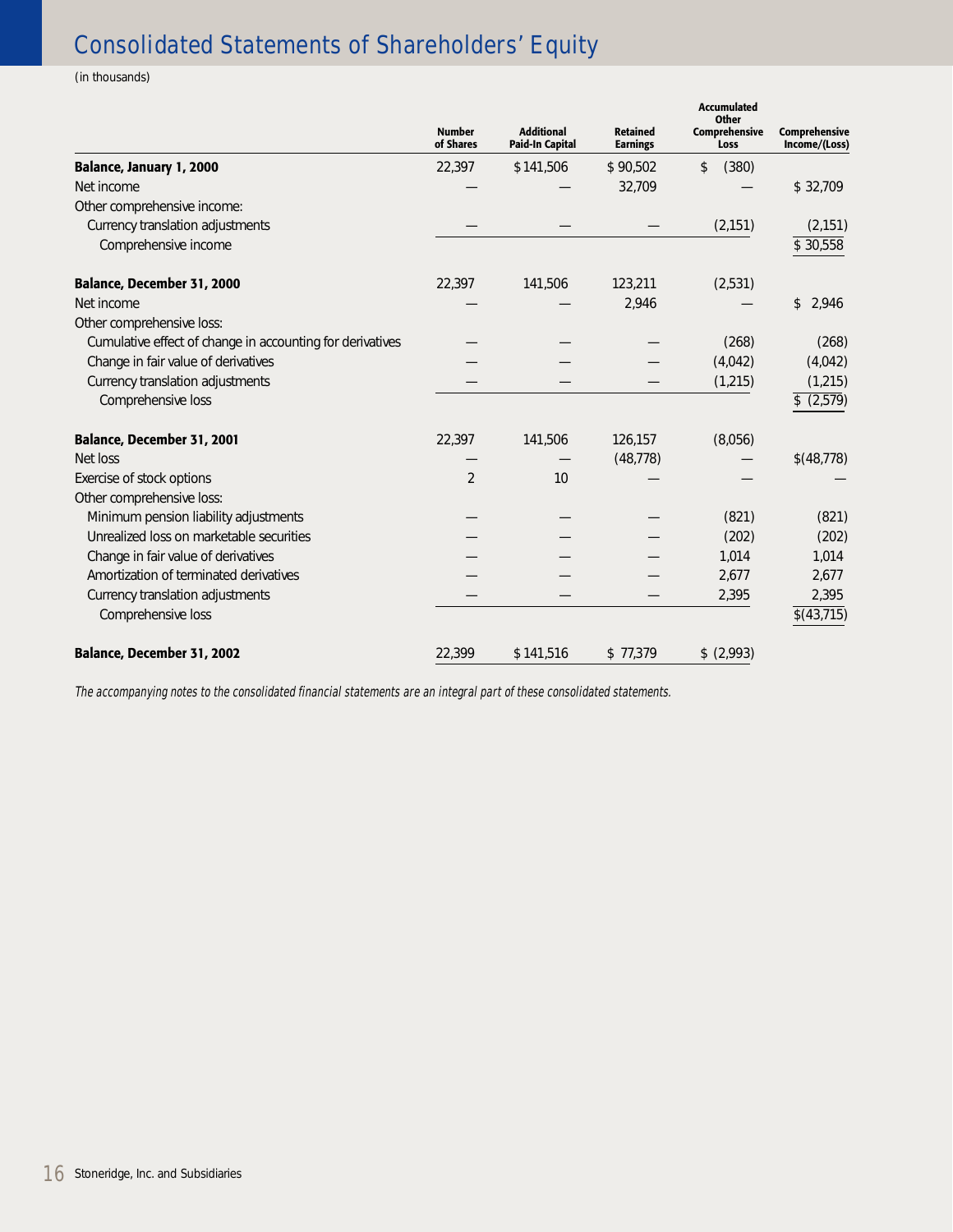# Note 1

# **ORGANIZATION AND NATURE OF BUSINESS**

Stoneridge, Inc. (Stoneridge) and its subsidiaries are independent designers and manufacturers of engineered electrical and electronic components, modules and systems for the automotive, medium- and heavy-duty truck, agricultural and offhighway vehicle markets.

# Note 2

#### **SUMMARY OF SIGNIFICANT ACCOUNTING POLICIES**

# **Basis of Presentation**

The accompanying consolidated financial statements include the accounts of Stoneridge and its wholly owned and majorityowned subsidiaries (collectively, the Company). All significant intercompany transactions and balances have been eliminated in consolidation.

# **Cash and Cash Equivalents**

The Company considers all short-term investments with original maturities of three months or less to be cash equivalents. Cash equivalents are stated at cost, which approximates fair value.

## **Accounts Receivable Concentrations**

Revenues are principally generated from the automotive, medium- and heavy-duty truck, agricultural and off-highway vehicle markets. Due to the nature of these industries, a significant portion of sales and related accounts receivable are concentrated in a relatively small number of customers. In 2002, the top four customers individually accounted for approximately 13%, 13%, 10% and 10% of net sales, while the top five customers accounted for 52% of net sales. The top four customers individually accounted for approximately 14%, 13%, 12% and 12% of the Company's 2001 net sales, and its top five customers accounted for approximately 57% of its 2001 net sales. Accounts receivable from the Company's five largest customers aggregated approximately \$30,363 and \$48,529 at December 31, 2002 and 2001, respectively.

# **Inventories**

Inventories are valued at the lower of cost or market. Cost is determined using the last-in, first-out (LIFO) method for approximately 73% and 74% of the Company's inventories at December 31, 2002 and 2001, respectively, and by the first-in, first-out (FIFO) method for all other inventories. Inventory cost includes material, labor and overhead.

Inventories consist of the following at December 31:

(in thousands, except share and per share data, unless otherwise indicated)

|                    | 2002   | 2001   |
|--------------------|--------|--------|
| Raw materials      | 28,157 | 35,488 |
| Work in progress   | 10.229 | 8.192  |
| Finished goods     | 13,313 | 11,142 |
| Less: LIFO reserve | (560)  | (318)  |
| Total              | 51,139 | 54,504 |

# **Property, Plant and Equipment**

Property, plant and equipment are recorded at cost and consist of the following at December 31:

|                                | 2002        | 2001        |
|--------------------------------|-------------|-------------|
| Land and land improvements     | 5,583<br>\$ | 5,552<br>\$ |
| Buildings and improvements     | 45,003      | 44,730      |
| Machinery and equipment        | 99,711      | 93,041      |
| Office furniture and fixtures  | 26,205      | 23,925      |
| Tooling                        | 50,436      | 48,313      |
| <b>Vehicles</b>                | 668         | 862         |
| Leasehold improvements         | 1,249       | 1,106       |
|                                | 228,855     | 217,529     |
| Less: Accumulated depreciation | 117,017     | 99,468      |
|                                | \$111,838   | \$118,061   |

Depreciation is provided by both the straight-line and accelerated methods over the estimated useful lives of the assets. Depreciation expense for the years ended December 31, 2002, 2001 and 2000 was \$21,083, \$18,664 and \$18,218, respec-

tively. Depreciable lives within each property classification are as follows:

| <b>Buildings and improvements</b> | 10-40 years |
|-----------------------------------|-------------|
| Machinery and equipment           | 5-10 years  |
| Office furniture and fixtures     | 3-10 years  |
| Tooling                           | 2-5 years   |
| <b>Vehicles</b>                   | 3-5 years   |
| Leasehold improvements            | 3-8 years   |

Maintenance and repair expenditures that are not considered improvements and do not extend the useful life of property are charged to expense as incurred. Expenditures for improvements and major renewals are capitalized. When assets are retired or otherwise disposed of, the related cost and accumulated depreciation are removed from the accounts, and any gain or loss on the disposition is credited or charged to income.

# **Goodwill and Other Intangibles**

In July 2001, the Financial Accounting Standards Board (FASB) issued SFAS 142, "Goodwill and Other Intangible Assets." Under SFAS 142, goodwill is no longer subject to amortization. Goodwill amortization, which approximated \$9.8 million annually, ceased when the Statement became effective for the Company on January 1, 2002. Goodwill is now subject to at least an annual assessment for impairment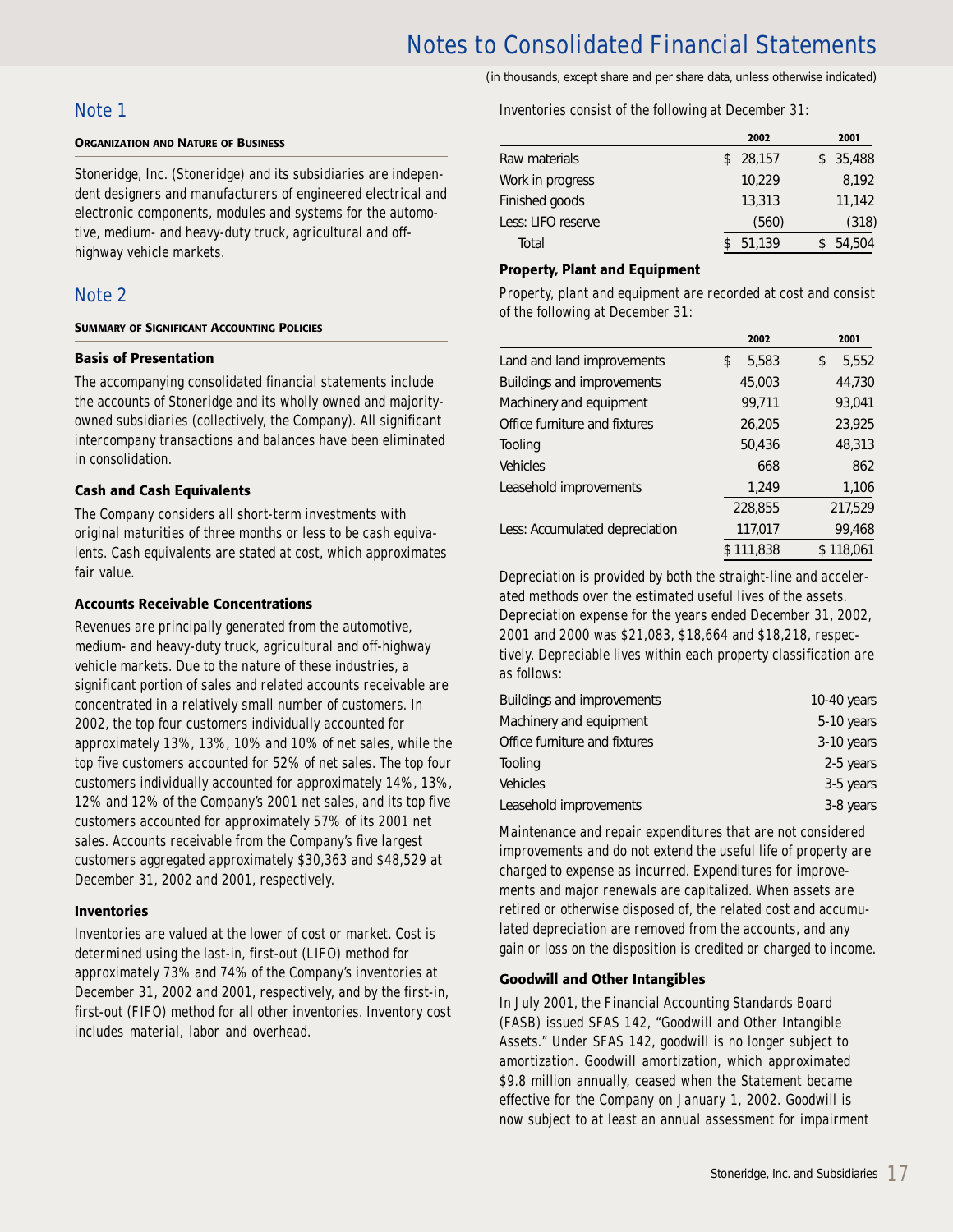(in thousands, except share and per share data, unless otherwise indicated)

by applying a fair value-based test. In accordance with the transition provisions of SFAS 142, the Company has completed the two-step transitional goodwill impairment analysis for both reporting units of the Company. The initial impairment test indicated that the carrying values of the reporting units exceeded the corresponding fair values of the reporting units, which were determined based on a combination of valuation techniques including the guideline company method, the transaction method and the discounted cash flow method. The implied fair value of goodwill in these reporting units was then determined through the allocation of the fair values to the underlying assets and liabilities. The January 1, 2002 carrying value of the goodwill in these reporting units exceeded their implied fair value by \$90.1 million. The \$69.8 million write-down of goodwill to its fair value, which is net of \$20.3 million of related tax benefits, was reported as a cumulative effect of accounting change in the accompanying consolidated financial statements as of January 1, 2002. The Company performed an annual impairment test on goodwill and no additional impairment was recognized.

The change in the carrying value of goodwill by reportable operating segment during 2002 is as follows:

|                                           | Vehicle<br><b>Management</b><br>& Power<br><b>Distribution</b> | Control<br><b>Devices</b> | <b>Total</b> |
|-------------------------------------------|----------------------------------------------------------------|---------------------------|--------------|
| Balance at                                |                                                                |                           |              |
| December 31, 2001                         | 31,800<br>S                                                    | \$313.592                 | \$345,392    |
| Cumulative effect of<br>accounting change | (31,800)                                                       | (58, 300)                 | (90, 100)    |
| Balance at                                |                                                                |                           |              |
| December 31, 2002                         |                                                                | \$255,292                 | \$255,292    |

The pro forma consolidated net (loss) income as if SFAS 142 had been in effect at the beginning of fiscal 2000 is as follows:

|                                                                                            | For the years ended December 31, |         |          |  |
|--------------------------------------------------------------------------------------------|----------------------------------|---------|----------|--|
|                                                                                            | 2002                             | 2001    | 2000     |  |
| Reported income before<br>extraordinary loss and cumulative<br>effect of accounting change | $$24,663$ $$2,946$               |         | \$32.709 |  |
| Add back: Goodwill amortization,<br>net of tax                                             |                                  | 6,867   | 6,828    |  |
| Pro forma income before<br>extraordinary loss and cumulative                               |                                  |         |          |  |
| effect of accounting change<br>Extraordinary loss, net of tax                              | 24,663<br>3,607                  | 9,813   | 39,537   |  |
| Pro forma income before cumulative<br>effect of accounting change                          | 21,056                           | 9.813   | 39,537   |  |
| Cumulative effect of accounting<br>change, net of tax                                      | (69, 834)                        |         |          |  |
| Pro forma net (loss) income                                                                | \$ (48.778)                      | \$9,813 | \$39.537 |  |

|                                                                          | For the years<br>ended December 31, |        |        |
|--------------------------------------------------------------------------|-------------------------------------|--------|--------|
|                                                                          | 2002                                | 2001   | 2000   |
| Basic net (loss) income per share:                                       |                                     |        |        |
| Reported income before<br>extraordinary loss and<br>cumulative effect of |                                     |        |        |
| accounting change                                                        | \$1.10                              | \$0.13 | \$1.46 |
| Add back: Goodwill amortization.<br>net of tax                           |                                     | 0.31   | 0.30   |
| Pro forma income before<br>extraordinary loss and cumulative             |                                     |        |        |
| effect of accounting change                                              | 1.10                                |        |        |
| Extraordinary loss, net of tax                                           | (0.16)                              |        |        |
| Pro forma income before cumulative<br>effect of accounting change        | 0.94                                | 0.44   | 1.76   |
| Cumulative effect of accounting<br>change, net of tax                    | (3.12)                              |        |        |
| Pro forma net (loss) income per share $(2.18)$ \$ 0.44                   |                                     |        | \$1.76 |

|                                                                          | For the years<br>ended December 31, |        |        |
|--------------------------------------------------------------------------|-------------------------------------|--------|--------|
|                                                                          | 2002                                | 2001   | 2000   |
| Diluted net (loss) income per share:                                     |                                     |        |        |
| Reported income before<br>extraordinary loss and<br>cumulative effect of |                                     |        |        |
| accounting change                                                        | \$1.09                              | \$0.13 | \$1.46 |
| Add back: Goodwill amortization.<br>net of tax                           |                                     | 0.31   | 0.30   |
| Pro forma income before<br>extraordinary loss and cumulative             |                                     |        |        |
| effect of accounting change                                              | 1.09                                | 0.44   | 1 76   |
| Extraordinary loss, net of tax                                           | (0.16)                              |        |        |
| Pro forma income before cumulative<br>effect of accounting change        | 0.93                                | 0.44   | 1.76   |
| Cumulative effect of accounting<br>change, net of tax                    | (3.09)                              |        |        |
| Pro forma net (loss) income per share $\S(2.16)$ \$ 0.44                 |                                     |        | \$1.76 |

The Company had the following intangible assets subject to amortization at December 31:

|                          | 2002    | 2001    |
|--------------------------|---------|---------|
| Patents:                 |         |         |
| Gross carrying amount    | \$2,779 | \$3.659 |
| Accumulated amortization | 1.243   | 1.327   |
| Net carrying amount      | \$1.536 | \$2,332 |
|                          |         |         |

Aggregate amortization expense on patents was \$817 for the year ended December 31, 2002. Estimated annual amortization expense is \$278 for 2003-2006 and \$211 for 2007.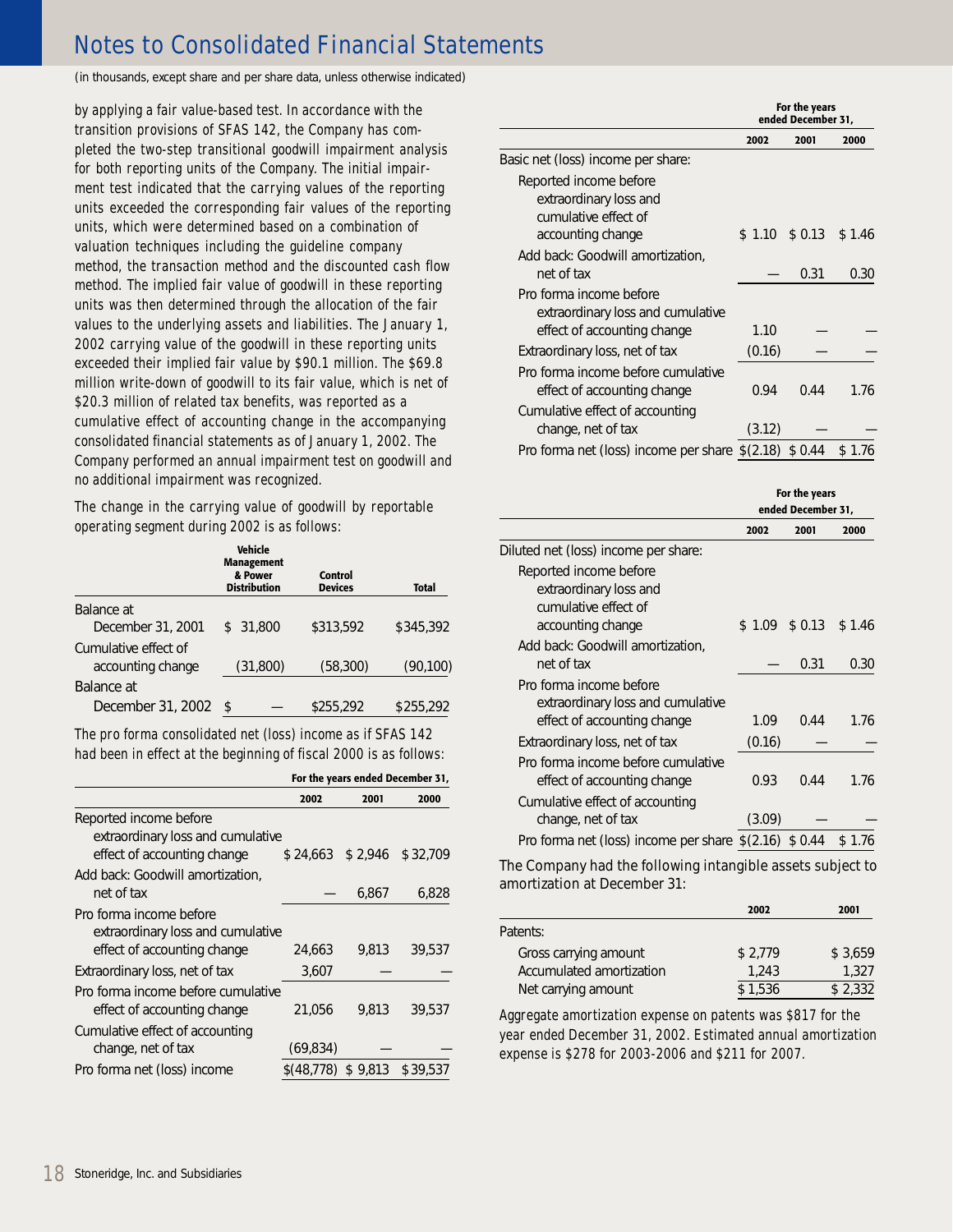## **Accrued Expenses and Other Current Liabilities**

Accrued expenses and other current liabilities consist of the following at December 31:

|                                  | 2002   | 2001   |
|----------------------------------|--------|--------|
| Compensation-related obligations | 14,899 | 14.186 |
| Insurance-related obligations    | 7.443  | 7,586  |
| Other                            | 22.728 | 16,251 |
|                                  | 45.070 | 38,023 |

## **Income Taxes**

The Company accounts for income taxes using the provisions of SFAS 109, "Accounting for Income Taxes." Deferred income taxes reflect the tax consequences on future years of differences between the tax basis of assets and liabilities and their financial reporting amounts. Future tax benefits are recognized to the extent that realization of such benefits is more likely than not.

# **Currency Translation**

The financial statements of foreign subsidiaries, where the local currency is the functional currency, are translated into U.S. dollars using exchange rates in effect at the period end for assets and liabilities and average exchange rates during each reporting period for results of operations. Adjustments resulting from translation of financial statements are reflected as accumulated other comprehensive loss. Foreign currency transactions are remeasured into the functional currency using translation rates in effect at the time of the transaction, with the resulting adjustments included in the results of operations.

# **Revenue Recognition**

The Company recognizes revenues from the sale of products, net of actual and estimated returns of products sold based on authorized returns and historical trends in sales returns, at the point of passage of title, which is generally at the time of shipment. The Company often enters into agreements with its customers at the beginning of a given vehicle's expected production life. Once such agreements are entered into, it is the Company's obligation to fulfill the customers' purchasing requirements for the entire production life of the vehicle. These agreements generally may be terminated by our customer at any time, but usually are not.

# **Bad Debts**

The Company evaluates the collectibility of accounts receivable based on a combination of factors. In circumstances where the Company is aware of a specific customer's inability to meet its financial obligations, a specific allowance for doubtful accounts is recorded against amounts due to reduce the net recognized receivable to the amount the Company reasonably believes will be collected. Additionally, the Company reviews historical trends for collectibility in determining an estimate for its allowance for doubtful

accounts. If economic circumstances change substantially, estimates of the recoverability of amounts due to the Company could be reduced by a material amount.

# **Product Development Expenses**

Expenses associated with the development of new products and changes to existing products are charged to expense as incurred. These costs amounted to \$25,332, \$26,996 and \$26,750 in 2002, 2001 and 2000, respectively.

# **Stock-Based Compensation**

The Company has adopted the disclosure-only provisions of SFAS 123, "Accounting for Stock-Based Compensation." The Company continues to follow Accounting Principles Board Opinion No. 25 (APB 25), "Accounting for Stock Issued to Employees," and related interpretations in accounting for its employee share options. Because the exercise price of the Company's employee share options equaled the market price of the shares on the date of grant, no compensation expense has been recorded.

The following pro forma information regarding net (loss) income and net (loss) income per share is required by SFAS 123, and has been determined as if the Company had accounted for its share options under the fair value method of that Statement. The fair value of these options was estimated at the date of grant using a Black-Scholes option pricing model with the following weighted-average assumptions:

|                            | 2002      | 2001         | 2000              |
|----------------------------|-----------|--------------|-------------------|
| Risk-free                  |           |              |                   |
| interest rate              | 4.71%     | 5.19 - 5.26% | $6.09 - 6.14\%$   |
| <b>Expected dividend</b>   |           |              |                   |
| yield                      | $0.00\%$  | $0.00\%$     | $0.00\%$          |
| <b>Expected lives</b>      | 7.5 years | 7.5 years    | $7.5 - 8.5$ years |
| <b>Expected volatility</b> | 59.47%    | 40.4-41.0%   | 38.54-39.00%      |

The Black-Scholes option pricing model was developed for use in estimating the fair value of traded options that have no vesting restrictions and are fully transferable. Option valuation models require the input of highly subjective assumptions including expected share price volatility. Because the Company's share options have characteristics significantly different from traded options, and because changes in the subjective input assumptions can materially affect the fair value estimate, in management's opinion, the existing models do not necessarily provide a reliable single measure of the fair value of its share options.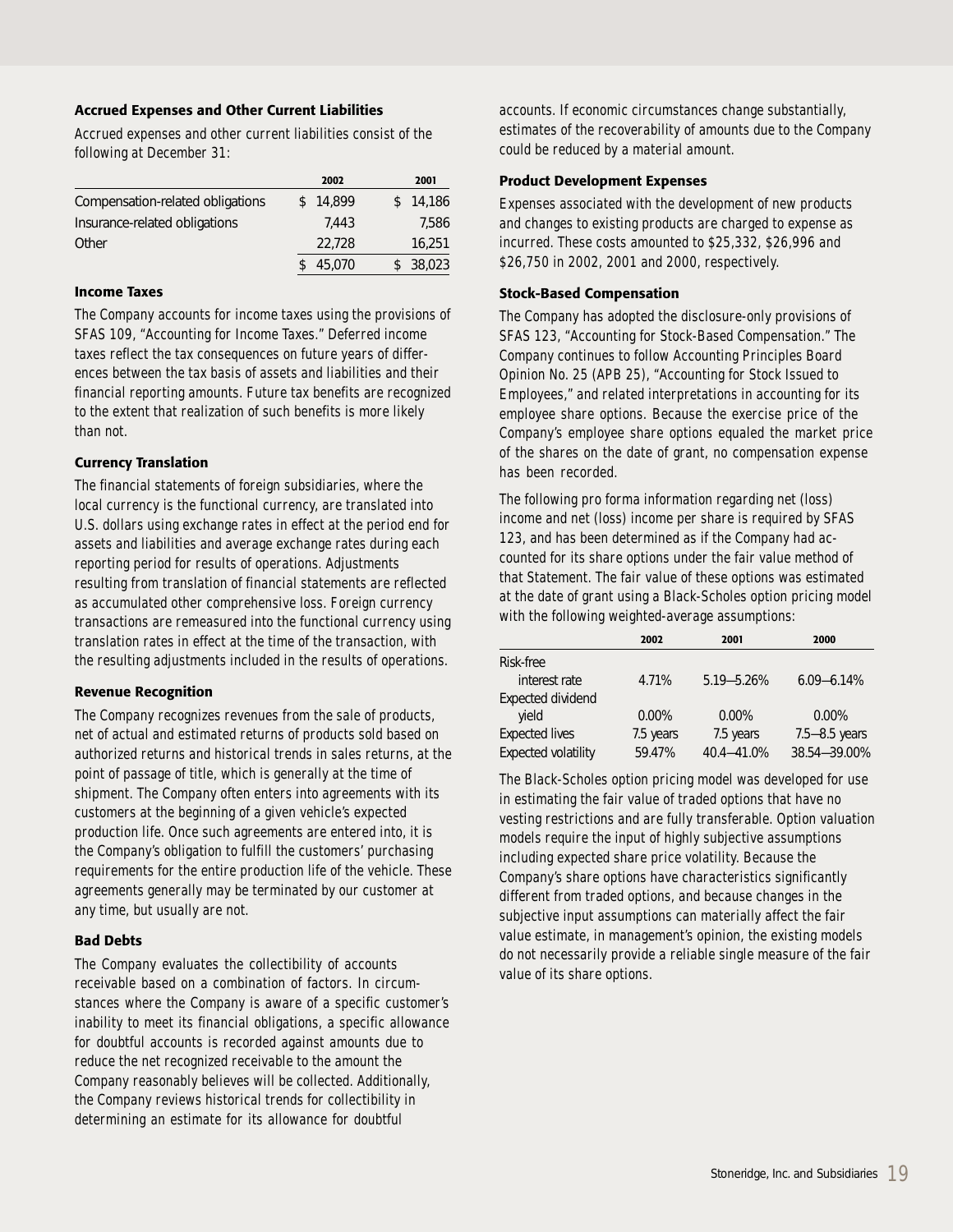(in thousands, except share and per share data, unless otherwise indicated)

The following table illustrates the effect on net (loss) income and net (loss) income per share if the Company had applied the fair value recognition provisions of SFAS 123 to stock-based employee compensation.

|                                                                                                               | For the years ended December 31, |                  |          |              |          |              |
|---------------------------------------------------------------------------------------------------------------|----------------------------------|------------------|----------|--------------|----------|--------------|
|                                                                                                               |                                  | 2002             |          | 2001         |          | 2000         |
| Net (loss) income, as reported                                                                                |                                  | \$ (48, 778)     | \$       | 2,946        |          | \$32.709     |
| Deduct: Total stock-based<br>employee compensation<br>expense determined under<br>the fair value based method |                                  |                  |          |              |          |              |
| for all awards                                                                                                |                                  | 1,347            |          | 812          |          | 328          |
| Pro forma net (loss) income                                                                                   |                                  | \$ (50, 125)     | \$       | 2,134        |          | \$32,381     |
| Net (loss) income per share:<br>Basic – as reported<br>Basic – pro forma                                      | \$<br>\$                         | (2.18)<br>(2.24) | \$<br>\$ | 0.13<br>0.10 | \$<br>\$ | 1.46<br>1.45 |
| Diluted – as reported<br>Diluted – pro forma                                                                  | \$<br>\$                         | (2.16)<br>(2.22) | \$<br>\$ | 0.13<br>0.10 | \$<br>\$ | 1.46<br>1.45 |

# **Financial Instruments and Derivative Financial Instruments**

Financial instruments held by the Company include cash and cash equivalents, accounts receivable, accounts payable, longterm debt, interest rate swap agreements and forward currency contracts. The carrying value of cash and cash equivalents, accounts receivable and accounts payable is considered to be representative of fair value because of the short maturity of these instruments. The carrying value of the Company's variable rate debt approximates its fair value. The carrying value of the Company's fixed rate debt also approximates its fair value due to the contemporaneous nature of its recent refinancing transaction. Refer to Note 9 of the Company's consolidated financial statements for fair value disclosures of the interest rate swaps and foreign currency forward contracts.

# **Accounting Estimates**

The preparation of financial statements in conformity with accounting principles generally accepted in the United States requires management to make estimates and assumptions that affect the reported amounts of assets and liabilities, including certain self-insured risks and liabilities, disclosure of contingent assets and liabilities at the date of the consolidated financial statements and the reported amounts of revenues and expenses during the reporting period. Because actual results could differ from those estimates, the Company revises its estimates and assumptions as new information becomes available.

# **Net (Loss) Income Per Share**

Net (loss) income per share amounts for all periods are presented in accordance with SFAS 128, "Earnings per Share," which requires the presentation of basic net (loss) income per share and diluted net (loss) income per share. Basic net (loss) income per share was computed by dividing net (loss) income by the weighted-average number of common shares outstanding for each respective period. Diluted net (loss) income per share was calculated by dividing net (loss) income by the weighted-average of all potentially dilutive common shares that were outstanding during the periods presented, except for the year ended December 31, 2000, where such inclusion would have had an anti-dilutive effect. Actual weighted-average shares outstanding used in calculating basic and diluted net (loss) income per share were as follows:

|                                      | For the years ended December 31, |        |        |  |
|--------------------------------------|----------------------------------|--------|--------|--|
|                                      | 2002                             | 2001   | 2000   |  |
| Basic weighted average               |                                  |        |        |  |
| shares outstanding                   | 22,399                           | 22,397 | 22,397 |  |
| <b>Effect of dilutive securities</b> | 228                              | 70     |        |  |
| Diluted weighted average             |                                  |        |        |  |
| shares outstanding                   | 22.627                           | 22,467 | 22,397 |  |

# **Impairment of Assets**

The Company reviews its long-lived assets and identifiable intangible assets with finite lives for impairment whenever events or changes in circumstances indicate that the carrying amount of an asset may not be recoverable. No significant impairment charges were recorded in 2002, 2001 and 2000. Impairment would be recognized when events or changes in circumstances indicate that the carrying amount of the asset may not be recovered. Measurement of the amount of impairment may be based on appraisal, market values of similar assets or estimated discounted future cash flows resulting from the use and ultimate disposition of the asset.

In October 2001, the FASB issued SFAS 144, "Accounting for the Impairment or Disposal of Long-Lived Assets." SFAS 144, which became effective for the Company in 2002, supersedes SFAS 121 and establishes guidelines for accounting for the impairment and disposal of long-lived assets. The provisions of SFAS 144 had no impact on the Company's financial statements upon adoption.

# **Accounting Standards**

In April 2002, the FASB issued SFAS 145, "Rescission of FASB Statements No. 4, 44, and 64, Amendment of FASB Statement No. 13, and Technical Corrections." Among other things, SFAS 145 requires gains and losses on extinguishments of debt to be classified as income or loss from continuing operations rather than as extraordinary items as previously required under SFAS 4. Any gain or loss on extinguishment of debt that was classified as an extraordinary item in prior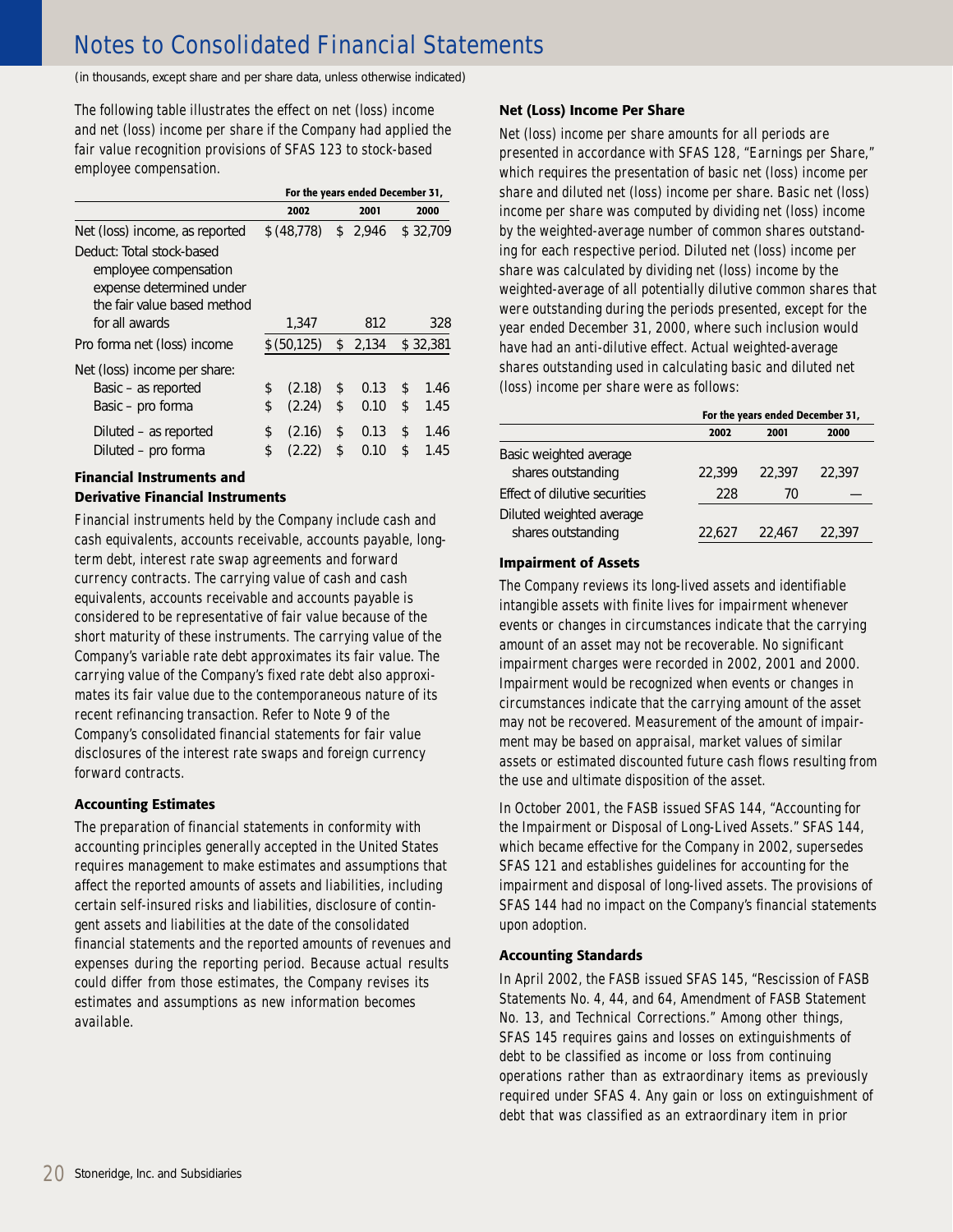periods presented that does not meet the criteria in APB 30 for classification as an extraordinary item shall be reclassified as income or loss from continuing operations. The Company will adopt this Statement effective January 1, 2003, and accordingly, the extraordinary loss of \$3.6 million, net of tax, recorded in 2002 as a result of the early extinguishment of debt described in Note 4 to the Company's consolidated financial statements will be reclassified as a component of income from continuing operations.

In July 2002, the FASB issued SFAS 146, "Accounting for Costs Associated with Exit or Disposal Activities." SFAS 146 addresses financial accounting and reporting for costs associated with exit and disposal activities and nullifies Emerging Issues Task Force Issue No. 94-3 (EITF 94-3), "Liability Recognition for Certain Employee Termination Benefits and Other Costs to Exit an Activity (including Certain Costs Incurred in a Restructuring)." The provisions of SFAS 146 are effective for exit or disposal activities that are initiated after December 31, 2002. The adoption of SFAS 146 is not expected to have a material impact on the Company's consolidated financial statements.

In December 2002, the FASB issued SFAS 148, "Accounting for Stock-Based Compensation – Transition and Disclosure," as an amendment to SFAS 123. SFAS 148 provides for alternative methods of transition for a voluntary change to the fair value based method of accounting for stock-based employee compensation. In addition, SFAS 148 amends the disclosure requirements of SFAS 123 to require prominent disclosures in both annual and interim financial statements about the method of accounting for stock-based employee compensation and the effect of the method used on reported results. The Company adopted the disclosure provisions of SFAS 148 effective December 31, 2002. The transition provisions do not currently affect the Company's consolidated financial statements.

## **Reclassifications**

Certain prior year amounts have been reclassified to conform to their 2002 presentation in the consolidated financial statements.

# Note 3

## **INVESTMENTS**

The Company has a 50% interest in PST Industria Eletronica da Amazonia Ltda. (PST), a Brazilian electronic components business that specializes in electronic vehicle security devices. The investment is accounted for under the equity method of accounting. The Company's investment in PST was \$518 and \$1,758 at December 31, 2002 and 2001, respectively. The Company has loaned PST \$5,843, which includes accrued interest.

At December 31, 2001, the Company was party to two joint venture agreements with Connecto AB, a Swedish manufacturer of power distribution systems. Pursuant to the terms of the agreements, the Company had a 92% interest in a Brazilian joint venture and a 14% interest in a European joint venture. These joint ventures established production facilities in Brazil and Europe for the purpose of manufacturing and selling power distribution systems in South America and Europe, respectively. The Brazilian joint venture was consolidated with the results of the Company and the European joint venture was accounted for under the equity method of accounting due to the Company's significant influence over this entity. In November 2002, the Company and Connecto AB entered into an agreement to exchange their minority interest in each joint venture. At December 31, 2002, the Company owns 100% of the Brazilian joint venture and no longer owns any interest in the European joint venture. This transaction was not significant to the results of the Company.

# Note 4

## **LONG-TERM DEBT**

On May 1, 2002, the Company issued \$200.0 million aggregate principal amount of senior notes. The \$200.0 million notes bear interest at an annual rate of 11.50% and mature on May 1, 2012. Interest is payable on May 1 and November 1 of each year. On July 1, 2002, the Company completed an exchange offer of the senior notes for substantially identical notes registered under the Securities Act of 1933.

In conjunction with the issuance of the senior notes, the Company also entered into a new \$200.0 million credit agreement (of which \$49.3 million was outstanding at December 31, 2002) with a bank group. The credit agreement has two components: a \$100.0 million revolving facility (of which \$96.5 million is currently available), including a \$10.0 million swing line facility, and a \$100.0 million term facility. The revolving facility expires on April 30, 2007 and requires a commitment fee of 0.375% to 0.500% on the unused balance as well as a utilization fee of 0.125% to 0.250% when the unutilized balance equals or exceeds 50.0% of the total revolving commitment. The revolving facility permits the Company to borrow up to half its borrowings in specified foreign currencies. Interest is payable quarterly at either (i) the prime rate plus a margin of 0.50% to 1.50% or (ii) LIBOR plus a margin of 2.00% to 3.00%, depending upon the Company's ratio of consolidated total debt to consolidated EBITDA, as defined. Interest on the swing line facility is payable monthly at the same rate as the revolving facility. The term facility expires on April 30, 2008. Interest is payable quarterly at either (i) the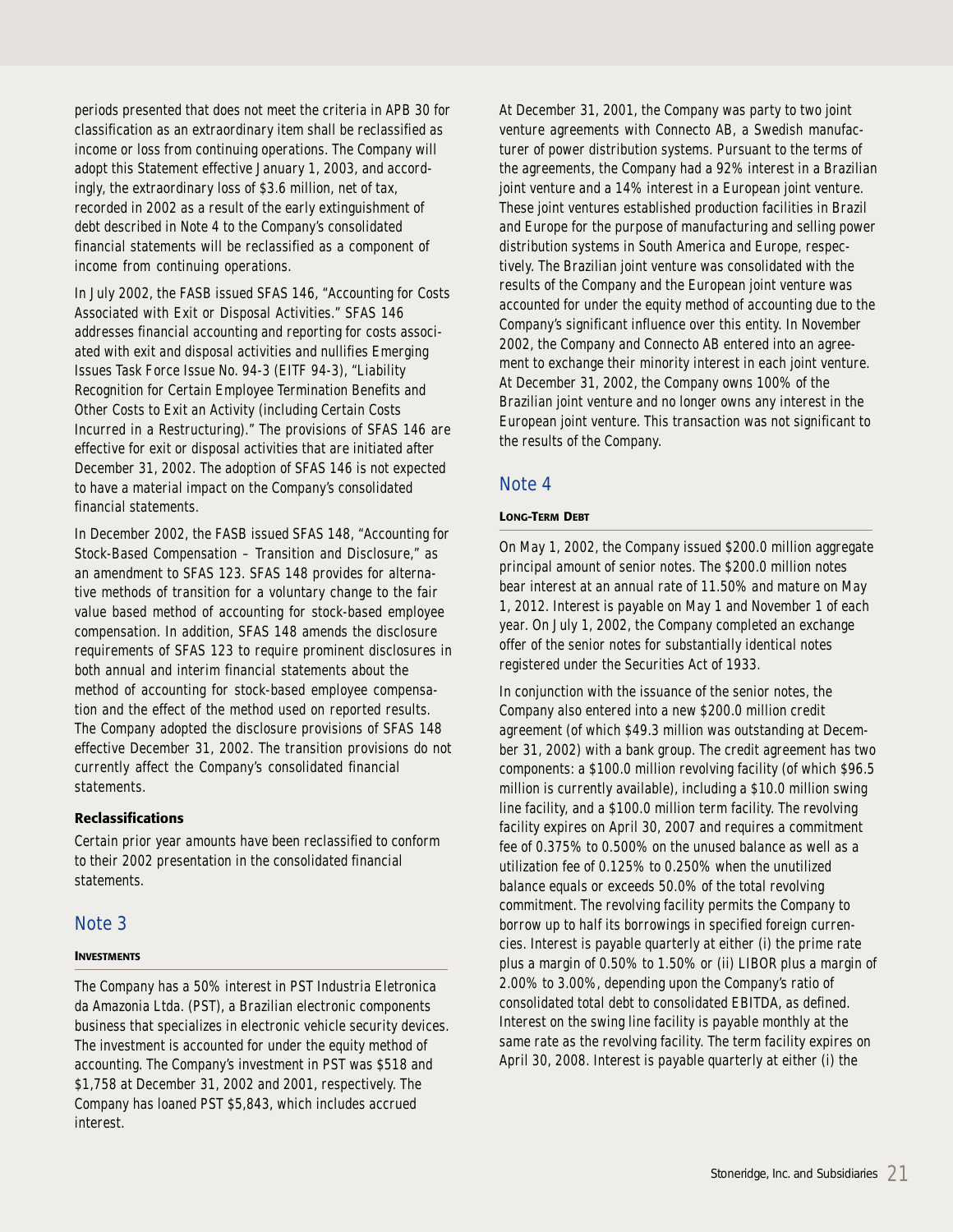(in thousands, except share and per share data, unless otherwise indicated)

prime rate plus 1.75% or (ii) LIBOR plus 3.25%. The Company has the right to prepay any of the above mentioned loans in whole or in part, without premium or penalty. During 2002, the Company prepaid \$50.0 million of the term facility.

The Company incurred debt-financing costs of \$10.7 million in connection with the issuance of the senior notes and credit facility, which are being amortized over the respective terms of the debt into interest expense.

The proceeds of the senior notes were used to repay the amounts outstanding under the Company's then existing debt obligations on May 1, 2002, which consisted of \$37.6 million of revolving credit borrowings and \$226.1 million of term debt borrowings ("the old debt"). The Company also had \$5.8 million of unamortized deferred financing costs related to the old debt. These costs were written off in connection with the repayment of the debt and are presented as an extraordinary loss on the extinguishment of debt of \$3.6 million, net of taxes of \$2.2 million, in the accompanying consolidated financial statements.

The weighted average interest rate in effect for the years ended December 31, 2002, 2001 and 2000 was approximately 9.53%, 9.39% and 7.75%, respectively, including the effects of the interest rate swap agreements.

Long-term debt consists of the following at December 31:

|                                          | 2002      | 2001      |
|------------------------------------------|-----------|-----------|
| 111/2% Senior notes, due 2012            | \$200,000 | \$        |
| Borrowings under<br>old credit agreement |           | 286,610   |
| Borrowings under<br>new credit agreement | 49,250    |           |
| Borrowings payable                       |           |           |
| to foreign banks                         | 1,108     | 3,891     |
| Other                                    | 552       | 840       |
|                                          | 250,910   | 291,341   |
| Less: Current portion                    | 1.992     | 41,621    |
|                                          | \$248,918 | \$249.720 |

The credit agreement contains various covenants that require, among other things, the maintenance of certain minimum amounts of consolidated net worth and consolidated EBITDA and certain specified ratios of consolidated total debt to consolidated EBITDA, interest coverage and fixed charge coverage. Restrictions also include limits on capital expenditures, operating leases and dividends. The Company was in compliance with all covenants at December 31, 2002.

Future maturities of long-term debt as of December 31, 2002 are as follows:

| \$<br>1,992 |
|-------------|
| 1,526       |
| 1,102       |
| 1,040       |
| 1,000       |
| 244,250     |
| \$250,910   |
|             |

# Note 5

# **INCOME TAXES**

The provisions for income taxes on income before extraordinary loss and cumulative effect of accounting change included in the accompanying financial statements represent federal, state and foreign income taxes. The provision for income taxes before extraordinary loss and cumulative effect of accounting change consists of the following for the years ended December 31:

|                   | 2002        | 2001       | 2000     |
|-------------------|-------------|------------|----------|
| Current:          |             |            |          |
| Federal           | \$<br>(175) | \$ (9,347) | \$3,003  |
| State and foreign | 2,820       | 712        | 2,763    |
|                   | 2,645       | (8,635)    | 5,766    |
| Deferred:         |             |            |          |
| Federal           | 10,186      | 8,387      | 7,602    |
| State and foreign | 595         | 1,198      | 717      |
|                   | 10,781      | 9,585      | 8,319    |
| Total             | \$13,426    | \$<br>950  | \$14,085 |

A reconciliation of the Company's effective income tax rate to the statutory federal tax rate for 2002, 2001 and 2000 is as follows:

|                              | 2002  | 2001   | 2000  |
|------------------------------|-------|--------|-------|
| Statutory U.S. federal       |       |        |       |
| income tax rate              | 35.0% | 35.0%  | 35.0% |
| State income taxes,          |       |        |       |
| net of federal tax benefit   | 2.4   | 14.6   | 2.1   |
| Tax credits                  | (2.0) | (23.1) | (1.0) |
| Goodwill amortization        |       | 7.6    | 0.5   |
| Tax benefit for export sales | (5.1) | (56.0) | (3.8) |
| Foreign rate differential    | 0.9   | 28.6   | (2.4) |
| Other items                  | 4.0   | 17.7   | (0.3) |
| Effective income tax rate    | 35.2% | 24.4%  | 30.1% |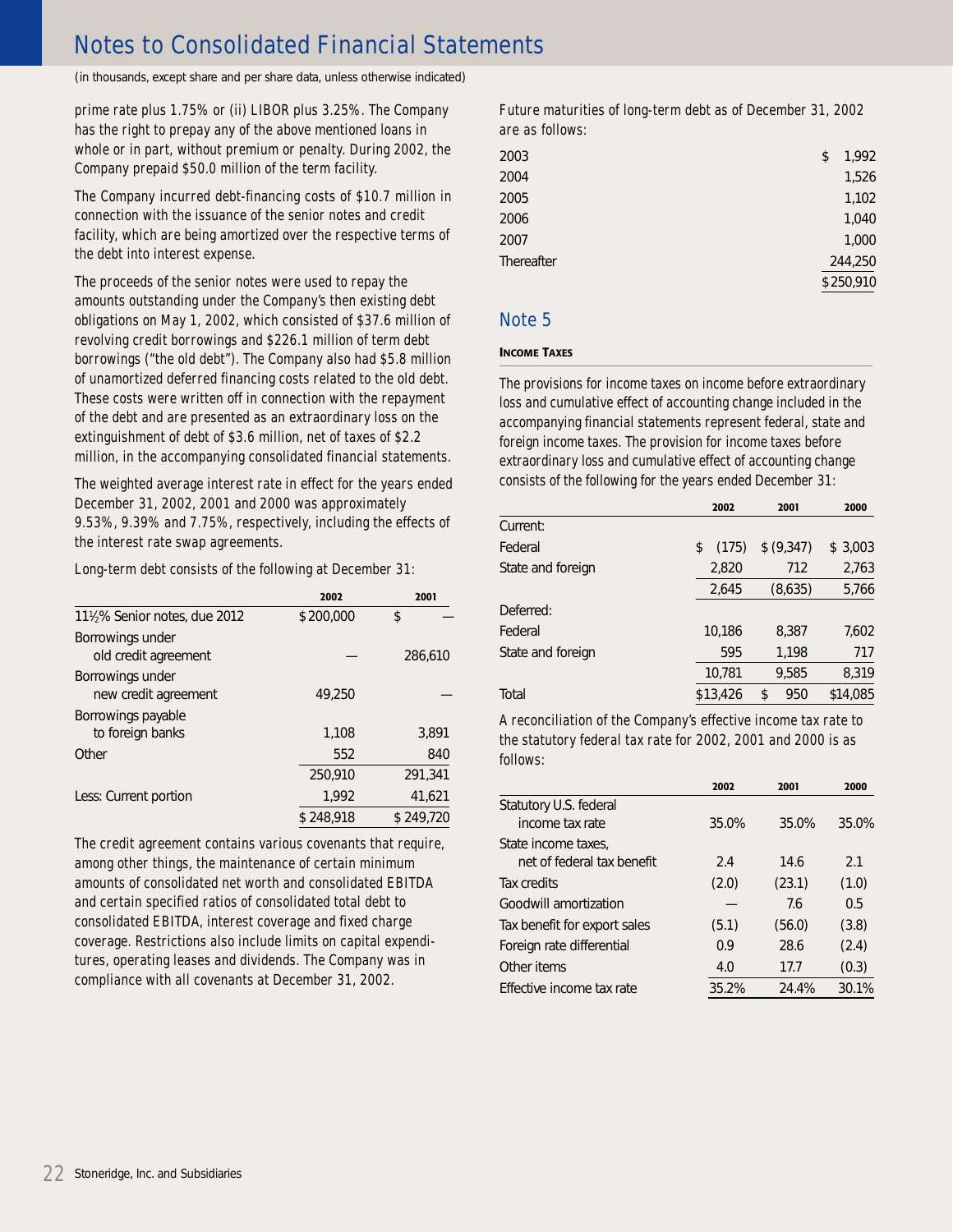Unremitted earnings of foreign subsidiaries are \$12,046 as of December 31, 2002. Because these earnings have been indefinitely reinvested in foreign operations, no provision has been made for U.S. income taxes. It is impracticable to determine the amount of unrecognized deferred taxes with respect to these earnings; however, foreign tax credits should be available to reduce U.S. income taxes in the event of a distribution.

Deferred tax assets and liabilities consist of the following at December 31:

|                                | 2002        | 2001        |
|--------------------------------|-------------|-------------|
| Deferred tax assets:           |             |             |
| Inventories                    | \$<br>2,113 | \$<br>1.618 |
| <b>Employee benefits</b>       | 923         | 2,028       |
| Insurance                      | 1,885       | 2,559       |
| Other nondeductible reserves   | 8,400       | 10,879      |
| Gross deferred tax assets      | 13,321      | 17,084      |
| Deferred tax liabilities:      |             |             |
| Depreciation and amortization  | (19, 931)   | (31, 025)   |
| Other                          | (2,764)     | (3,095)     |
| Gross deferred tax liabilities | (22,695)    | (34, 120)   |
| Net deferred tax liability     | (9.374)     | \$(17,036)  |

# Note 6

## **OPERATING LEASE COMMITMENTS**

The Company leases equipment, vehicles and buildings from third parties under operating lease agreements.

D.M. Draime, Chairman of the Company, is a 50% owner of Hunters Square, Inc. ("HSI"), an Ohio corporation, which owns Hunters Square, an office complex and shopping mall located in Warren, Ohio. The Company leases office space in Hunters Square. The Company pays all maintenance, tax and insurance costs related to the operation of the office. Lease payments made by the Company to HSI were \$357 in 2002, 2001 and 2000, respectively. The lease terminates in December 2009. The Company believes the terms of the lease are no less favorable to it than would be the terms of a third-party lease.

Earl Linehan, a director of the Company, and D.M. Draime, Chairman of the Company, as limited partners, own 11.81% and 10.00%, respectively, of Industrial Development Associates ("IDA"), a Maryland limited partnership real estate development company in which the Company is a 30% general partner. The Company has lease agreements with IDA pursuant to which the Company leases two facilities

located in Mebane, North Carolina. One of the leases expired on February 28, 2002 and was not renewed. The other lease expires on March 31, 2004. The Company is responsible for all maintenance, taxes and insurance costs related to the operations of the facilities. The Company made lease payments to IDA of \$152, \$181 and \$218 for 2002, 2001 and 2000, respectively. The Company believes the terms of the leases are no less favorable to it than would be the terms of third-party leases.

For the years ended December 31, 2002, 2001 and 2000, lease expense totaled \$6,604, \$5,713 and \$4,098 under these agreements, including related party lease expense of \$509, \$538 and \$575, respectively.

Future minimum operating lease commitments at December 31, 2002 are as follows:

|            | <b>Third</b> | <b>Related</b> |
|------------|--------------|----------------|
|            | <b>Party</b> | <b>Party</b>   |
| 2003       | \$5,195      | 465<br>\$      |
| 2004       | 2,547        | 385            |
| 2005       | 602          | 359            |
| 2006       | 309          | 359            |
| 2007       | 270          | 359            |
| Thereafter | 86           | 718            |

# Note 7

## **SHARE OPTION PLANS**

In October 1997, the Company adopted a Long-Term Incentive Plan (Incentive Plan). The Company has reserved 2,500,000 Common Shares for issuance under the Incentive Plan. Under the Incentive Plan, the Company has granted cumulative options to purchase 1,282,500 Common Shares to management with exercise prices equal to the fair market value of the Company's Common Shares on the date of grant. The options vest from one to five years after the date of grant.

In May 2002, the Company adopted a Director Share Option Plan (Director Plan). The Company has reserved 500,000 Common Shares for issuance under the Director Plan. Under the Director Plan, the Company has granted cumulative options to purchase 60,000 Common Shares to directors of the Company with exercise prices equal to the fair market value of the Company's Common Shares on the date of grant. The options vested one year after the date of grant.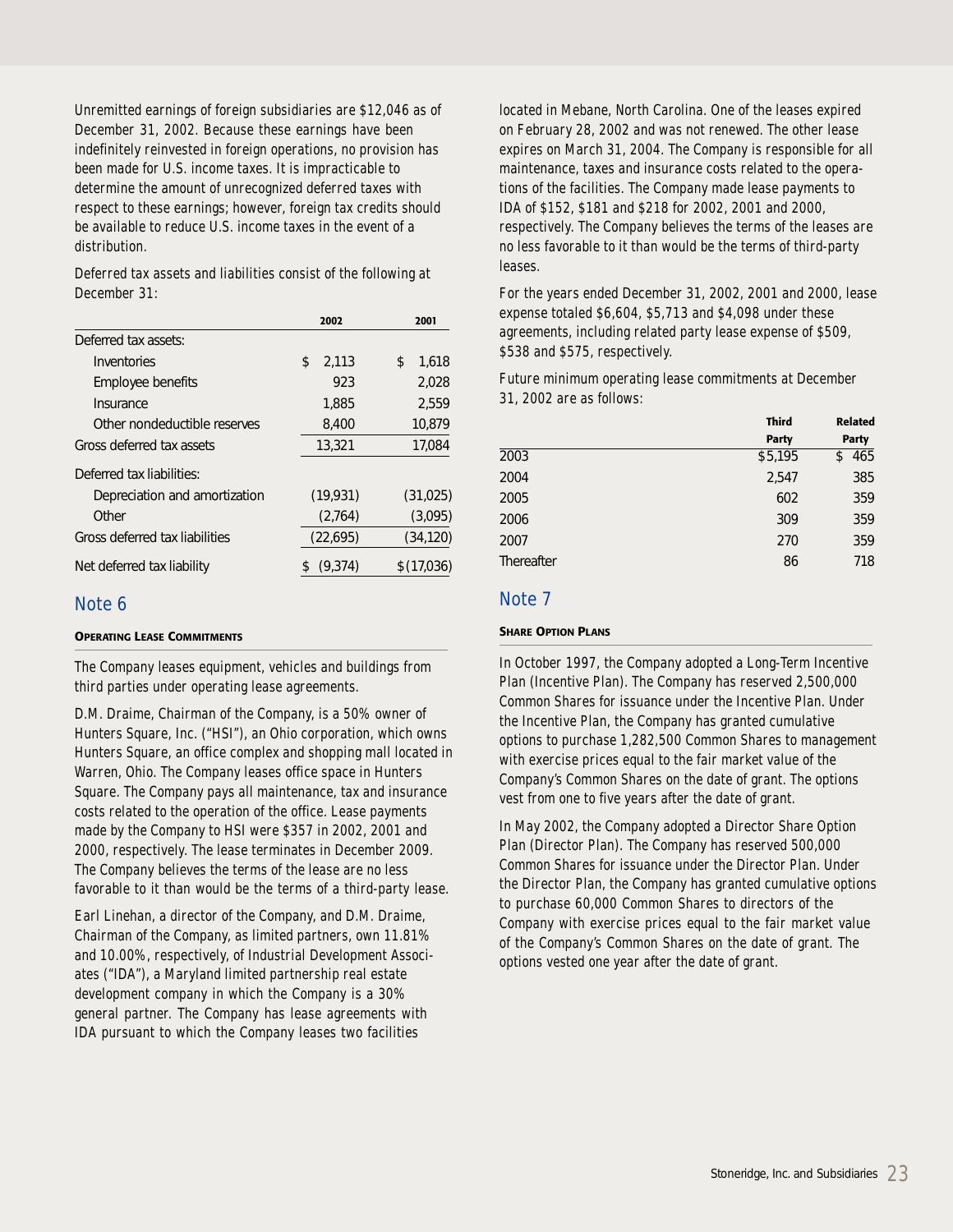(in thousands, except share and per share data, unless otherwise indicated)

Information relating to the Company's outstanding options is as follows:

|                   | Share<br><b>Options</b> | <b>Excercise</b><br><b>Prices</b> | Weighted<br>Average<br><b>Excercise</b><br>Price |
|-------------------|-------------------------|-----------------------------------|--------------------------------------------------|
| Outstanding at    |                         |                                   |                                                  |
| December 31, 1999 | 581,000                 | 14.72-17.50                       | 17.02                                            |
| Granted in 2000   | 60,000                  | 7.82                              | 7.82                                             |
| Forfeited in 2000 | (65,000)                | 14.72-17.50                       | 17.07                                            |
| Outstanding at    |                         |                                   |                                                  |
| December 31, 2000 | 576,000                 | 7.82-17.50                        | 16.05                                            |
| Granted in 2001   | 364,500                 | 5.13-8.40                         | 5.66                                             |
| Forfeited in 2001 | (4,000)                 | 5.13-14.72                        | 12.32                                            |
| Outstanding at    |                         |                                   |                                                  |
| December 31, 2001 | 936,500                 | 5.13-17.50                        | 12.03                                            |
| Granted in 2002   | 317,000                 | 7.93                              | 7.93                                             |
| Forfeited in 2002 | (21,500)                | 5.13-17.50                        | 13.51                                            |
| Exercised in 2002 | (2,000)                 | 5.13                              | 5.13                                             |
| Outstanding at    |                         |                                   |                                                  |
| December 31, 2002 | 1,230,000               | 5.13-17.50                        | 10.96                                            |

Of the options issued and outstanding under both the Incentive Plan and the Director Plan, 587,000, 488,000, and 434,000 were exercisable as of December 31, 2002, 2001 and 2000, respectively. The weighted-average exercise price of options exercisable at the end of the year was \$15.40, \$17.14 and \$17.44 per share at December 31, 2002, 2001 and 2000, respectively. The weighted-average fair value of options granted during the year was \$5.17, \$3.06 and \$4.27 per share at December 31, 2002, 2001 and 2000, respectively.

|                                |                                 | <b>Options Outstanding</b>                               |                                           |                              |                                           |
|--------------------------------|---------------------------------|----------------------------------------------------------|-------------------------------------------|------------------------------|-------------------------------------------|
| Range of<br>Exercise<br>Prices | Share<br>Options<br>Outstanding | Weighted-<br>Average<br>Remaining<br>Contractual<br>Life | Weighted-<br>Average<br>Exercise<br>Price | <b>Shares</b><br>Exercisable | Weighted-<br>Average<br>Exercise<br>Price |
| 5.13                           | 297,000                         | 8 years                                                  | 5.13                                      |                              |                                           |
| $7.82 - 8.40$                  | 436,000                         | 8 years                                                  | 7.98                                      | 115,000                      | 8.12                                      |
| 14.72                          | 77,000                          | 6 years                                                  | 14.72                                     | 52,000                       | 14.72                                     |
| 16.44 - 17.50                  | 420,000                         | 5 years                                                  | 17.48                                     | 420,000                      | 17.48                                     |
|                                | 1,230,000                       | 7 years                                                  | 10.96                                     | 587,000                      | 15.40                                     |

# Note 8

## **EMPLOYEE BENEFIT PLANS**

The Company has certain defined contribution profit sharing and 401(k) plans covering substantially all of its employees. Company contributions are generally discretionary; however, a portion of these contributions is based upon a percentage of employee compensation, as defined in the plans. The Company's policy is to fund all benefit costs accrued. There are no unfunded prior service costs. For the years ended December 31, 2002, 2001 and 2000, expenses related to these plans amounted to \$253, \$3,301 and \$4,144, respectively.

The Company has a single defined benefit pension plan that covers certain employees in Europe. The following table sets forth the benefit obligation, fair value of plan assets, and the funded status of the Company's plan; amounts recognized in the Company's financial statements; and the principal weighted average assumptions used:

|                                                    | 2002        | 2001        |
|----------------------------------------------------|-------------|-------------|
| Change in benefit obligation:                      |             |             |
| Benefit obligation at beginning of year            | \$11,226    | \$11,842    |
| Service cost                                       | 676         | 829         |
| Interest cost                                      | 789         | 654         |
| Participant contributions                          | 209         | 218         |
| Actuarial gain                                     | (563)       | (1,716)     |
| Benefits paid                                      | (419)       | (276)       |
| Translation adjustments                            | 1,202       | (325)       |
| Benefit obligation at end of year                  | \$13,120    | \$11,226    |
| Change in plan assets:                             |             |             |
| Fair value of plan assets                          |             |             |
| at beginning of year                               | \$11,488    | \$13,682    |
| Actual return on plan assets                       | (1,626)     | (1,760)     |
| Participant contributions                          | 209         | 218         |
| Benefits paid                                      | (418)       | (276)       |
| Translation adjustments                            | 1,229       | (376)       |
| Fair value of plan assets at end of year           | \$10,882    | \$11,488    |
| <b>Funded status</b>                               | \$(2,238)   | \$<br>262   |
| Unrecognized actuarial loss                        | 3,123       | 1,062       |
| Net amount recognized                              | \$<br>885   | 1,324<br>\$ |
| Amounts recognized in the                          |             |             |
| balance sheet consist of:                          |             |             |
| Accrued (liability) benefit                        | \$<br>(483) | 1,324<br>\$ |
| Other comprehensive loss                           | 1,368       |             |
| Net amount recognized                              | 885<br>\$   | 1,324<br>\$ |
| Weighted average assumptions<br>as of December 31: |             |             |
| Discount rate                                      | 6.00%       | 6.25%       |
| Expected return on plan assets                     | 7.25%       | 7.00%       |
| Rate of increase to                                |             |             |
| compensation levels                                | 3.25%       | 4.00%       |
| Rate of increase to                                |             |             |
| pensions in payments                               | 3.00%       | 3.00%       |
| Rate of future price inflation                     | 2.25%       | 2.75%       |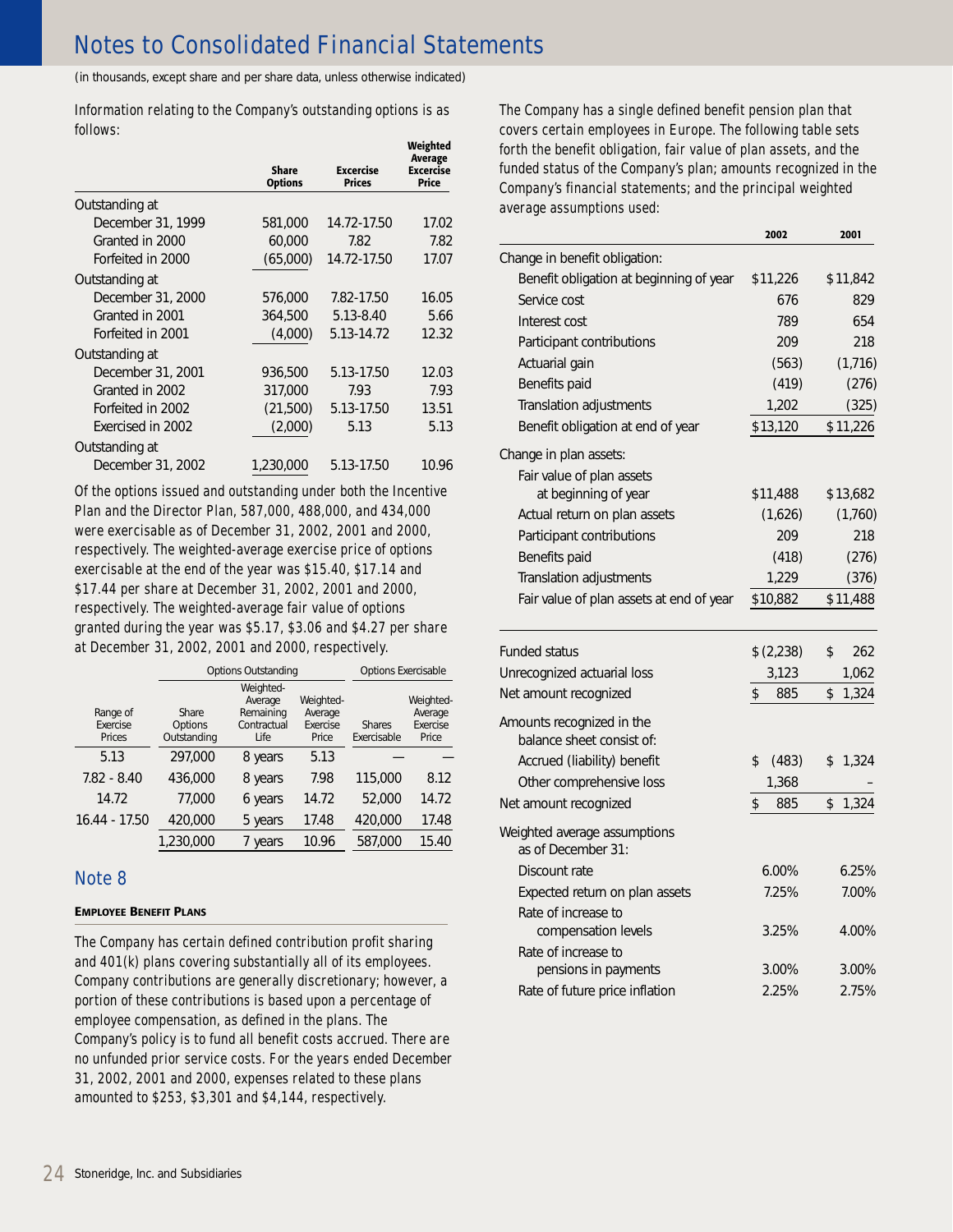Components of net periodic pension cost are as follows:

|                                | 2002  |    | 2001  | 2000  |
|--------------------------------|-------|----|-------|-------|
| Service cost                   | 630   | S. | 821   | 756   |
| Interest cost                  | 735   |    | 648   | 454   |
| Expected return on plan assets | (825) |    | (849) | (696) |
| Net periodic pension cost      | 540   |    | 620   | 514   |

The provisions of SFAS 87, "Employers' Accounting for Pensions," required the Company to record an additional minimum liability of \$1,368 with a corresponding charge recorded as a component of accumulated other comprehensive loss of \$821, net of tax of \$547, at December 31, 2002. This liability represents the amount by which the accumulated benefit obligation exceeds the sum of the fair market value of plan assets and accrued amounts previously recorded. This amount was recorded as a component of accumulated other comprehensive loss.

The Company does not provide any other significant retirement, post-retirement or post-employment benefits to its employees.

# Note 9

# **FAIR VALUE OF FINANCIAL INSTRUMENTS**

A financial instrument is cash or a contract that imposes an obligation to deliver, or conveys a right to receive cash or another financial instrument. The carrying values of cash and cash equivalents, accounts receivable and accounts payable are considered to be representative of fair value because of the short maturity of these instruments. In management's opinion, the estimated fair value of the Company's long-term debt approximates book value, as under the terms of the borrowing arrangements, a portion of the obligations are subject to fluctuating market rates of interest.

The Company uses derivative financial instruments to reduce exposure to market risks resulting from fluctuations in interest rates and currency rates. The Company does not enter into financial instruments for trading purposes. Management believes that its use of these instruments to reduce risk is in the Company's best interest.

In order to manage the interest rate risk associated with its previous debt portfolio, the Company entered into interest rate swap agreements. These agreements required the Company to pay a fixed interest rate to counterparties while receiving a floating interest rate based on LIBOR. The counterparties to each of the interest rate swap agreements were major

commercial banks. These agreements were due to mature on or before December 31, 2003 and qualified as cash flow hedges; however, as a result of the recent debt refinancing and in accordance with SFAS 133, these agreements were terminated at a cost of \$5.3 million on May 1, 2002.

Changes in the fair market value of derivatives qualifying as cash flow hedges are recorded in other comprehensive (loss) income to the extent that the hedges are effective until the underlying transactions are recognized in earnings. Net losses included in accumulated other comprehensive loss as of May 1, 2002 were \$3.3 million after-tax (\$5.3 million pre-tax). This amount is currently being amortized to interest expense over the remaining contractual terms of the swap agreements. The remaining unamortized balance as of December 31, 2002 was \$0.6 million after-tax (\$1.0 million pre-tax).

The Company has foreign currency forward contracts to purchase \$13.1 million of Swedish krona and British pounds to satisfy krona and pound denominated debt obligations. The estimated fair value of these forward contracts at December 31, 2002, per quoted market sources, was \$13.8 million. The contracts are marked to market through earnings and are not accounted for using hedge accounting.

# Note 10

## **COMMITMENTS AND CONTINGENCIES**

In the ordinary course of business, the Company is involved in various legal proceedings, workers' compensation and product liability disputes. Management is of the opinion that the ultimate resolution of these matters will not have a material adverse effect on the results of operations, cash flows or the financial position of the Company.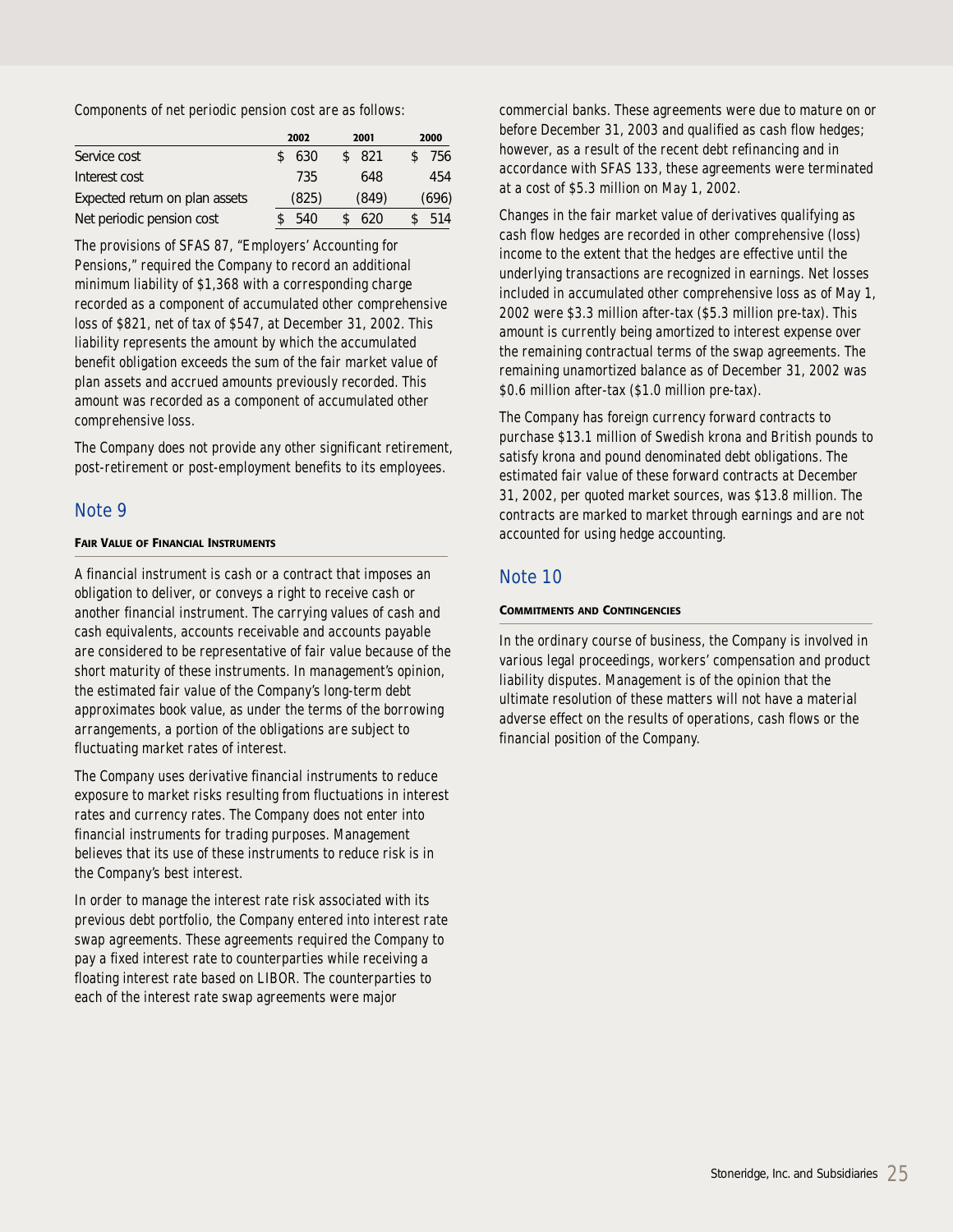(in thousands, except share and per share data, unless otherwise indicated)

# Note 11

# **SEGMENT REPORTING**

SFAS 131, "Disclosures about Segments of an Enterprise and Related Information," established standards for reporting information about operating segments in financial statements. Operating segments are defined as components of an enterprise that are evaluated regularly by the chief operating decision maker in deciding how to allocate resources and in assessing performance. The Company's chief operating decision maker is the Chief Executive Officer.

The Company has two reportable operating segments: Vehicle Management & Power Distribution and Control Devices. These reportable operating segments were determined based on the differences in the nature of the products offered. The Vehicle Management & Power Distribution operating segment produces electronic instrument clusters, electronic control units, driver information systems and electrical distribution systems, primarily wiring harnesses and connectors for electrical power and signal distribution. The Control Devices operating segment produces electronic and electromechanical switches, control actuation devices and sensors.

The accounting policies of the Company's operating segments are the same as those described in Note 2, "Summary of Significant Accounting Policies." The Company evaluates the performance of its operating segments based primarily on revenues from external customers, net income and capital expenditures. Intersegment sales are accounted for on terms similar to those to third parties and are eliminated upon consolidation.

A summary of financial information by reportable operating segment is as follows:

|                                                    | 2002                |                |                 |              |  |
|----------------------------------------------------|---------------------|----------------|-----------------|--------------|--|
|                                                    | Vehicle             |                |                 |              |  |
|                                                    | Management          |                |                 |              |  |
|                                                    | & Power             | Control        |                 |              |  |
|                                                    | <b>Distribution</b> | <b>Devices</b> | Eliminations    | Consolidated |  |
| Sales from external customers                      | \$260,932           | \$375,575      | \$              | \$636,507    |  |
| Intersegment sales                                 | 12,872              | 1,321          | (14, 193)       |              |  |
| Total net sales                                    | \$273,804           | \$376,896      | (14, 193)<br>\$ | \$636,507    |  |
| Net loss                                           | \$ (29, 470)        | \$ (19,308)    | \$              | \$ (48,778)  |  |
| Depreciation and amortization                      | 8,037<br>\$         | 13,863<br>\$   | \$              | \$21,900     |  |
| Interest expense, net                              | \$<br>5,145         | 29,471<br>S.   | \$              | 34,616<br>\$ |  |
| Provision for income taxes                         | \$<br>1,488         | 11,938<br>S.   | \$              | 13,426<br>\$ |  |
| Extraordinary loss, net of tax                     | \$<br>402           | \$<br>3,205    | \$              | \$<br>3,607  |  |
| Cumulative effect of accounting change, net of tax | \$ (31,800)         | \$ (38,034)    | \$              | \$ (69,834)  |  |
| Capital expenditures                               | \$<br>4,272         | 10,384<br>\$   | \$              | 14,656<br>\$ |  |
| Total assets                                       | \$135,714           | \$435,413      | \$              | \$571,127    |  |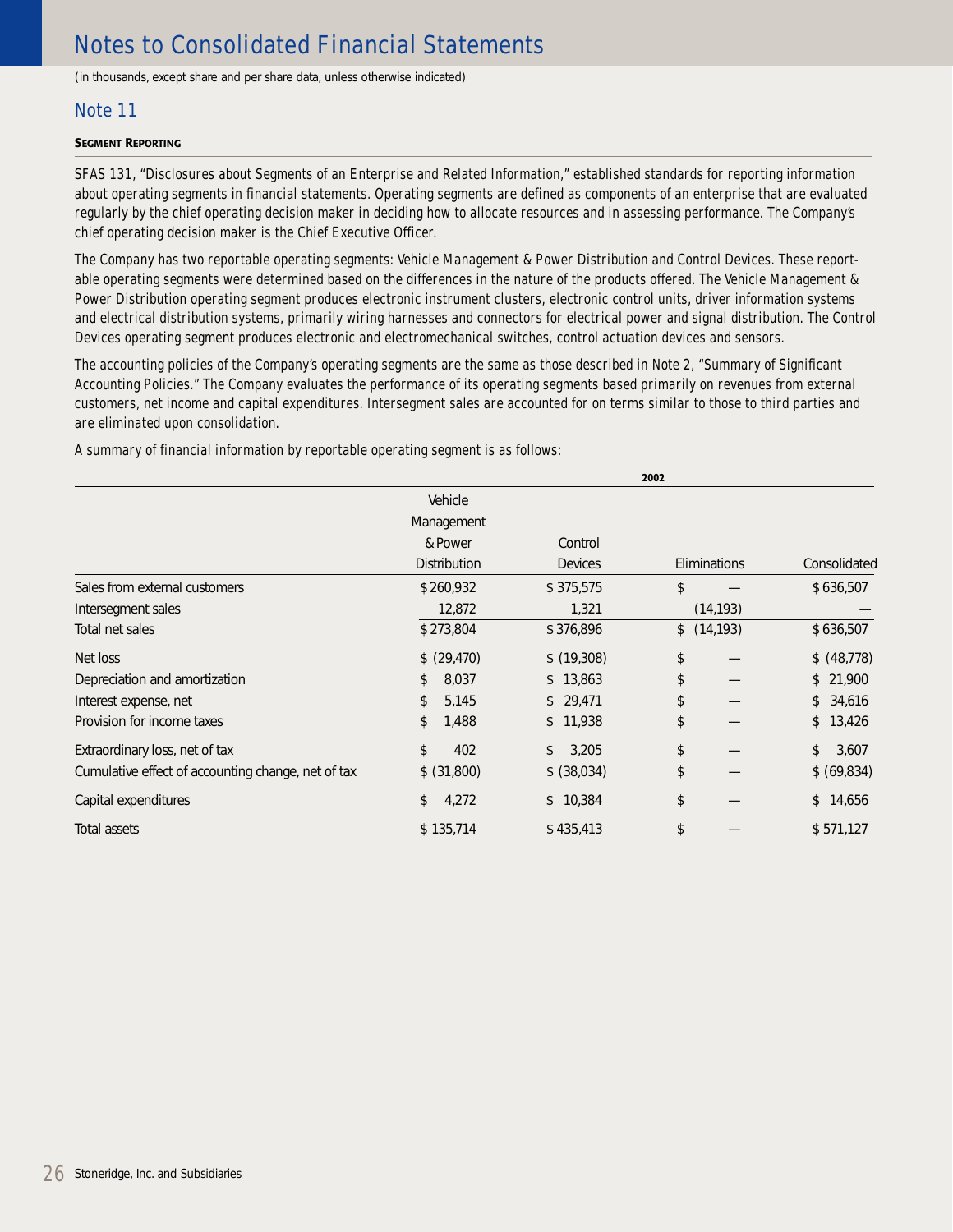|                                      |               |                | 2001            |              |  |
|--------------------------------------|---------------|----------------|-----------------|--------------|--|
|                                      | Vehicle       |                |                 |              |  |
|                                      | Management    |                |                 |              |  |
|                                      | & Power       | Control        |                 |              |  |
|                                      | Distribution  | <b>Devices</b> | Eliminations    | Consolidated |  |
| Sales from external customers        | \$236,968     | \$347,500      | \$              | \$584,468    |  |
| Intersegment sales                   | 8,913         | 2,010          | (10, 923)       |              |  |
| Total net sales                      | \$245,881     | \$349,510      | (10, 923)<br>\$ | \$584,468    |  |
| Net (loss) income                    | \$(11, 879)   | 14,825<br>\$   | \$              | 2,946<br>\$  |  |
| Depreciation and amortization        | 8,104<br>\$   | 20,740<br>S    | \$              | 28,844<br>\$ |  |
| Interest expense, net                | 5,008<br>\$   | 26,300<br>\$   | \$              | 31,308<br>\$ |  |
| (Benefit) provision for income taxes | (3,831)<br>\$ | 4,781<br>\$    | \$              | 950<br>\$    |  |
| Capital expenditures                 | 5,959<br>\$   | 18,009<br>\$   | \$              | \$23,968     |  |
| <b>Total assets</b>                  | \$181,784     | \$489,149      | \$              | \$670,933    |  |
|                                      | 2000          |                |                 |              |  |
|                                      | Vehicle       |                |                 |              |  |
|                                      | Management    |                |                 |              |  |
|                                      | & Power       | Control        |                 |              |  |
|                                      | Distribution  | <b>Devices</b> | Eliminations    | Consolidated |  |
| Sales from external customers        | \$254,223     | \$412,969      | \$              | \$667,192    |  |
| Intersegment sales                   | 8,799         | 861            | (9,660)         |              |  |
| Total net sales                      | \$263,022     | \$413,830      | (9,660)<br>\$   | \$667,192    |  |
| Net (loss) income                    | (5,889)<br>\$ | 38,598<br>\$   | \$              | 32,709<br>\$ |  |
| Depreciation and amortization        | 7,919<br>\$   | 20,107<br>\$   | \$              | 28,026<br>\$ |  |
| Interest expense, net                | 5,334<br>\$   | 24,158<br>S    | \$              | 29,492<br>\$ |  |
| (Benefit) provision for income taxes | (2,690)<br>\$ | 16,775<br>\$   | \$              | 14,085<br>\$ |  |
| Capital expenditures                 | 11,103<br>\$  | 17,617<br>\$   | \$              | 28,720<br>\$ |  |
| <b>Total assets</b>                  | \$190,699     | \$506,296      | \$              | \$696,995    |  |

The following table presents net sales and non-current assets for each of the geographic areas in which the Company operates:

| 2002      | 2001      | 2000      |
|-----------|-----------|-----------|
|           |           |           |
| \$534,807 | \$498,011 | \$579,877 |
| 101,700   | 86,457    | 87,315    |
| \$636,507 | \$584,468 | \$667,192 |
|           |           |           |
| \$344,450 | \$440,915 | \$446,744 |
| 51,002    | 53,183    | 55,497    |
| \$395,452 | \$494,098 | \$502,241 |
|           |           |           |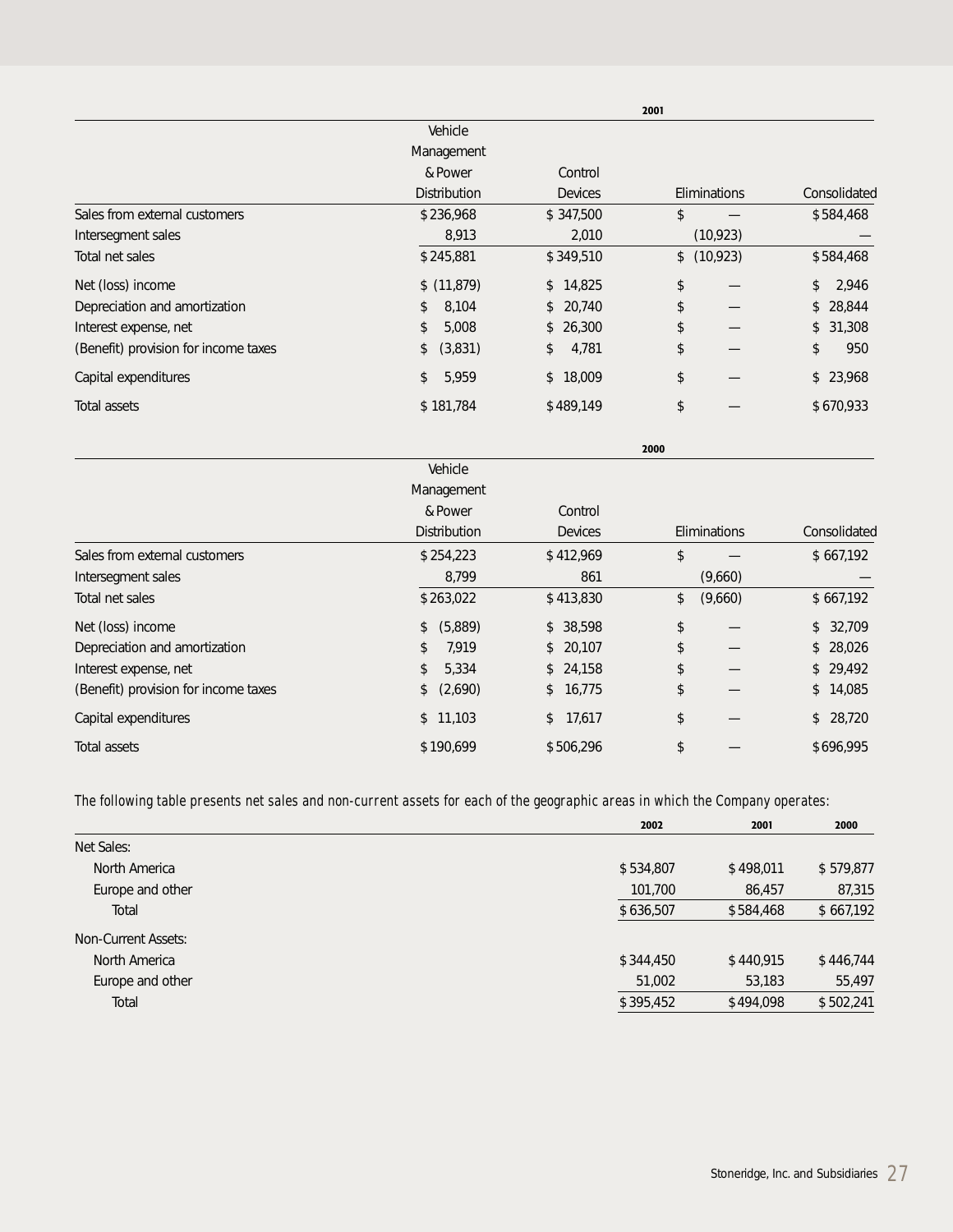(in thousands, except share and per share data, unless otherwise indicated)

# Note 12

# **GUARANTOR FINANCIAL INFORMATION**

The senior notes and the credit facility are fully and unconditionally guaranteed, jointly and severally, by each of the Company's existing and future domestic wholly owned subsidiaries (Guarantor Subsidiaries). The Company's non-U.S. subsidiaries did not guarantee the senior notes and the credit facility (Non-Guarantor Subsidiaries).

Presented below are summarized condensed consolidating financial statements of the Parent (which include certain of the Company's operating units), the Guarantor Subsidiaries, the Non-Guarantor Subsidiaries and the Company on a consolidated basis, as of December 31, 2002, 2001, and 2000.

These summarized condensed consolidating financial statements are prepared on the equity method. Separate financial statements for the Guarantor Subsidiaries are not presented based on management's determination that they do not provide additional information that is material to investors. Therefore, the Guarantor Subsidiaries are combined in the presentation below.

|                                            | December 31, 2002 |                                         |                                             |                     |                     |  |
|--------------------------------------------|-------------------|-----------------------------------------|---------------------------------------------|---------------------|---------------------|--|
|                                            | <b>Parent</b>     | <b>Guarantor</b><br><b>Subsidiaries</b> | <b>Non-Guarantor</b><br><b>Subsidiaries</b> | <b>Eliminations</b> | <b>Consolidated</b> |  |
| <b>Assets</b>                              |                   |                                         |                                             |                     |                     |  |
| <b>Current Assets:</b>                     |                   |                                         |                                             |                     |                     |  |
| Cash and cash equivalents                  | \$18,698          | \$<br>167                               | 8,370<br>\$                                 | \$                  | 27,235<br>\$        |  |
| Accounts receivable, net                   | 35,941            | 30,295                                  | 16,137                                      | (3,031)             | 79,342              |  |
| Inventories, net                           | 23,940            | 13,346                                  | 13,853                                      |                     | 51,139              |  |
| Prepaid expenses and other                 | (175, 807)        | 168,489                                 | 19,373                                      |                     | 12,055              |  |
| Deferred income taxes                      | 3,051             | 3,043                                   | (190)                                       |                     | 5,904               |  |
| Total current assets                       | (94, 177)         | 215,340                                 | 57,543                                      | (3,031)             | 175,675             |  |
| Property, Plant and Equipment, net         | 55,714            | 33,875                                  | 22,249                                      |                     | 111,838             |  |
| <b>Other Assets:</b>                       |                   |                                         |                                             |                     |                     |  |
| Goodwill, net                              | 234,701           | 20,591                                  |                                             |                     | 255,292             |  |
| Investments and other, net                 | 40,514            | 507                                     | 914                                         | (13,613)            | 28,322              |  |
| Investment in subsidiaries                 | 287,092           |                                         |                                             | (287,092)           |                     |  |
| <b>Total Assets</b>                        | \$523,844         | \$270,313                               | \$ 80,706                                   | \$(303,736)         | \$571,127           |  |
| Liabilities and Shareholders' Equity       |                   |                                         |                                             |                     |                     |  |
| <b>Current Liabilities:</b>                |                   |                                         |                                             |                     |                     |  |
| Current portion of long-term debt          | \$<br>1,000       | \$                                      | \$<br>992                                   | \$                  | \$<br>1,992         |  |
| Accounts payable                           | 19,025            | 16,864                                  | 10,219                                      | (2,957)             | 43,151              |  |
| Accrued expenses and other                 | 24,523            | 5,423                                   | 15,200                                      | (76)                | 45,070              |  |
| <b>Total current liabilities</b>           | 44,548            | 22,287                                  | 26,411                                      | (3,033)             | 90,213              |  |
| Long-Term Liabilities:                     |                   |                                         |                                             |                     |                     |  |
| Long-term debt, net of current portion     | 247,563           |                                         | 14,966                                      | (13,611)            | 248,918             |  |
| Deferred income taxes                      | 15,498            | 3,879                                   | (4,099)                                     |                     | 15,278              |  |
| Other liabilities                          | 333               |                                         | 483                                         |                     | 816                 |  |
| Total long-term liabilities                | 263,394           | 3,879                                   | 11,350                                      | (13,611)            | 265,012             |  |
| Shareholders' Equity                       | 215,902           | 244,147                                 | 42,945                                      | (287,092)           | 215,902             |  |
| Total Liabilities and Shareholders' Equity | \$523,844         | \$270,313                               | \$80,706                                    | \$(303,736)         | \$571,127           |  |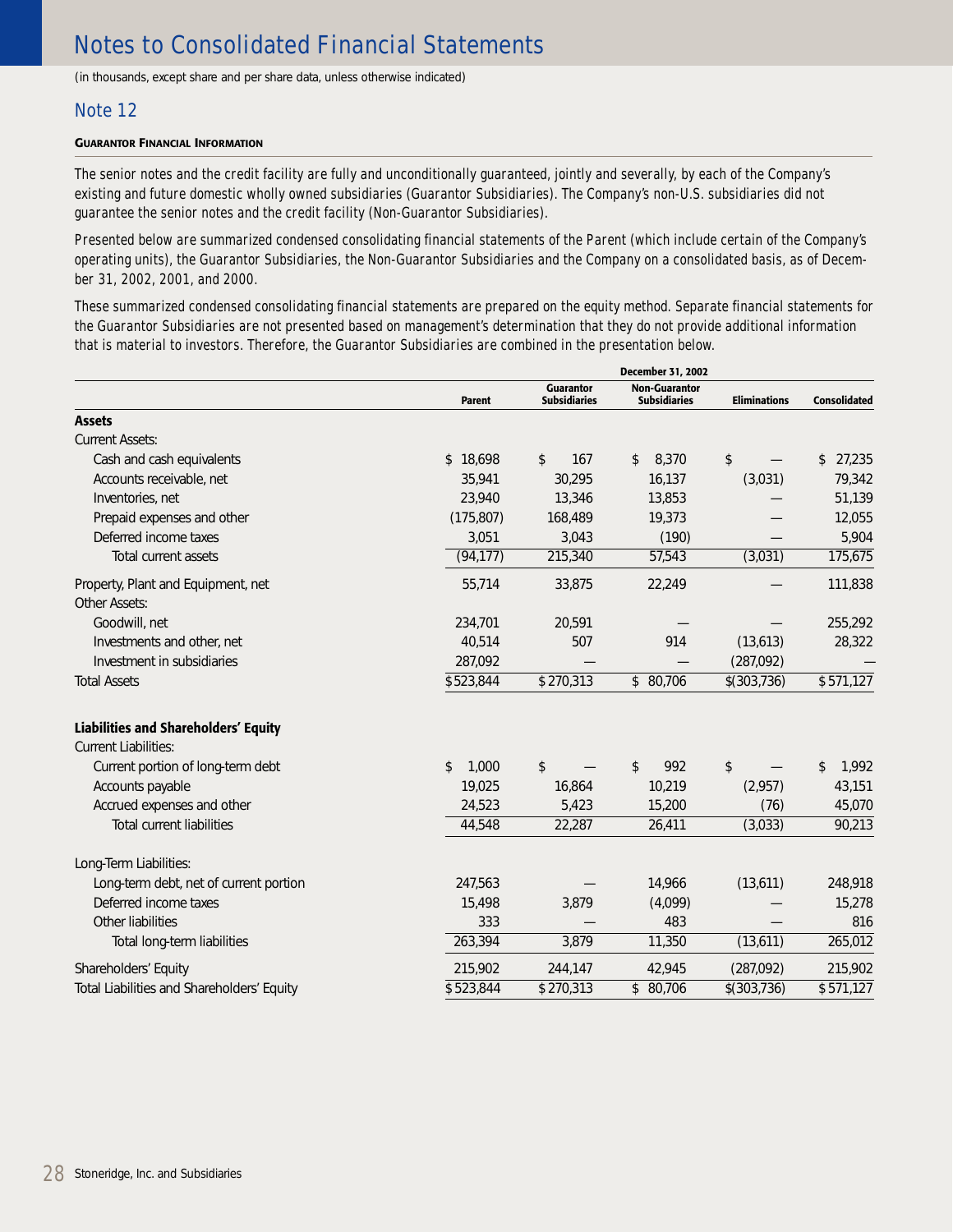|                                             | December 31, 2001 |                     |                      |                     |                     |
|---------------------------------------------|-------------------|---------------------|----------------------|---------------------|---------------------|
|                                             |                   | <b>Guarantor</b>    | <b>Non-Guarantor</b> |                     |                     |
|                                             | <b>Parent</b>     | <b>Subsidiaries</b> | <b>Subsidiaries</b>  | <b>Eliminations</b> | <b>Consolidated</b> |
| <b>Assets</b>                               |                   |                     |                      |                     |                     |
| <b>Current Assets:</b>                      |                   |                     |                      |                     |                     |
| Cash and cash equivalents                   | \$<br>714         | \$<br>29            | 3,626<br>\$          | \$                  | \$<br>4,369         |
| Accounts receivable, net                    | 40,209            | 30,088              | 22,132               | (1, 411)            | 91,018              |
| Inventories, net                            | 25,334            | 14,988              | 14,182               |                     | 54,504              |
| Prepaid expenses and other                  | (137, 213)        | 138,656             | 18,185               |                     | 19,628              |
| Deferred income taxes                       | 4,035             | 3,453               | (172)                |                     | 7,316               |
| <b>Total current assets</b>                 | (66, 921)         | 187,214             | 57,953               | (1, 411)            | 176,835             |
| Property, Plant and Equipment, net          | 56,468            | 37,901              | 23,692               |                     | 118,061             |
| <b>Other Assets:</b><br>Goodwill, net       | 288,325           | 25,292              | 31,775               |                     | 345,392             |
| Investments and other, net                  | 42,822            | 1,592               | 752                  | (14, 521)           | 30,645              |
| Investment in subsidiaries                  | 282,726           |                     |                      | (282, 726)          |                     |
| <b>Total Assets</b>                         | \$603,420         | \$251,999           | \$114,172            | \$(298,658)         | \$670,933           |
| <b>Liabilities and Shareholders' Equity</b> |                   |                     |                      |                     |                     |
| <b>Current Liabilities:</b>                 |                   |                     |                      |                     |                     |
| Current portion of long-term debt           | \$39,250          | \$                  | 2,371<br>\$          | \$                  | 41,621<br>\$        |
| Accounts payable                            | 20,360            | 18,712              | 13,133               | (1, 413)            | 50,792              |
| Accrued expenses and other                  | 7,592             | 19,600              | 10,831               |                     | 38,023              |
| <b>Total current liabilities</b>            | 67,202            | 38,312              | 26,335               | (1, 413)            | 130,436             |
| Long-Term Liabilities:                      |                   |                     |                      |                     |                     |
| Long-term debt, net of current portion      | 246,019           |                     | 18,220               | (14, 519)           | 249,720             |
| Deferred income taxes                       | 23,242            | 3,398               | (2, 288)             |                     | 24,352              |
| <b>Other liabilities</b>                    | 7,350             |                     | (532)                |                     | 6,818               |
| Total long-term liabilities                 | 276,611           | 3,398               | 15,400               | (14, 519)           | 280,890             |
| Shareholders' Equity                        | 259,607           | 210,289             | 72,437               | (282, 726)          | 259,607             |
| Total Liabilities and Shareholders' Equity  | \$603,420         | \$251,999           | \$114,172            | \$(298,658)         | \$670,933           |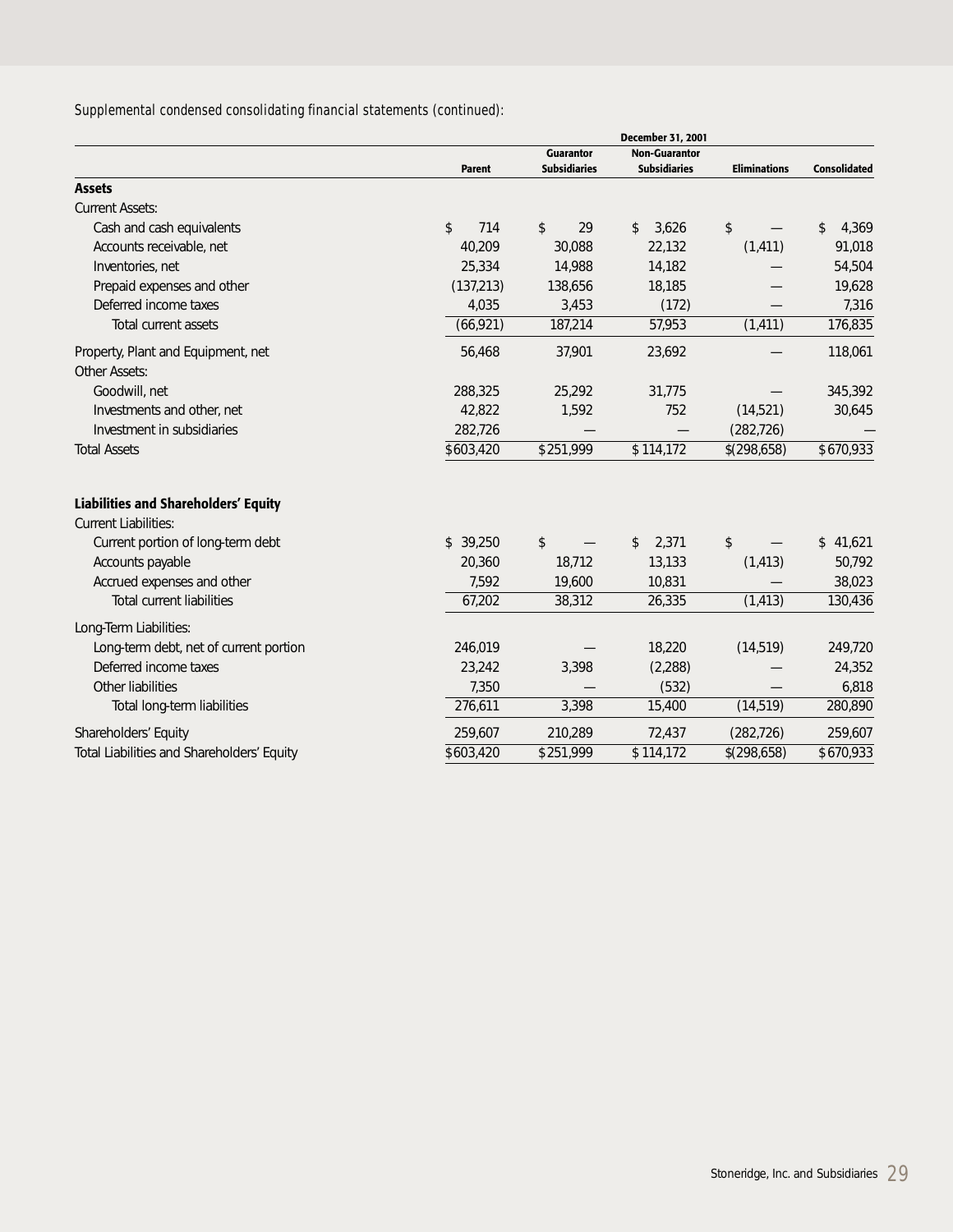(in thousands, except share and per share data, unless otherwise indicated)

|                                                       | For the year ended December 31, 2002 |                     |                      |                     |                     |
|-------------------------------------------------------|--------------------------------------|---------------------|----------------------|---------------------|---------------------|
|                                                       |                                      | <b>Guarantor</b>    | <b>Non-Guarantor</b> |                     |                     |
|                                                       | <b>Parent</b>                        | <b>Subsidiaries</b> | <b>Subsidiaries</b>  | <b>Eliminations</b> | <b>Consolidated</b> |
| <b>Net Sales</b>                                      | \$280,221                            | \$254,389           | \$141,125            | \$ (39,228)         | \$636,507           |
| <b>Costs and Expenses:</b>                            |                                      |                     |                      |                     |                     |
| Cost of goods sold                                    | 211,939                              | 184,745             | 113,732              | (39, 228)           | 471,188             |
| Selling, general and administrative expenses          | 36,751                               | 31,422              | 23,959               |                     | 92,132              |
| Operating Income                                      | 31,531                               | 38,222              | 3,434                |                     | 73,187              |
| Interest expense, net                                 | 33,542                               |                     | 1,074                |                     | 34,616              |
| Other (income) expense, net                           | (1,870)                              | 2,173               | 179                  |                     | 482                 |
| Equity earnings from subsidiaries                     | 12,929                               |                     |                      | (12, 929)           |                     |
| (Loss) Income Before Income Taxes, Extraordinary Loss |                                      |                     |                      |                     |                     |
| and Cumulative Effect of Accounting Change            | (13,070)                             | 36,049              | 2,181                | 12,929              | 38,089              |
| (Benefit) Provision for income taxes                  | (1,257)                              | 12,617              | 2,066                |                     | 13,426              |
| Income Before Extraordinary Loss and                  |                                      |                     |                      |                     |                     |
| <b>Cumulative Effect of Accounting Change</b>         | (11, 813)                            | 23,432              | 115                  | 12,929              | 24,663              |
| Extraordinary loss, net of tax                        | 3,607                                |                     |                      |                     | 3,607               |
| Income Before Cumulative Effect of Accounting Change  | (15, 420)                            | 23,432              | 115                  | 12,929              | 21,056              |
| Cumulative effect of accounting change, net of tax    | (33, 358)                            | (4,701)             | (31, 775)            |                     | (69, 834)           |
| Net (Loss) Income                                     | \$ (48,778)                          | 18,731<br>\$        | \$ (31,660)          | \$12,929            | \$ (48,778)         |

|                                              | For the year ended December 31, 2001 |                     |                      |                     |                     |
|----------------------------------------------|--------------------------------------|---------------------|----------------------|---------------------|---------------------|
|                                              |                                      | <b>Guarantor</b>    | <b>Non-Guarantor</b> |                     |                     |
|                                              | Parent                               | <b>Subsidiaries</b> | <b>Subsidiaries</b>  | <b>Eliminations</b> | <b>Consolidated</b> |
| <b>Net Sales</b>                             | \$257,180                            | \$225,205           | \$126,707            | \$ (24,624)         | \$584,468           |
| Costs and Expenses:                          |                                      |                     |                      |                     |                     |
| Cost of goods sold                           | 201,628                              | 165,226             | 107.156              | (24, 624)           | 449,386             |
| Selling, general and administrative expenses | 46,379                               | 31,907              | 21,301               |                     | 99,587              |
| Operating (Loss) Income                      | 9.173                                | 28.072              | (1,750)              |                     | 35,495              |
| Interest expense, net                        | 30,269                               |                     | 1,039                |                     | 31,308              |
| Other (income) expense, net                  | (2,322)                              | 2,622               | (9)                  |                     | 291                 |
| Equity earnings from subsidiaries            | (12,896)                             |                     |                      | 12,896              |                     |
| (Loss) Income Before Income Taxes            | (5,878)                              | 25,450              | (2,780)              | (12,896)            | 3,896               |
| (Benefit) Provision for income taxes         | (8,824)                              | 8,908               | 866                  |                     | 950                 |
| Net Income (Loss)                            | 2,946                                | 16,542<br>\$        | (3,646)<br>\$        | \$ (12,896)         | 2,946               |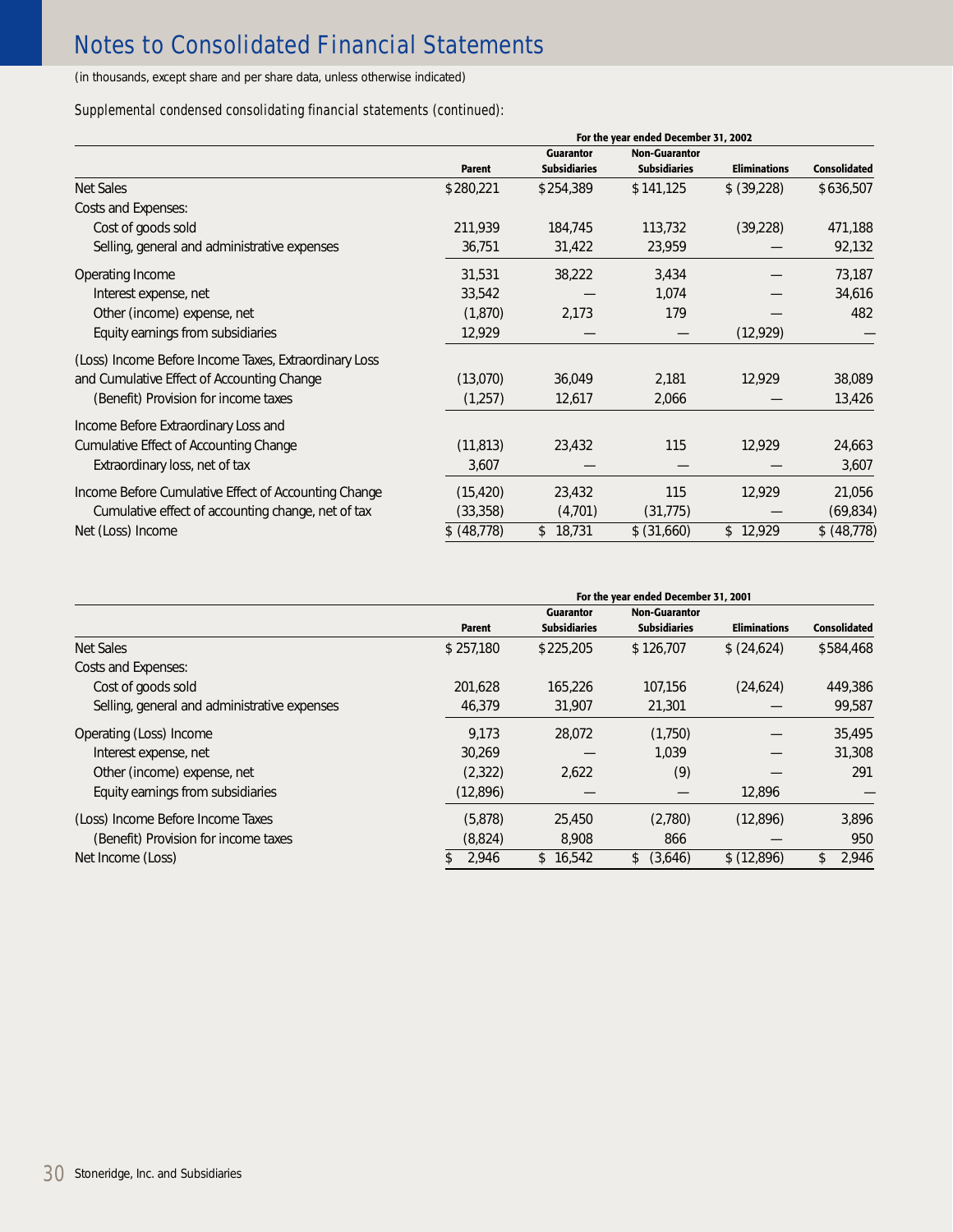|                                              | For the year ended December 31, 2000 |                     |                      |                     |                     |
|----------------------------------------------|--------------------------------------|---------------------|----------------------|---------------------|---------------------|
|                                              |                                      | <b>Guarantor</b>    | <b>Non-Guarantor</b> |                     |                     |
|                                              | <b>Parent</b>                        | <b>Subsidiaries</b> | <b>Subsidiaries</b>  | <b>Eliminations</b> | <b>Consolidated</b> |
| <b>Net Sales</b>                             | \$286,172                            | \$261,675           | \$131,911            | \$(12,566)          | \$667,192           |
| <b>Costs and Expenses:</b>                   |                                      |                     |                      |                     |                     |
| Cost of goods sold                           | 214,649                              | 186,569             | 107.428              | (12,566)            | 496,080             |
| Selling, general and administrative expenses | 43,316                               | 33,056              | 19,574               |                     | 95,946              |
| Operating Income                             | 28,207                               | 42.050              | 4.909                |                     | 75,166              |
| Interest expense, net                        | 26,485                               |                     | 3,000                |                     | 29,492              |
| Other (income) expense, net                  | (3,862)                              | 3,046               | (304)                |                     | (1, 120)            |
| Equity earnings from subsidiaries            | (25, 852)                            |                     |                      | 25,852              |                     |
| Income Before Income Taxes                   | 31,436                               | 38,997              | 2,213                | (25, 852)           | 46,794              |
| (Benefit) Provision for income taxes         | (1,273)                              | 13,649              | 1,709                |                     | 14,085              |
| Net Income                                   | 32,709                               | \$25,348            | 504<br>\$            | \$ (25,852)         | \$32,709            |

|                                                              | For the year ended December 31, 2002 |                     |                      |                     |                     |  |  |
|--------------------------------------------------------------|--------------------------------------|---------------------|----------------------|---------------------|---------------------|--|--|
|                                                              |                                      | <b>Guarantor</b>    | <b>Non-Guarantor</b> |                     |                     |  |  |
|                                                              | <b>Parent</b>                        | <b>Subsidiaries</b> | <b>Subsidiaries</b>  | <b>Eliminations</b> | <b>Consolidated</b> |  |  |
| Net cash provided by operating activities                    | \$33,971                             | \$48,077            | \$14,487             | (910)<br>\$         | \$95,625            |  |  |
| <b>Investing Activities:</b>                                 |                                      |                     |                      |                     |                     |  |  |
| Capital expenditures                                         | (7,505)                              | (4, 972)            | (2, 179)             |                     | (14,656)            |  |  |
| Proceeds from sale of fixed assets                           | 221                                  |                     | 90                   |                     | 311                 |  |  |
| Other                                                        | (39)                                 |                     | (393)                | 434                 | 2                   |  |  |
| Net cash used for investing activities                       | (7, 323)                             | (4, 972)            | (2, 482)             | 434                 | (14, 343)           |  |  |
| <b>Financing Activities:</b>                                 |                                      |                     |                      |                     |                     |  |  |
| Proceeds from issuance of senior notes                       | 200,000                              |                     |                      |                     | 200,000             |  |  |
| Extinguishment of revolving facility                         | (37,641)                             |                     |                      |                     | (37,641)            |  |  |
| Extinguishment of term debt                                  | (226, 139)                           |                     |                      |                     | (226, 139)          |  |  |
| Net repayments under revolving facilities                    | (13,019)                             |                     | (1, 378)             |                     | (14, 397)           |  |  |
| Proceeds from long-term debt                                 | 100,000                              |                     |                      |                     | 100,000             |  |  |
| Repayments of long-term debt                                 | (15, 897)                            | (42,966)            | (6,643)              | 476                 | (65,030)            |  |  |
| Debt issuance costs                                          | (10,694)                             |                     |                      |                     | (10,694)            |  |  |
| Interest rate swap termination costs                         | (5,274)                              |                     |                      |                     | (5,274)             |  |  |
| Net cash used for financing activities                       | (8,664)                              | (42,966)            | (8,021)              | 476                 | (59, 175)           |  |  |
| Effect of exchange rate changes on cash and cash equivalents |                                      |                     | 759                  |                     | 759                 |  |  |
| Net change in cash and cash equivalents                      | 17,984                               | 139                 | 4,743                |                     | 22,866              |  |  |
| Cash and cash equivalents at beginning of period             | 714                                  | 29                  | 3,626                |                     | 4,369               |  |  |
| Cash and cash equivalents at end of period                   | \$18,698                             | \$<br>168           | \$<br>8,369          | \$                  | 27,235<br>\$        |  |  |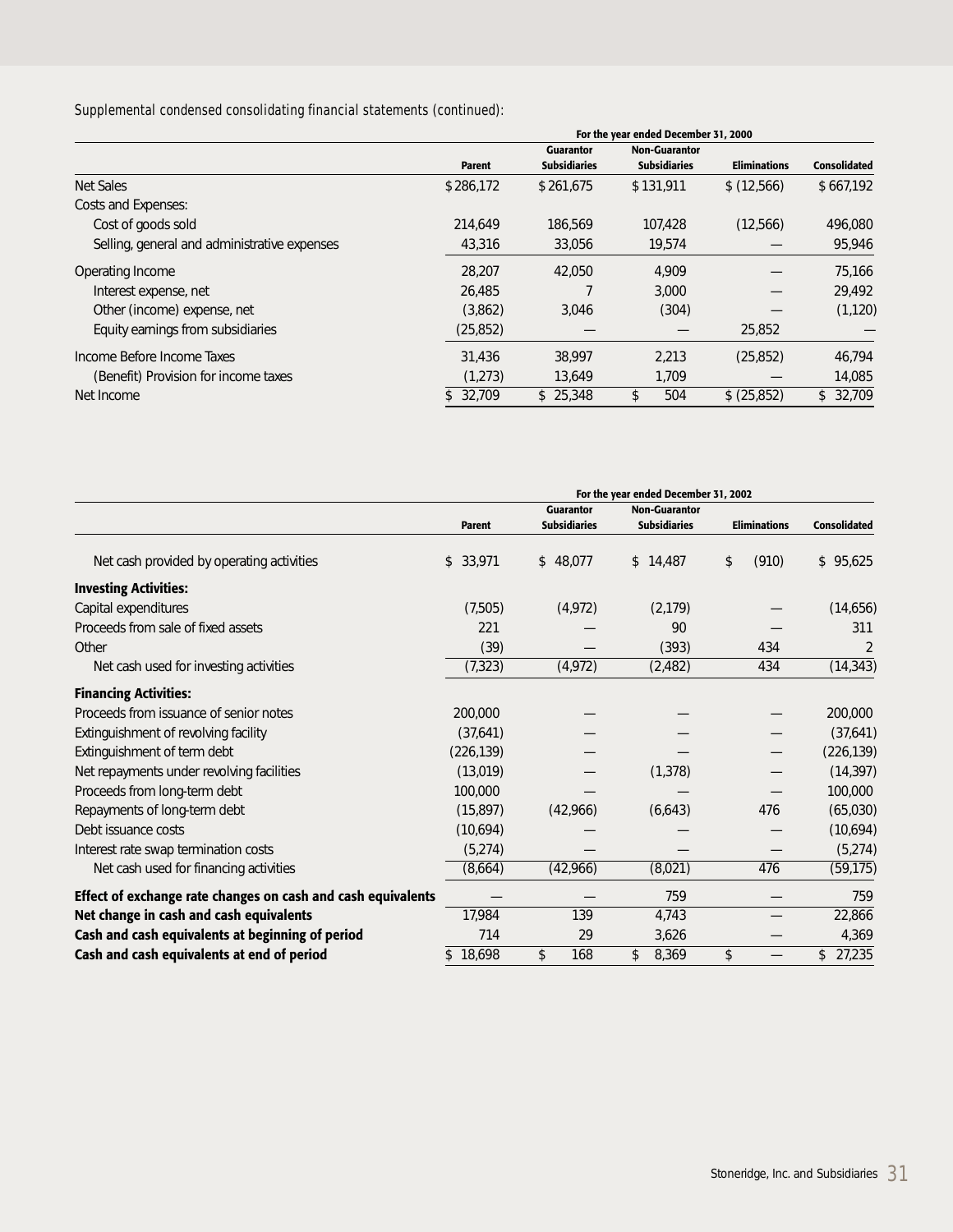(in thousands, except share and per share data, unless otherwise indicated)

|                                                              | For the year ended December 31, 2001 |               |    |  |                                         |    |                                             |                     |                     |
|--------------------------------------------------------------|--------------------------------------|---------------|----|--|-----------------------------------------|----|---------------------------------------------|---------------------|---------------------|
|                                                              |                                      | <b>Parent</b> |    |  | <b>Guarantor</b><br><b>Subsidiaries</b> |    | <b>Non-Guarantor</b><br><b>Subsidiaries</b> | <b>Eliminations</b> | <b>Consolidated</b> |
| Net cash provided by operating activities                    | \$                                   | 17,454        |    |  | \$40,828                                | \$ | 5,650                                       | \$<br>(1,787)       | \$62,145            |
| <b>Investing Activities:</b>                                 |                                      |               |    |  |                                         |    |                                             |                     |                     |
| Capital expenditures                                         |                                      | (9,578)       |    |  | (10,600)                                |    | (3,790)                                     |                     | (23,968)            |
| Other                                                        |                                      | 43            |    |  |                                         |    | (5, 557)                                    | 6,064               | 550                 |
| Net cash used for investing activities                       |                                      | (9,535)       |    |  | (10,600)                                |    | (9, 347)                                    | 6,064               | (23, 418)           |
| <b>Financing Activities:</b>                                 |                                      |               |    |  |                                         |    |                                             |                     |                     |
| Net borrowings (repayments) under revolving facilities       |                                      | 1,774         |    |  |                                         |    | (366)                                       |                     | 1,408               |
| Repayments of long-term debt                                 |                                      | (6,098)       |    |  | (30, 308)                               |    | 2,486                                       | (4,277)             | (38, 197)           |
| Debt issuance costs                                          |                                      | (3,053)       |    |  |                                         |    |                                             |                     | (3,053)             |
| Net cash used for financing activities                       |                                      | (7, 377)      |    |  | (30, 308)                               |    | 2,120                                       | (4,277)             | (39, 842)           |
| Effect of exchange rate changes on cash and cash equivalents |                                      |               |    |  |                                         |    | (110)                                       |                     | (110)               |
| Net change in cash and cash equivalents                      |                                      | 542           |    |  | (80)                                    |    | (1,687)                                     |                     | (1, 225)            |
| Cash and cash equivalents at beginning of period             |                                      | 172           |    |  | 109                                     |    | 5,313                                       |                     | 5,594               |
| Cash and cash equivalents at end of period                   |                                      | 714           | \$ |  | 29                                      |    | 3,626                                       | \$                  | 4,369               |

|                                                              |               |    |                                         | For the year ended December 31, 2000        |                     |                     |
|--------------------------------------------------------------|---------------|----|-----------------------------------------|---------------------------------------------|---------------------|---------------------|
|                                                              | <b>Parent</b> |    | <b>Guarantor</b><br><b>Subsidiaries</b> | <b>Non-Guarantor</b><br><b>Subsidiaries</b> | <b>Eliminations</b> | <b>Consolidated</b> |
| Net cash provided by operating activities                    | \$16,392      |    | \$46,981                                | \$ (10,698)                                 | \$<br>50            | \$52,725            |
| <b>Investing Activities:</b>                                 |               |    |                                         |                                             |                     |                     |
| Capital expenditures                                         | (9,968)       |    | (10, 739)                               | (8,013)                                     |                     | (28, 720)           |
| Proceeds from sale of fixed assets                           | 2,176         |    |                                         |                                             |                     | 2,176               |
| Business acquisitions and other                              | (12, 226)     |    |                                         | 12,689                                      |                     | 463                 |
| Net cash used for investing activities                       | (20,018)      |    | (10, 739)                               | 4,676                                       |                     | (26,081)            |
| <b>Financing Activities:</b>                                 |               |    |                                         |                                             |                     |                     |
| Net (repayments) borrowings under revolving facilities       | (5,031)       |    |                                         | 11,554                                      |                     | 6,523               |
| Repayments of long-term debt                                 | 8,743         |    | (36,260)                                | (3, 455)                                    | (50)                | (31, 022)           |
| Net cash used for financing activities                       | 3,712         |    | (36, 260)                               | 8,099                                       | (50)                | (24, 499)           |
| Effect of exchange rate changes on cash and cash equivalents |               |    | 7                                       | (482)                                       |                     | (475)               |
| Net change in cash and cash equivalents                      | 86            |    | (11)                                    | 1,595                                       |                     | 1,670               |
| Cash and cash equivalents at beginning of period             | 86            |    | 120                                     | 3,718                                       |                     | 3,924               |
| Cash and cash equivalents at end of period                   | \$<br>172     | \$ | 109                                     | \$<br>5,313                                 |                     | 5,594               |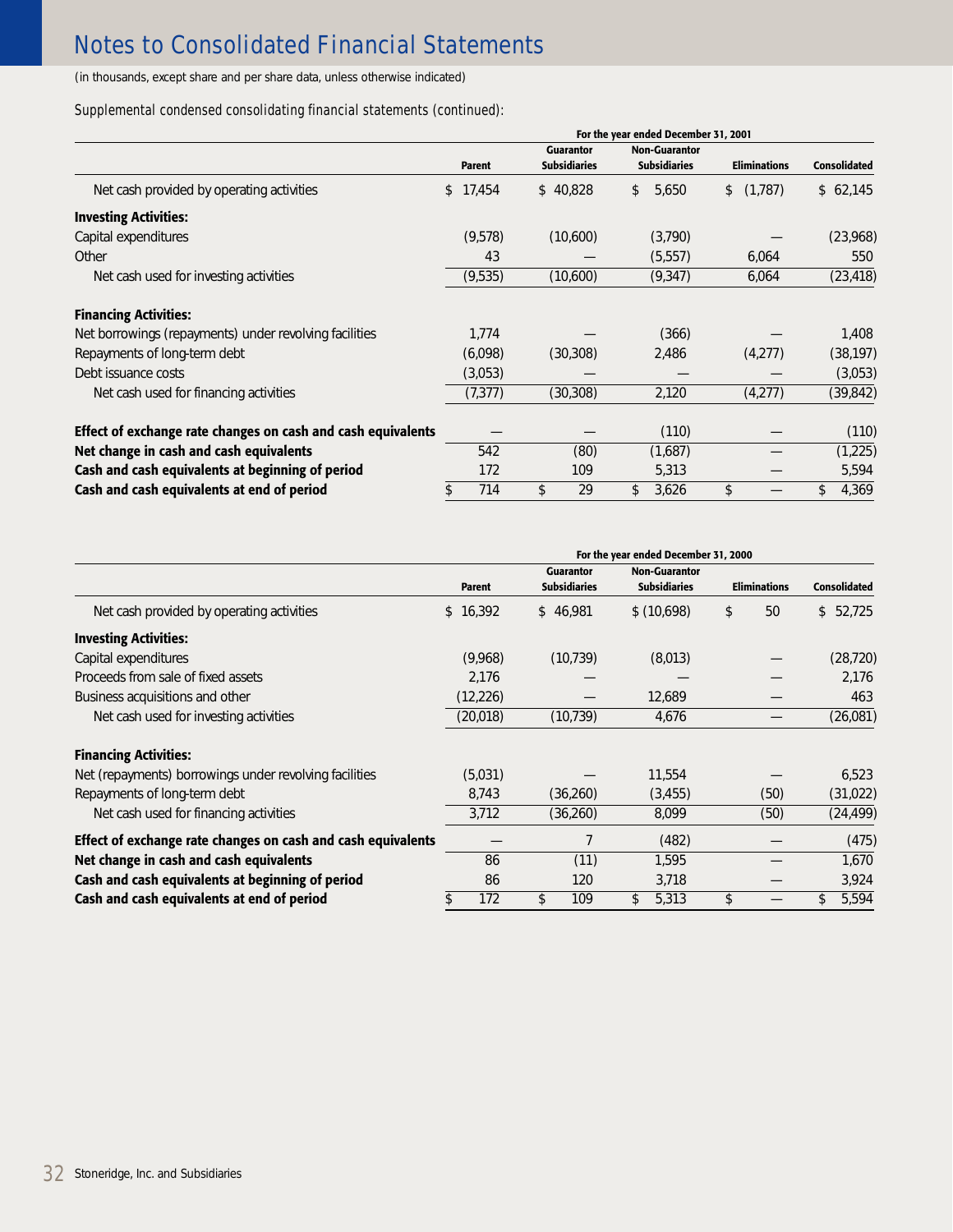# NOTE 13

# **UNAUDITED QUARTERLY FINANCIAL DATA**

The following is a condensed summary of actual quarterly results of operations for 2002 and 2001:

|                                                                                               | <b>Quarter Ended</b> |             |                                      |                |
|-----------------------------------------------------------------------------------------------|----------------------|-------------|--------------------------------------|----------------|
|                                                                                               | Dec. 31              | Sep. 30     | June 30                              | <b>Mar. 31</b> |
|                                                                                               |                      |             | (in millions, except per share data) |                |
| 2002                                                                                          |                      |             |                                      |                |
| Net sales                                                                                     | \$148.3              | \$158.4     | \$172.0                              | \$157.8        |
| Gross profit <sup>(A)</sup>                                                                   | 38.2                 | 39.6        | 48.2                                 | 39.3           |
| Operating income                                                                              | 15.1                 | 15.8        | 24.7                                 | 17.6           |
| Income before extraordinary loss and cumulative effect of accounting change                   | 4.5                  | 4.2         | 10.4                                 | 5.5            |
| Net income (loss) $(B)$                                                                       | 4.5<br>S             | 4.2<br>\$   | \$<br>6.8                            | \$ (64.3)      |
| Basic income before extraordinary loss and cumulative effect of accounting change per share   | 0.20<br>\$           | \$0.19      | \$0.30                               | \$(2.87)       |
| Diluted income before extraordinary loss and cumulative effect of accounting change per share | 0.20<br>\$           | \$0.19      | \$0.30                               | \$(2.86)       |
| 2001                                                                                          |                      |             |                                      |                |
| Net sales                                                                                     | \$140.0              | \$136.4     | \$151.9                              | \$156.2        |
| Gross profit <sup>(A)</sup>                                                                   | 30.0                 | 30.2        | 36.7                                 | 38.1           |
| Operating income                                                                              | 8.4                  | 4.5         | 9.8                                  | 12.9           |
| Net income (loss)                                                                             | \$<br>0.2            | (1.8)<br>\$ | \$<br>1.5                            | 3.1<br>\$      |
| Basic and diluted net income (loss) per share                                                 | \$<br>0.01           | \$ (0.08)   | 0.07<br>\$                           | 0.14<br>\$     |

(A) Gross profit represents net sales less cost of goods sold.

(B) During the second quarter of 2002, the Company recognized an extraordinary loss of \$3.6 million, net of tax, as the result of the early extinguishment of debt. See Note 4 – Long-Term Debt.

During the second quarter of 2002, the Company completed the initial goodwill impairment analysis, as required by SFAS 142. As a result, the Company recognized a cumulative effect of accounting change adjustment of \$69.8 million, net of tax, effective January 1, 2002. Therefore, the first quarter 2002 earnings are restated as follows:

| Net income as originally reported                  | 5.5       |
|----------------------------------------------------|-----------|
| Cumulative effect of accounting change, net of tax | (69.8)    |
| Adjusted net loss                                  | \$ (64.3) |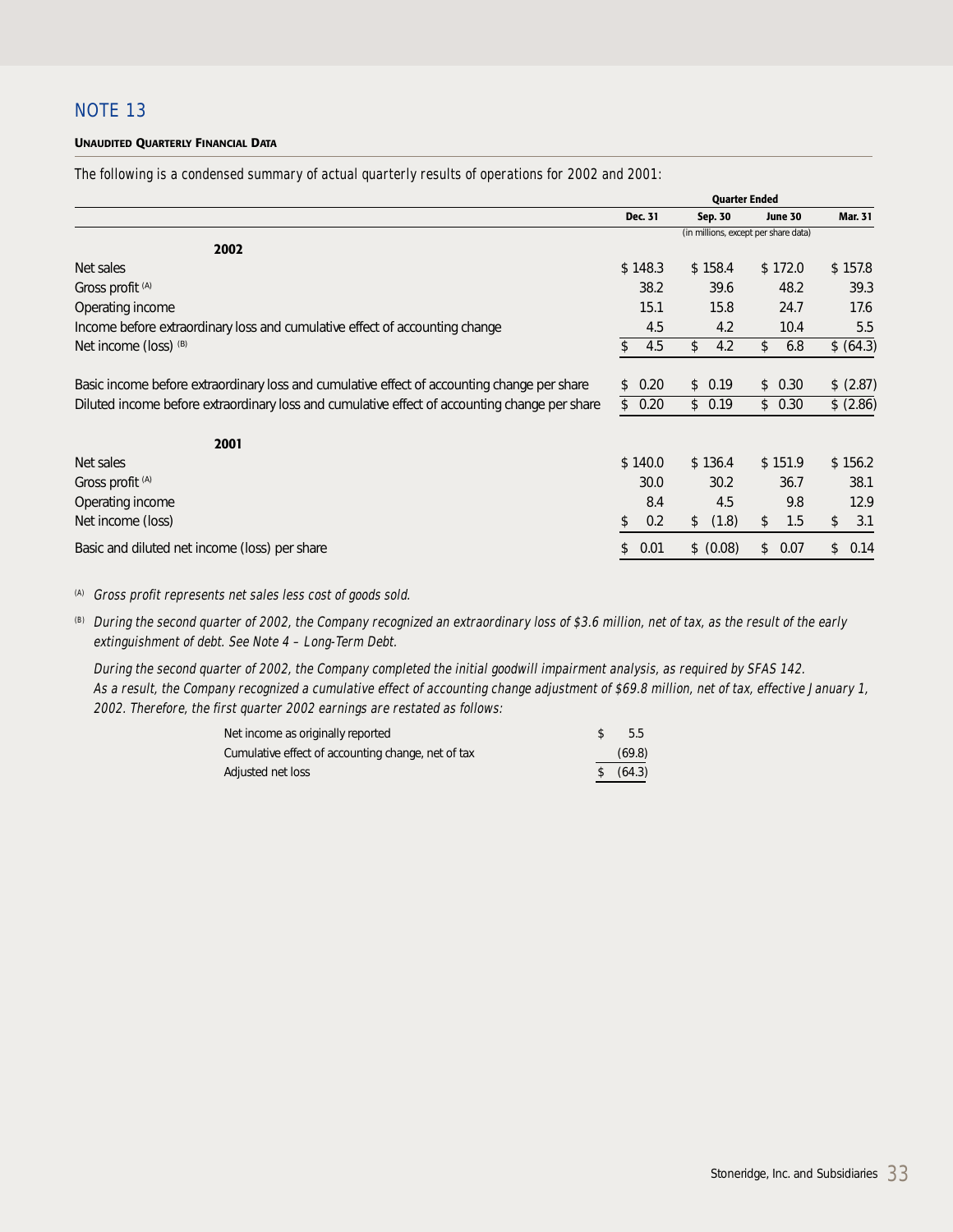# **To the Board of Directors and Shareholders of Stoneridge, Inc.**

We have audited the accompanying consolidated balance sheet of Stoneridge, Inc. (an Ohio Corporation) and Subsidiaries as of December 31, 2002 and the related consolidated statements of operations, shareholders' equity, and cash flows for the year then ended. These financial statements are the responsibility of the Company's management. Our responsibility is to express an opinion on these financial statements based on our audit. The consolidated financial statements of Stoneridge, Inc. and Subsidiaries as of December 31, 2001 and for each of the years in the two-year period then ended were audited by other auditors who have ceased operations and whose report dated January 22, 2002, expressed an unqualified opinion on those statements before the restatement adjustments and disclosures described below and in Notes 2, 8 and 11.

We conducted our audit in accordance with auditing standards generally accepted in the United States. Those standards require that we plan and perform the audit to obtain reasonable assurance about whether the financial statements are free of material misstatement. An audit includes examining, on a test basis, evidence supporting the amounts and disclosures in the financial statements. An audit also includes assessing the accounting principles used and significant estimates made by management, as well as evaluating the overall financial statement presentation. We believe that our audit provides a reasonable basis for our opinion.

In our opinion, the 2002 consolidated financial statements referred to above present fairly, in all material respects, the consolidated financial position of Stoneridge, Inc. and Subsidiaries at December 31, 2002 and the consolidated results of their operations and their cash flows for the year then ended in conformity with accounting principles generally accepted in the United States.

As explained in Note 2 to the consolidated financial statements, effective January 1, 2002, the Company adopted Statement of Financial Accounting Standards (Statement) No. 142, "Goodwill and Other Intangible Assets."

As discussed above, the consolidated financial statements of Stoneridge, Inc. and Subsidiaries as of December 31, 2001 and for each of the years in the two-year period ended December 31, 2001 were audited by other auditors who have ceased operations. However, the Company made certain adjustments to and disclosures in the prior years' financial statements to conform to the current year's presentation or to comply with adoption requirements of new accounting pronouncements, as follows:

(i) As described in Note 2, the 2001 and 2000 consolidated financial statements have been revised to include the transitional disclosures required by Statement No. 142, which was adopted by the Company as of January 1, 2002. Our audit

procedures with respect to the 2001 and 2000 disclosures in Note 2 included (a) agreeing the previously reported net income (in total and the related net income per share amounts) to the previously issued consolidated financial statements and the adjustments to reported amounts representing amortization expense (including any related tax effects) recognized in those periods related to goodwill as a result of initially applying Statement No. 142 to the Company's underlying records obtained from management, and (b) testing the mathematical accuracy of the reconciliation of adjusted net income to reported net income, and the related net income per share amounts.

(ii) In Note 8, the Company added 2001 and 2000 disclosures relating to its defined benefit pension plan to conform to the 2002 presentation. We audited the information added for the 2001 and 2000 disclosures. Our procedures included (a) agreeing the 2001 and 2000 defined benefit pension plan amounts and information contained in Note 8 to the Company's underlying records obtained from management, and (b) testing the mathematical accuracy of the reconciliations of 2001 and 2000 defined benefit pension plan amounts to the consolidated financial statements.

(iii) As presented in Note 11, the Company changed the composition of its reportable segments in 2002 from one reportable segment to two reportable segments, and the amounts in the 2001 and 2000 consolidated financial statements relating to reportable segments have been restated to conform to the 2002 composition of reportable segments. We audited the adjustments that were applied to restate the disclosures for reportable segments reflected in the 2001 and 2000 consolidated financial statements. Our procedures included (a) agreeing the adjusted amounts of 2001 and 2000 reportable segment information contained in Note 11 to the Company's underlying records obtained from management, and (b) testing the mathematical accuracy of the reconciliations of 2001 and 2000 reportable segment amounts to the consolidated financial statements.

In our opinion, the adjustments and disclosures described in (i), (ii) and (iii) above are appropriate and have been properly applied. However, we were not engaged to audit, review, or apply any procedures to the 2001 and 2000 consolidated financial statements of the Company other than with respect to such disclosures and adjustments and, accordingly, we do not express an opinion or any other form of assurance on the 2001 and 2000 consolidated financial statements taken as a whole.

ERNST & YOUNG LLP

Ernet + Young LLP

January 31, 2003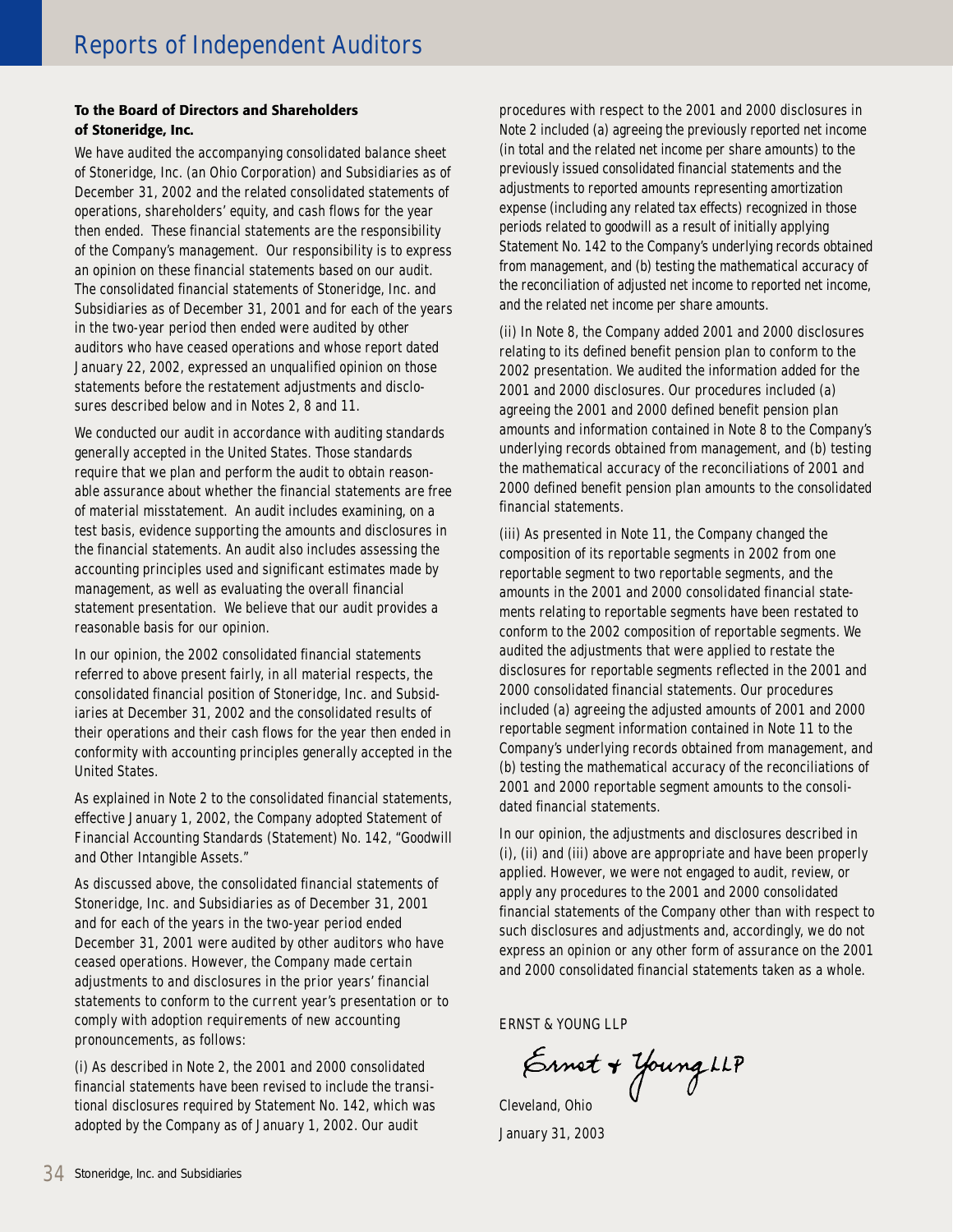# This report is a copy and has not been reissued by Arthur Andersen LLP.

This report references the Company's Balance Sheet as of December 31, 2000 and its related Consolidated Statements of Income, Shareholders' Equity and Cash Flows for the period ended December 31, 1999, which are not presented here.

# **To the Board of Directors and Shareholders of Stoneridge, Inc.**

We have audited the accompanying consolidated balance sheets of Stoneridge, Inc. (an Ohio corporation) and Subsidiaries as of December 31, 2001 and 2000, and the related consolidated statements of income, shareholders' equity and cash flows for each of the three years in the period ended December 31, 2001. These financial statements are the responsibility of the Company's management. Our responsibility is to express an opinion on these financial statements based on our audits.

We conducted our audits in accordance with auditing standards generally accepted in the United States. Those standards require that we plan and perform the audit to obtain reasonable assurance about whether the financial statements are free of material misstatement. An audit includes examining, on a test basis, evidence supporting the amounts and disclosures in the financial statements. An audit also includes assessing the accounting principles used and significant estimates made by management, as well as evaluating the overall financial statement presentation. We believe that our audits provide a reasonable basis for our opinion.

In our opinion, the financial statements referred to above present fairly, in all material respects, the financial position of Stoneridge, Inc. and Subsidiaries as of December 31, 2001 and 2000, and the results of their operations and their cash flows for each of the three years in the period ended December 31, 2001, in conformity with accounting principles generally accepted in the United States.

As explained in Note 2 to the consolidated financial statements, effective January 1, 2001, the Company changed its method of accounting for derivative instruments.

ARTHUR ANDERSEN LLP

Arthur Andersen LLP

Cleveland, Ohio, January 22, 2002.

#### **Forward-Looking Statements**

Portions of this report may contain "forward-looking statements" under the Private Securities Litigation Reform Act of 1995. These statements appear in a number of places in this report and include statements regarding the intent, belief or current expectations of the Company, its directors or its officers with respect to, among other things, the Company's (i) future product and facility expansion, (ii) acquisition strategy, (iii) investments and new product development, and (iv) growth opportunities related to awarded business. Forward-looking statements may be identified by the words "will," "may," "designed to," "believes," "plans," "expects," "continue," and similar expressions. The forward-looking statements in this report are subject to risks and uncertainties that could cause actual events or results to differ materially from those expressed in or implied by the statements. Important factors that could cause actual results to differ materially from those in the forward-looking statements include, among other factors:

- the loss of a major customer;
- a decline in automotive, medium- and heavy-duty truck or agricultural and off-highway vehicle production;
- a decline in general economic conditions in any of the various countries in which the Company operates;
- labor disruptions at the Company's facilities or at any of the Company's significant customers or suppliers;
- the ability of the Company's suppliers to supply it with parts and components at competitive prices on a timely basis;
- the significant amount of debt and the restrictive covenants contained in the Company's credit facility;
- customer acceptance of new products;
- capital availability or costs, including changes in interest rates or market perceptions of the Company;
- changes by the Financial Accounting Standards Board or the Securities and Exchange Commission of authoritative generally accepted accounting principles or policies;
- the impact of laws and regulations, including environmental laws and regulations; and
- the occurrence or non-occurrence of circumstances beyond the Company's control.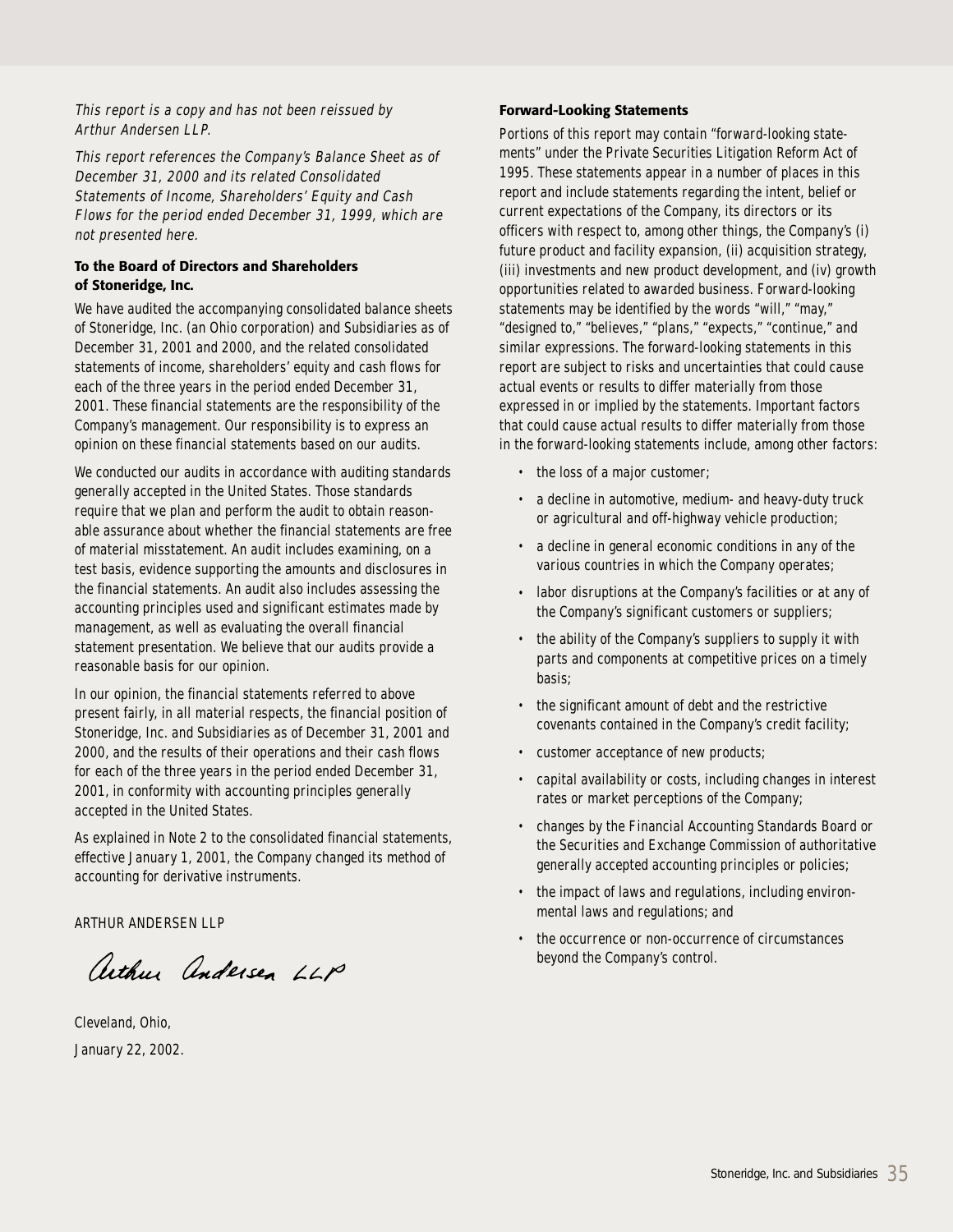# Corporate Information

# **Corporate Offices**

Stoneridge, Inc. 9400 East Market Street Warren, Ohio 44484 330/856-2443 www.stoneridge.com

# **Stock Exchange**

Common Shares of Stoneridge are traded on the New York Stock Exchange under the symbol SRI. The historical high and low prices of the Company's Common Shares are as follows:

| 2002 | <b>Quarter Ended</b> | <b>High</b> | Low        |  |
|------|----------------------|-------------|------------|--|
|      | March 31             | \$11.40     | \$7.51     |  |
|      | June 30              | 19.30       | 9.85       |  |
|      | September 30         | 19.02       | 15.15      |  |
|      | December 31          | 17.15       | 7.05       |  |
|      |                      |             |            |  |
| 2001 | <b>Ouarter Ended</b> | High        | Low        |  |
|      | March 31             | 9.15<br>\$  | 4.75<br>\$ |  |
|      | June 30              | 12.00       | 6.75       |  |
|      | September 30         | 11.60       | 7.00       |  |

The Company had approximately 1,200 shareholders of record on March 21, 2003.

# **Dividend Policy**

The Company has not declared any cash dividends in the last four fiscal years. The Company presently expects to retain all future earnings for use in its business and therefore does not anticipate paying any cash dividends in the foreseeable future. In addition, the Company's senior notes and credit agreement impose limitations on the amounts of dividends that can be paid.

## **Transfer Agent and Registrar**

National City Bank acts as the Transfer Agent and Registrar for the Company. Questions on change of ownership, total shares owned, consolidation of accounts and other such matters should be sent to:

National City Bank Corporate Trust Operations Third Floor, North Annex 4100 West 150th Street Cleveland, Ohio 44135-1385

## **Independent Auditors**

Ernst & Young LLP, Cleveland, Ohio, is the independent public accounting firm retained by the Company in 2002.

Arthur Andersen LLP, Cleveland, Ohio, was the independent public accounting firm retained by the Company in 2001 and 2000.

# **Annual Meeting**

The annual meeting of shareholders will take place at 10:00 a.m., Monday, May 12, 2003, in Warren, Ohio.

A notice of the meeting, together with a form of proxy and a proxy statement, will be mailed to shareholders on or about April 3, 2003.

# **Form 10-K**

Stoneridge's Form 10-K filed with the Securities and Exchange Commission for the year ended December 31, 2002, is available without cost to shareholders through our website at www.stoneridge.com or upon written request to:

Investor Relations Department Stoneridge, Inc. 9400 East Market Street Warren, Ohio 44484

## **Investor Relations**

Security analysts, investment professionals and shareholders may request information and should direct their businessrelated inquiries to:

Kevin Bagby, Chief Financial Officer 330/856-2443

## **Worldwide Facilities**

| <b>NORTH AMERICA</b>   | <b>EUROPE</b>        |  |  |  |  |
|------------------------|----------------------|--|--|--|--|
| Boston, Massachusetts  | Cheltenham, England  |  |  |  |  |
| Canton, Massachusetts  | Dundee, Scotland     |  |  |  |  |
| Chihuahua, Mexico      | Frankfurt, Germany   |  |  |  |  |
| El Paso, Texas         | Madrid, Spain        |  |  |  |  |
| Juarez, Mexico         | Munich, Germany      |  |  |  |  |
| Lexington, Ohio        | Northampton, England |  |  |  |  |
| Mansfield, Ohio        | Orebro, Sweden       |  |  |  |  |
| Mebane, North Carolina | Paris, France        |  |  |  |  |
| Novi, Michigan         | Stockholm, Sweden    |  |  |  |  |
| Orwell, Ohio           | Stuttgart, Germany   |  |  |  |  |
| Portland, Indiana      | Tallinn, Estonia     |  |  |  |  |
| Sarasota, Florida      | <b>SOUTH AMERICA</b> |  |  |  |  |
| Warren, Ohio           |                      |  |  |  |  |
|                        | Campinae Rrazil      |  |  |  |  |

Campinas, Brazil Indaiatuba, Brazil Manaus, Brazil São Paulo, Brazil

## **Employees**

The Company employed approximately 5,500 employees as of December 31, 2002.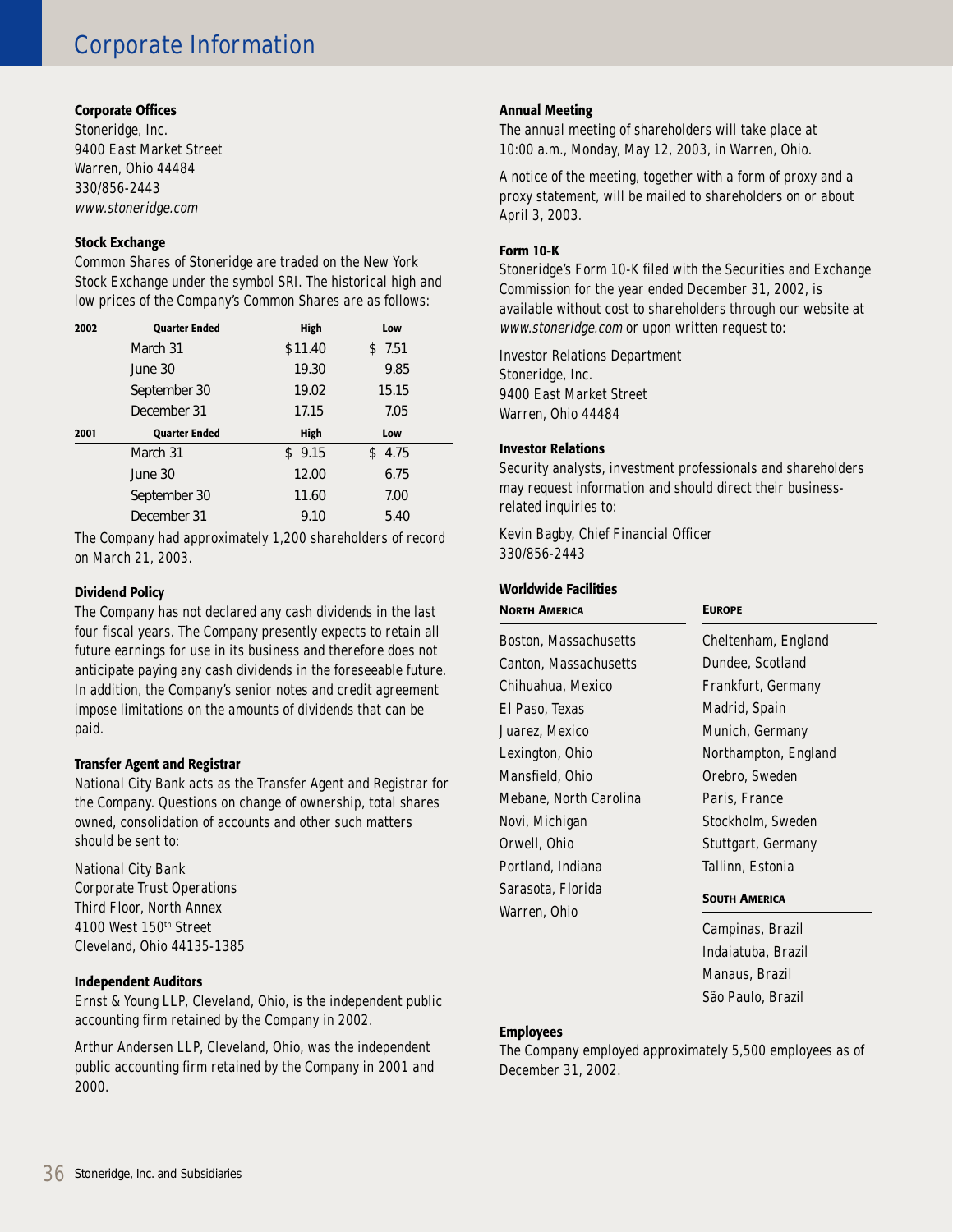# **Board of Directors**

**D.M. Draime3** Chairman and Founder Director since 1988

**Cloyd J. Abruzzo3** President and Chief Executive Officer Director since 1990

# **Richard E. Cheney2**

Retired Chairman of the Board, Hill & Knowlton, Inc., a public relations firm Director since 1988

# **Avery S. Cohen3**

Secretary Partner, Baker & Hostetler LLP, a law firm Director since 1988

# **Sheldon J. Epstein<sup>1</sup>**

Managing Member, Epstein, Weber & Conover, PLC, a public accounting firm Director since 1988

# **Charles J. Hire1**

Former Chairman of the Board and Chief Executive Officer, Hi-Stat Manufacturing Co., Inc. Director since 1999

# **Earl L. Linehan1,2,3**

President, Woodbrook Capital, Inc., a venture capital firm Director since 1988

## 1 Member of the Audit Committee

- 2 Member of the Compensation Committee
- 3 Member of the Executive Committee

**Executive Officers Cloyd J. Abruzzo** President and Chief Executive Officer

**Kevin P. Bagby** Vice President and Chief Financial Officer

**Gerald V. Pisani** Vice President of the Company and President of Stoneridge Engineered Products Group

**Thomas Beaver** Vice President of Sales and Marketing

**Michael J. Bagby** Vice President of the Company and General Manager of Alphabet Group

# **Sten Forseke**

Vice President of the Company and President of Stoneridge Electronics